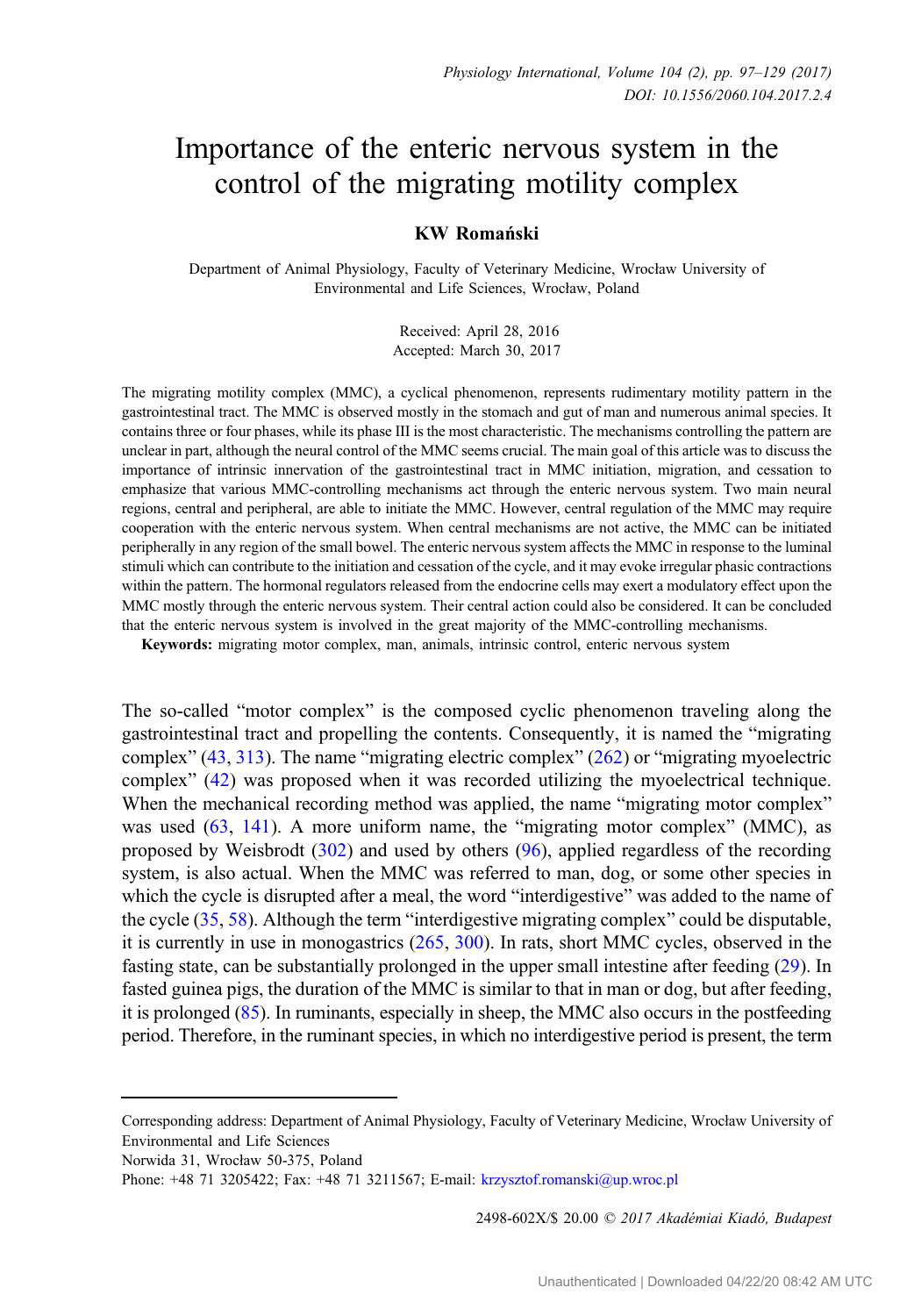"interdigestive MMC" might be misleading  $(31)$  $(31)$ . It is noteworthy that in sheep, the MMC cycles disappear in response to overfeeding. In pigs, as in ruminants, the same name of the pattern can be used, despite the MMC is more closely related to feeding [\(218\)](#page-28-0). The MMC occurs principally in the stomach and small bowel and it is one of the basic motility patterns important for characterizing the gastrointestinal motility [\(106,](#page-23-0) [213](#page-27-0)). The cycle also arrives in the colon and it is independent of its presence in the small bowel [\(152,](#page-25-0) [224](#page-28-0)).

### Basic Characteristics of the MMC

Once arrived, the MMC can persist in an undisturbed form returning regularly, cycle by cycle, even for 24 h and longer. However, its organization is not strictly uniform. As it has been stated by several authors [\(28](#page-20-0), [251](#page-29-0), [325\)](#page-32-0), the MMC cycle duration in man, dog, and sheep ranges within 90–120 min. However, in these species, some authors described more variable MMC duration periods like 100–150 min ([227\)](#page-28-0), 90–180 min [\(163](#page-26-0)), 85–110 min  $(117, 152)$  $(117, 152)$  $(117, 152)$ , or 60–110 min  $(302)$  $(302)$ . In man, according to Woodtli and Owyang  $(318)$  $(318)$ , typical MMC cycles lasted for 80  $\pm$  27 min and atypical ones for 115  $\pm$  35 min. In rats, duration of the MMC in the stomach was  $16 \pm 5$  min whereas in the duodenum and jejunum, the values were  $13 \pm 6$  and  $16 \pm 6$  min, respectively ([6,](#page-20-0) [9\)](#page-20-0). In another report, the duration of the MMC cycles was  $11 \pm 6$  min in the antrum of the fed rats and  $11 \pm 8$  min in the duodenum ([82\)](#page-22-0). In fasted rats, the MMC cycle frequency can be even higher in the upper than in the lower small bowel since several complexes recorded in the jejunum never reach the ileum [\(29\)](#page-21-0). Duration of the MMC in fasted sheep lasts usually for about 1 h or less [\(215](#page-27-0)). In sheep, undergoing the standard feeding regimen, duration of the MMC cycle was reported to be either 1 h ([212\)](#page-27-0) or 70–90 min long [\(29](#page-21-0), [215\)](#page-27-0). When feeding with hay was supplemented with the addition of the concentrate, these values averaged from 90 to 144 min [\(29](#page-21-0)). Thus, the variability in the duration of the MMC can be substantial.

Within the MMC cycle, four phases are discernible [\(42](#page-21-0)). As proposed by Code and Marlett ([42\)](#page-21-0), the MMC phases are numbered consecutively due to the gradually enhanced gastrointestinal motor activity. Accordingly, during phase I, no or almost no contractions and spike bursts are present. In the course of phase II, the contractions and spike bursts become more intense reaching the apogeum during phase III of the cycle. Phase IV is observed in the most cases and its irregular character resembles phase II of the MMC. Similar to the complete MMC pattern, duration of its phases is also variable although phase variability is not greater than that of the cycle. In man, the reported average duration of gastric phases I–IV of the "typical" MMCs was 28, 42, 2.0, and 7.1 min, respectively, whereas in the "atypical" cycles, it was 31, 80, 3, and 0.8 min, respectively [\(318](#page-31-0)). In the human duodenum, the average durations of the phases I–III of the MMC were 38, 50, and 5 min, respectively ([188\)](#page-27-0). In the duodeno-jejunum of man, the average durations of phases I–III were 20, 123, and 6 min, respectively ([255](#page-29-0)). In the human jejunum, the average durations of phases I–III were 28, 59, and 4 min, respectively [\(13\)](#page-20-0). In the canine proximal stomach, the average durations of phases I–III were 52, 34, and 24 min, respectively, whereas in the distal stomach, the values equaled to 60, 30, and 19 min, respectively ([89](#page-23-0)). In a broader canine study, mean durations of the gastric MMC phases I–IV were 53, 23, 18, and 6 min, respectively, the durations of duodenal phases were about 38, 46, 8, and 7 min, respectively and in the jejunum, these phases lasted 48, 46, 5, and 2 min, respectively  $(231)$  $(231)$  $(231)$ . Another study in dog showed that the mean durations of duodenal phases I–IV were 69, 20, 9, and 2 min, respectively [\(227\)](#page-28-0). In the canine jejunum, the duration periods were equal to 40, 35, and 8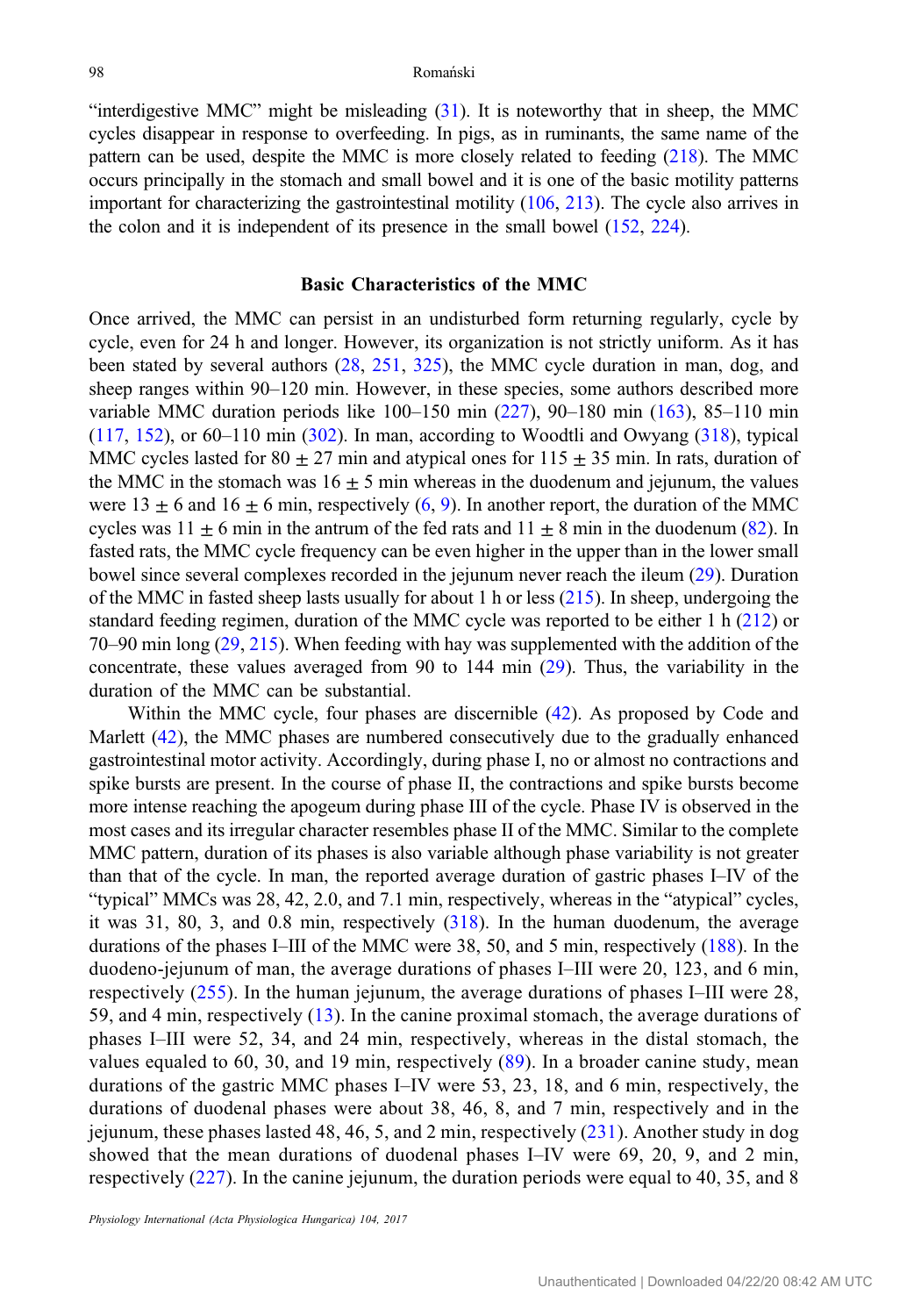for phases I–III, respectively [\(28](#page-20-0)). In the same study, the durations of the ovine jejunal phases I–III were 42, 40, and 6 min, respectively. In this study, phase IV was rather absent. In fasted guinea pigs, the reported durations of phase I in the duodenum, jejunum, and ileum averaged 10, 12, and 13 min, respectively. The relevant values for phase II were about 70, 67, and 72 min and for phase III, 3, 4, and 4 min, respectively. In fed animals, duration of phase I in the duodenum, jejunum, and ileum was about 7, 11, and 9 min, respectively and the relevant values for phases II and III were 118, 161, and 123 min and 3, 5, and 4 min, respectively ([85\)](#page-23-0). No report demonstrating the complete absence of a given phase in the course of normal MMC cycle in man and animals is available. Regular phase organization of the MMC, despite individual and species differences, allows to perceive the importance of its neural control and suggests the presence of distinct controlling mechanisms for each phase of the cycle.

The propagation velocity of the MMC is most characteristic for a given cycle once it is determined for phase III. Sometimes, it is also measured for phase II. In man, the reported duodenal migration velocity of phase III was approximately 11 cm/min [\(63](#page-22-0)), 20 cm/min [\(129](#page-24-0)), 12 cm/min [\(76](#page-22-0)), or 8 cm/min ([7\)](#page-20-0). In the human duodeno-jejunum, the reported values of the migration velocity of phase III were 9.3 cm/min  $(63)$  $(63)$  or about 6 cm/min ([141,](#page-25-0) [255\)](#page-29-0). In the upper jejunum, migration velocity of phase III was also 6 cm/min [\(76](#page-22-0)). In the human jejunum, similar values were observed, i.e., 6 cm/min ([7\)](#page-20-0), 7 cm/min [\(63](#page-22-0)), or 5 cm/min [\(136](#page-25-0)). In man, the ileal migration velocity of phase III was much slower and oscillated around 1 cm/ min [\(136](#page-25-0)). In dog, propagation velocity of phase III of the MMC in the duodenum was about 5 cm/min ([260\)](#page-29-0). In the canine duodeno-jejunum, it averaged about 4 cm/min ([29,](#page-21-0) [262](#page-29-0)). In the proximal jejunum of this species, the values were about 4 cm/min ([29\)](#page-21-0). Other reported values regarding propagation velocity of the jejunal phase III were equal to 2–3 cm/min ([260\)](#page-29-0) or to about 6–7 cm/min ([235](#page-28-0)). In the canine ileum, migration velocity of phase III was below 2 cm/ min [\(262](#page-29-0)). In the hog's jejunum, migration velocity of phase III was about 19 cm/min [\(141](#page-25-0)). In sheep, the mean propagation velocity from the duodenum till the ileum was about 19 cm/ min [\(29](#page-21-0)), whereas in the proximal jejunum this value was  $26 \text{ cm/min}$  ([141\)](#page-25-0). In the duodenojejunum of rats, propagation velocity of the MMC was 2 cm/min or slightly faster [\(6\)](#page-20-0). When the normal MMC cycle is considered, migration of phase III and of the whole cycle occurs regardless of the site of pattern origin. The migration of phase III in the small bowel as well as the migration of the whole cycle over the long distance suggests the presence of many inducing units in the subsequent intestinal segments. The units are well coordinated functionally and linked probably with the enteric nervous system. The organized migration along the bowel of each normal MMC cycle, with remarkable regularity, must be steered by fine control mechanisms involving the enteric network of intramural neurons. The smooth muscles are regarded merely as the effector organ. The composed arrangement, recurrence, variability, and well-organized migration of the MMC appear to be compelling elements for its imprecise, but repeatable organization.

# Luminal Conditions and the MMC

The phases II and III of the MMC are propulsive regardless of the animal species and feeding regimen. When the duodeno-jejunal flow of digesta was compared in dog and sheep, the postcibal flow of the chyme was greater in the dog, whereas the interprandial flow (10 h after feeding) or after saline administration was comparatively lower in this species ([29\)](#page-21-0). The transit time in sheep after saline administration was slower than in the dog [\(28](#page-20-0)). Furthermore,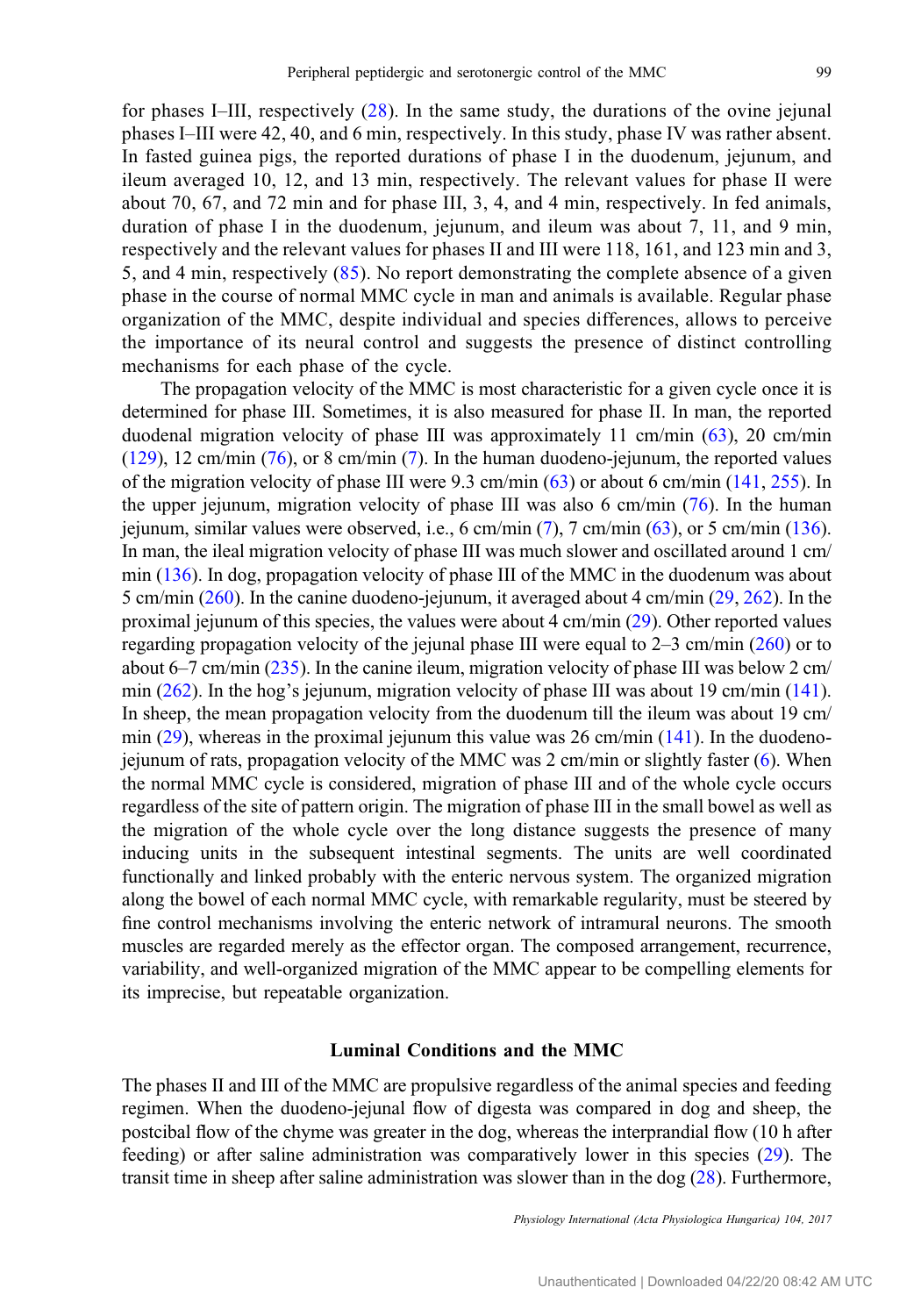in sheep, the digesta flow is not constant that can further slower its average flow rate through the bowel ([97,](#page-23-0) [112\)](#page-24-0). In both animal species, it was the slowest in the jejunum during phase I and much more rapid during phases II and III of the MMC. When the two latter phases were compared, the transit time was faster during phase II than during phase III of the MMC in both the dog and sheep. However, in these animals, changes in bolus migration velocity during the MMC phases were similar [\(28](#page-20-0)). It was found in man that the relation of propagated to stationary contractions during phase III was 1:1 and during phase II it was about 5:1 ([3\)](#page-19-0). In man, migration velocity and related propulsion during phase III were slower than during phase II since the migration of phase III was not completely antegrade  $(8, 17)$  $(8, 17)$  $(8, 17)$  $(8, 17)$ . It is possible that the intensity of digesta flow is one of the factors regulating the arrival of the MMC cycle in both the stomach and small intestine. It seems unlikely that the mechanisms controlling the intestinal transit so precisely, are not related to the nervous system. The movement of the luminal contents, either in the digestive or in the interdigestive periods, activates several controlling mechanisms due to the contact of chyme with the intestinal mucosa that contains mostly numerous mechanoreceptors and chemoreceptors. The stimulation of these receptors regulates the motility and transits either in the fasting state or postprandially.

Cessation of the phase III is practically tantamount to the disruption of whole MMC pattern. Feeding seems to be the most natural disruptive factor, at least in man ([259,](#page-29-0) [290](#page-30-0)), dog [\(42](#page-21-0), [58\)](#page-22-0), and some other monogastrics. Only sufficient amount of food can disrupt the MMC ([304\)](#page-31-0). In the dog, if the size of a meal is too small or duration of fasting is not long, the intestinal digesta flow does not exceed the rate 20–30 ml/h. Then, the MMC is not disrupted [\(217](#page-28-0)). When the meal is relatively small, it can even provoke phase III arrival when given during the late phase II, but when offered during phase I it can induce irregular contractions and the motor response is much weaker  $(165)$  $(165)$ . The presence of fluid or gas in the gastrointestinal tract may also influence the MMC. In man, aspiration of fluid and gas from the upper gastrointestinal tract decreases the duration of phase II and increases the duration of phase I of the MMC. Moreover, the instillation of acaloric fluid or gas into the stomach may prolong the duration of phase II ([254\)](#page-29-0). Administration of isotonic saline abolished the MMC for shorter periods than a complete meal either in all or only in 6 of 10 volunteers [\(242](#page-29-0), [309](#page-31-0)). In dogs, intraduodenal placement of isoosmotic saline did not abolish the MMC, but slightly prolonged its average duration from 111 till 118 min due to prolonged duration of phase II. In this study, low-caloric meal prolonged the MMC cycle till 174 min, with slight shortening of phase I and substantial elongation of phase II [\(54](#page-21-0)). The duration of phase III was rather not altered. Therefore, shortening of phase I and elongation of phase II can be treated as the inhibitory tendency toward the MMC inhibition. These results clearly indicate that in normal conditions, physical factors in the lumen can affect the MMC.

Oral administration of food abolished the MMC for a longer period than enteral nutrition ([205\)](#page-27-0). Interestingly, when the effect of intragastric feeding was compared with the effect of intraduodenal feeding upon the recurrence time of phase III, the latter procedure exerted stronger effect ([146\)](#page-25-0). The more nutrients are present in food when the longer disruption of the MMC occurs. The caloric load can thus strongly affect the interdigestive pattern, especially in such species like man [\(188](#page-27-0), [243\)](#page-29-0) and dog [\(54](#page-21-0), [58,](#page-22-0) [233](#page-28-0)). In ruminants, relatively low-caloric load of the typical diet, especially of the hay given alone, can retain the MMC during the digestive period ([29,](#page-21-0) [97,](#page-23-0) [153](#page-25-0)). However, in sheep, the MMC can be slightly prolonged after feeding, but the effect seems to be the short lasting and dependent on the nutrient content, i.e., on the caloric value of the fodder [\(29](#page-21-0), [98\)](#page-23-0). The final effect of the caloric content of food upon the MMC is related to the type of nutrients present in food. In dogs,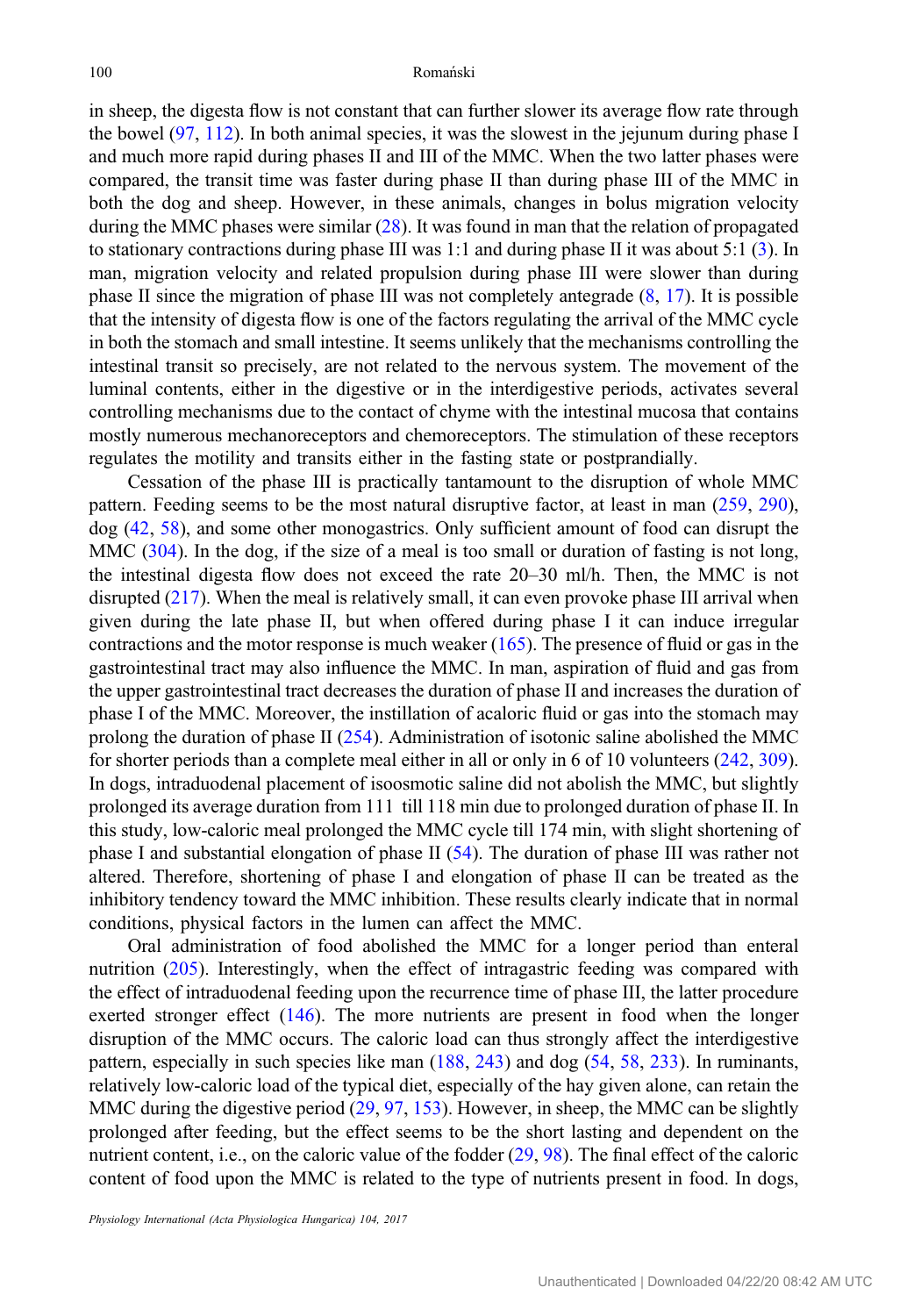duration of MMC inhibition by lipids is the longest when compared with peptides or glucose; whereas in man, the effects of glucose and fat are not much different [\(233](#page-28-0), [242\)](#page-29-0). When Thiry-Vella loop was perfused with glucose-containing solutions, disruption of the MMC was limited to the loop indicating the local influences as it was noticed in the dog ([69\)](#page-22-0). In man, the intraduodenal infusion of medium-chain and long-chain triglycerides exerted different effect on the MMC in the gut. When medium-chain triglycerides were infused, no MMC disruption was denoted. Following the infusion of the long-chain triglycerides, the opposite effect was observed ([292\)](#page-30-0). When the effects of very long-chain and long-chain triglycerides were compared after intraduodenal infusion in healthy volunteers, about 46% and 23% of the MMC cycles were inhibited, respectively ([129\)](#page-24-0). The infusion of arachis oil, mixed with bile and pancreatic juice, into the duodenum and ileum disrupted the MMC in dogs. When the arachis oil was infused alone, disruption of the MMC was observed only in the duodenum [\(70](#page-22-0)). Intraileal infusion of the oleic acid emulsion in dogs also prolonged the length of the MMC cycle, exerting general inhibitory effect upon the small intestinal motility ([65\)](#page-22-0). Therefore, the effectiveness of lipids in the inhibition of the MMC is mostly related to the type of lipid and its digestion in the gut. The digestion products can trigger the MMC-inhibitory mechanisms and affect the cycle. The duodenal distension inhibited phase III-like spike bursts and induced the antro-pyloro-duodenal motor activity in the fasted state [\(67,](#page-22-0) [80](#page-22-0)). Physiological changes in the intraluminal pH (acidification and alkalization) exerted stimulatory effect upon the MMC ([121,](#page-24-0) [155,](#page-25-0) [162,](#page-25-0) [318](#page-31-0)). Intrinsic innervation is involved in the MMC control both during the fasted and the fed state and cooperates with hormones ([16,](#page-20-0) [106](#page-23-0)). The afferent neural fibers originating from the mucosa transmit the signals from the lumen to the intramural ganglia [\(41](#page-21-0), [100](#page-23-0)). The effectiveness of relatively weak intraluminal signals in their influence upon the MMC implies that the nervous system plays the major mediatory role in this regulation. Clear inhibitory effects upon the MMC, evoked by intraileal lipid infusions, might be strengthened and/or mediated also by the local hormonal influences. It is thus likely that the luminal factors may contribute to both the initiation and cessation of the MMC as well as to the MMC phase duration and may also modulate the irregular phasic contractions within the pattern by means of the neurohormonal mechanisms.

# Peripheral Peptidergic Control of the MMC

Several regulatory substances can induce the phase III of the MMC and new regulators, affecting the MMC, are discovered almost every decade ([301\)](#page-31-0). They comprise the gastrointestinal hormones and some other chemical factors, mostly neuromodulators [\(60](#page-22-0), [213,](#page-27-0) [303,](#page-31-0) [305](#page-31-0)). They represent endogenous peptide and non-peptide regulators and various xenobiotics. These regulators act rather peripherally and their action may possibly involve extrinsic mechanisms when they can cross the blood–brain barrier. However, the peptide regulators can pass this barrier usually in low quantities ([128\)](#page-24-0). They can bind to the receptors, located on extrinsic afferents within the gastrointestinal tract, which provokes the efferent extrinsic response. Furthermore, after postprandial inhibition, the MMC appears to return spontaneously, i.e., when activity of the inhibitory mechanisms declines without the evident contribution of additional influencing factors ([29\)](#page-21-0). Hormonal involvement is suspected to be important in the inhibition of the MMC by nutrients  $(15, 91)$  $(15, 91)$  $(15, 91)$  $(15, 91)$ . These regulators can act in part as hormones, and in part as neuromodulators. It is uncertain whether the role of postprandially released hormones is the cause or consequence of the cessation of the MMC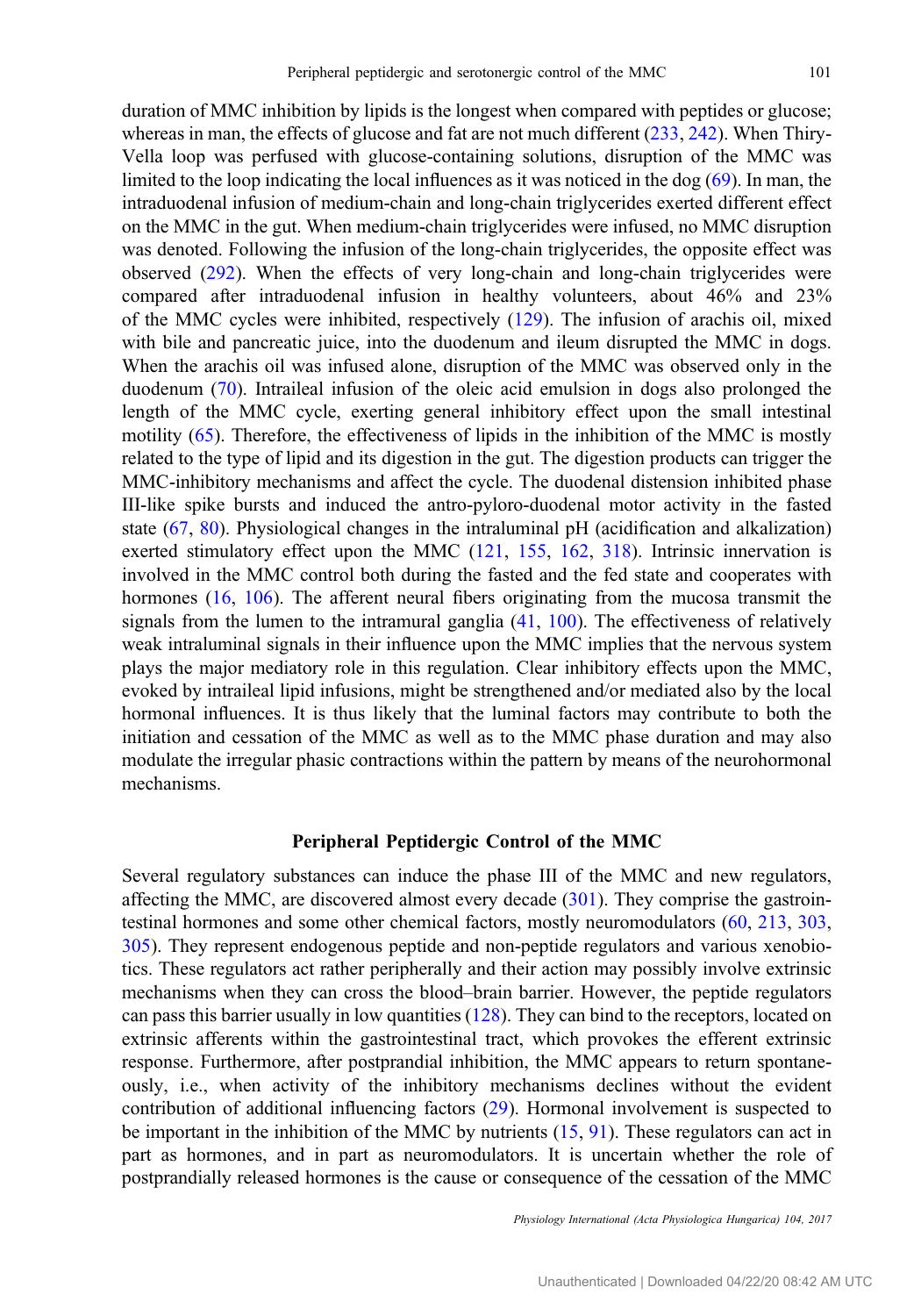cycles. It is also unclear that the exact role of the enteric nervous system is in the hormonal actions regarding the MMC. There are also several reasons to suggest the occurrence of exclusive neural influences in the control of the MMC ([40,](#page-21-0) [186\)](#page-26-0). The autonomic nervous system is responsible for these effects and it is equipped with some specific mechanisms, engaging the neuropeptides as well.

# Motilin

Motilin was found to induce the premature phase III of the MMC during fasting in such species like man and dog [\(122](#page-24-0), [290,](#page-30-0) [316\)](#page-31-0). During the interdigestive period, plasma motilin concentration fluctuates in concert with phase III in the stomach of the species ([122,](#page-24-0) [291](#page-30-0)). Motilin antibodies disrupted naturally occurring MMC in the proximal small bowel but not in the jejunum and ileum [\(148](#page-25-0), [194\)](#page-27-0). Motilin antagonists exerted a similar effect [\(176](#page-26-0)). Acid, alkali, and fat can induce motilin release, increasing its level in the blood, particularly in dogs [\(20](#page-20-0), [45,](#page-21-0) [149\)](#page-25-0). Glucose and amino acids can decrease plasma motilin levels [\(37](#page-21-0)). Thus, the data suggest that motilin itself can probably initiate phase III of the MMC, acting as the gut hormone released from the duodenal mucosa, although it remains obscure whether or not the endocrine action is accompanied by the involvement of the nervous system. It is in the stomach where motilin appears to be the most important for evoking the MMC. It may initiate phase III there, probably in some cooperation with other chemical regulators [\(131](#page-24-0), [265](#page-29-0)). It was found that the induction of phase III of the MMC in the human stomach, unlike in the small bowel, was motilin-dependent ([127\)](#page-24-0). Motilin receptors, present in the pyloric antrum, are mostly located on nerves ([170,](#page-26-0) [263](#page-29-0), [319\)](#page-32-0). Therefore, the neuronal action of motilininduced phase III in the stomach is very probable. Other data indicate that small intestinal contractions can induce motilin release thus increasing plasma motilin concentration to the level sufficient to induce phase III of the MMC [\(223](#page-28-0)). This view also confirms the existence of an endocrine pathway for motilin action, although it is not known whether the mechanisms are sufficient to trigger the MMC in normal conditions. The motilin-producing cells were found mostly in the duodeno-jejunum and they produce the major portion of endogenous motilin [\(197](#page-27-0)). Motilin may thus be able to induce phase III of the MMC in an endocrine pathway, acting directly on the smooth muscles since the motilin receptors are present there [\(267](#page-29-0)). However, the substantial portion of motilin receptors occurs also in nerves [\(107](#page-23-0), [267](#page-29-0)). It is possible that the greater motilin receptor density, as present in the intestinal smooth muscle, unlike in nerves, may be required to induce the MMC. It is also highly probable that the stimulation of neuronal motilin receptors is more efficient in the induction of the MMC than the direct action on the smooth muscle. The endocrine pathway can thus be important rather for stimulation of individual phasic contractions. The neurocrine action of motilin is more probable for the induction of phase III of the MMC because of its composed organization and evoking mechanisms. Other neural mechanisms, including those linked with biological clocks, might be engaged as well. It is known that in the postprandial state motilin does not evoke phase III in normal conditions, because its level in the blood is suppressed and its fluctuations in the blood are abolished. When exogenous motilin is supplied during the digestive state, phase III cannot be induced [\(125](#page-24-0), [317\)](#page-31-0). Motilin proves to be effective in the modulation of gastric emptying of liquids and solids in man and dog ([38](#page-21-0), [53\)](#page-21-0). Since phase III is not evoked postprandially in these species, it appears that motilin can trigger the propulsive contractions despite its lowered level in plasma. Endogenous motilin, released in response to morphine administration in the fed state, is suspected to induce phase III ([225](#page-28-0)). The rabbit motilin antiserum did not decrease plasma motilin level completely ([18](#page-20-0)). The duodenectomy also decreased plasma motilin level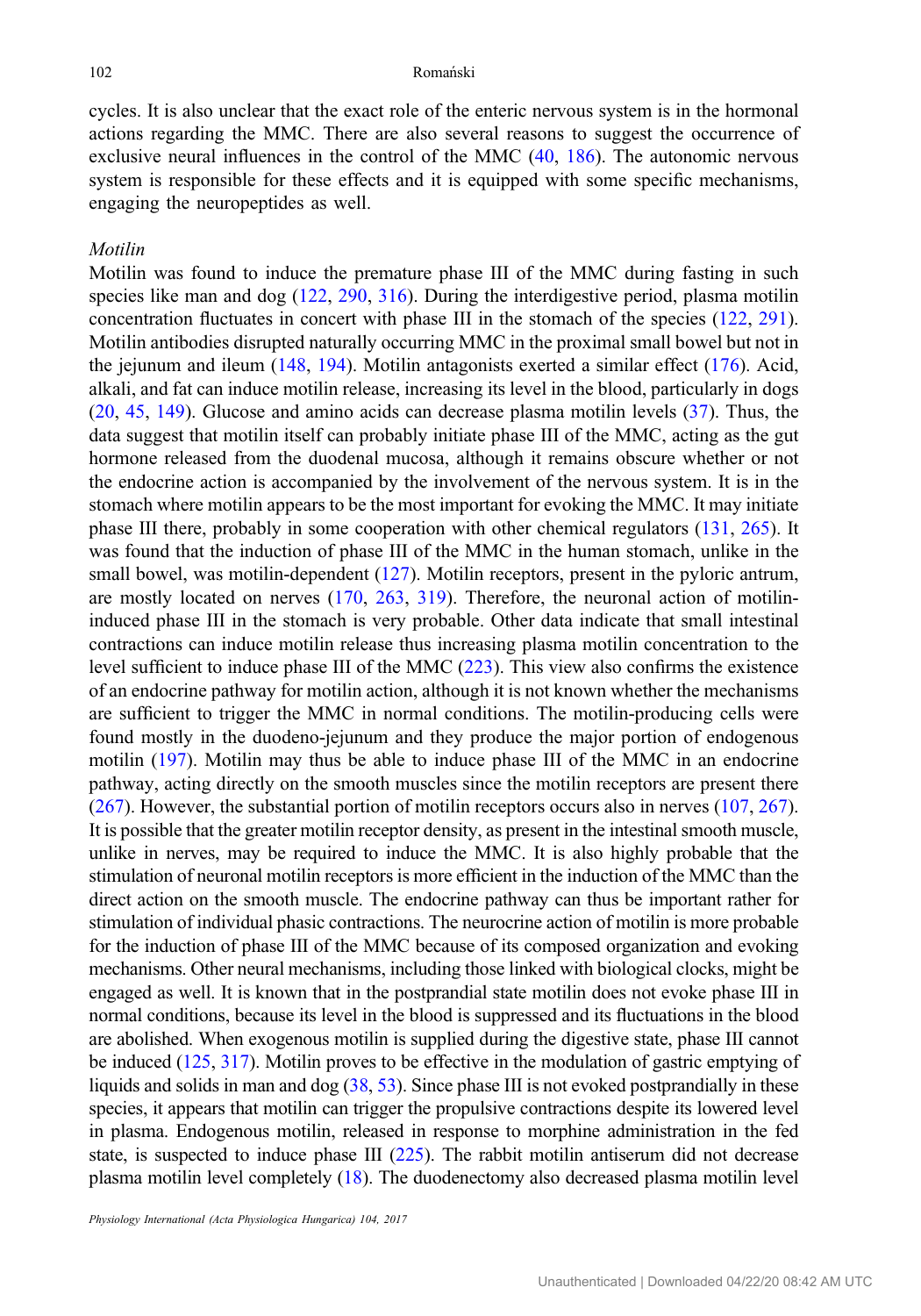only in part ([271](#page-30-0)). This may further confirm that there is still another pathway for the motilin action and the source of motilin release, since in the postprandial period, nutrients and hormones, such as secretin or pancreatic polypeptide (PP), can hamper motilin-evoked effect [\(37,](#page-21-0) [126](#page-24-0), [172\)](#page-26-0). There are several reasons to assume that motilin release from endocrine cells, in response to various regulatory factors, can be amplified by intestinal contractions. It may help to achieve the sufficient motilin level for the induction of phase III of the MMC or for potentiation of motility only ([223\)](#page-28-0). The mechanism can be treated as supplementary for endocrine release and action of motilin.

Apart from the endocrine mechanism, there are three other possible mechanisms or groups of mechanisms of motilin release and action.

[A] First possible neural mechanism of motilin release and action is linked to the vagus nerve cooperating with the enteric nervous system. Motilin is present in the vagus [\(120](#page-24-0)). The MMC-related plasma motilin fluctuation and motilin release by vagal stimulation were abolished by hexamethonium ([78,](#page-22-0) [150\)](#page-25-0). The electrical vagal stimulation increased motilin release ([147\)](#page-25-0). Thus, the vagal pathways involved in motilin release comprise primarily the nicotinic receptors [\(78](#page-22-0)). On the contrary, vagal stimulation by insulin-dependent hyperglycemia or sham feeding depressed motilin release, at least in dogs [\(151](#page-25-0)). Vagal cooling slightly increases motilin levels during fasting. Following vagal blockade, the motilin level and the MMC may remain unchanged ([103\)](#page-23-0). The effects of vagotomy are inconsistent, thus, they might be different from those of vagal cooling ([103,](#page-23-0) [151](#page-25-0), [323](#page-32-0)). In man, vagotomy surprisingly increased motilin levels [\(83](#page-22-0)). It has also been demonstrated that in fed animals motilin induced phase III of the MMC after vagotomy ([173\)](#page-26-0). However, after vagotomy phase III contractions were less potent than before vagotomy [\(268](#page-29-0)). These results are still difficult to interpret and it is too speculative to propose to what extent the vagal-dependent mechanisms can operate. The vagus nerve might be involved in the initiation of the MMC and the contribution of motilin to this mechanism is very probable.

[B] The second mechanism responsible for motilin release and action is confined to the cholinergic mechanisms, located in the enteric nervous system. Motilin as well as its receptors are present in the intramural neurons ([78,](#page-22-0) [267](#page-29-0)). The intrinsic excitatory pathways for motilin release involve neural endings with muscarinic receptors present on both motilin cells and the smooth muscles. The electrical stimulation of intrinsic nerves releases motilin [\(78](#page-22-0)). Motilin can exert excitatory effect upon the myenteric neurons in the small bowel [\(130](#page-24-0)). It has been demonstrated that atropine, unlike hexamethonium, blocked motilin release evoked by the carbachol since the muscarinic receptors are present on the motilin cells [\(321](#page-32-0)). Several weeks following vagotomy, motilin fluctuated in accordance with the MMC, exactly as before the surgery, suggesting that the intramural cholinergic neurons might not be important for motilin secretion, at least in the dog  $(151)$  $(151)$ . In the duodenum, the phase III of the MMC is not always accompanied by motilin peaks, whereas in the jejuno-ileum there is virtually no correlation ([223\)](#page-28-0).

[C] A third group of mechanisms is linked to the neuroendocrine pathway of motilindependent control of the MMC. The stimulatory non-adrenergic non-cholinergic (NANC) neurons may thus be engaged, since several endogenous regulators can induce phase III [\(213,](#page-27-0) [223](#page-28-0)). The regulators can initiate phase III of the MMC directly or in cooperation with the motilin-containing neurons. If the group of mechanisms is sufficient to evoke the MMC, the plasma level of motilin can remain unrelated to the induction of the pattern. When exogenous motilin evokes the release of endogenous peptide acting on motilin receptors located on intrinsic neurons, both the preganglionic and postganglionic pathways may contribute to this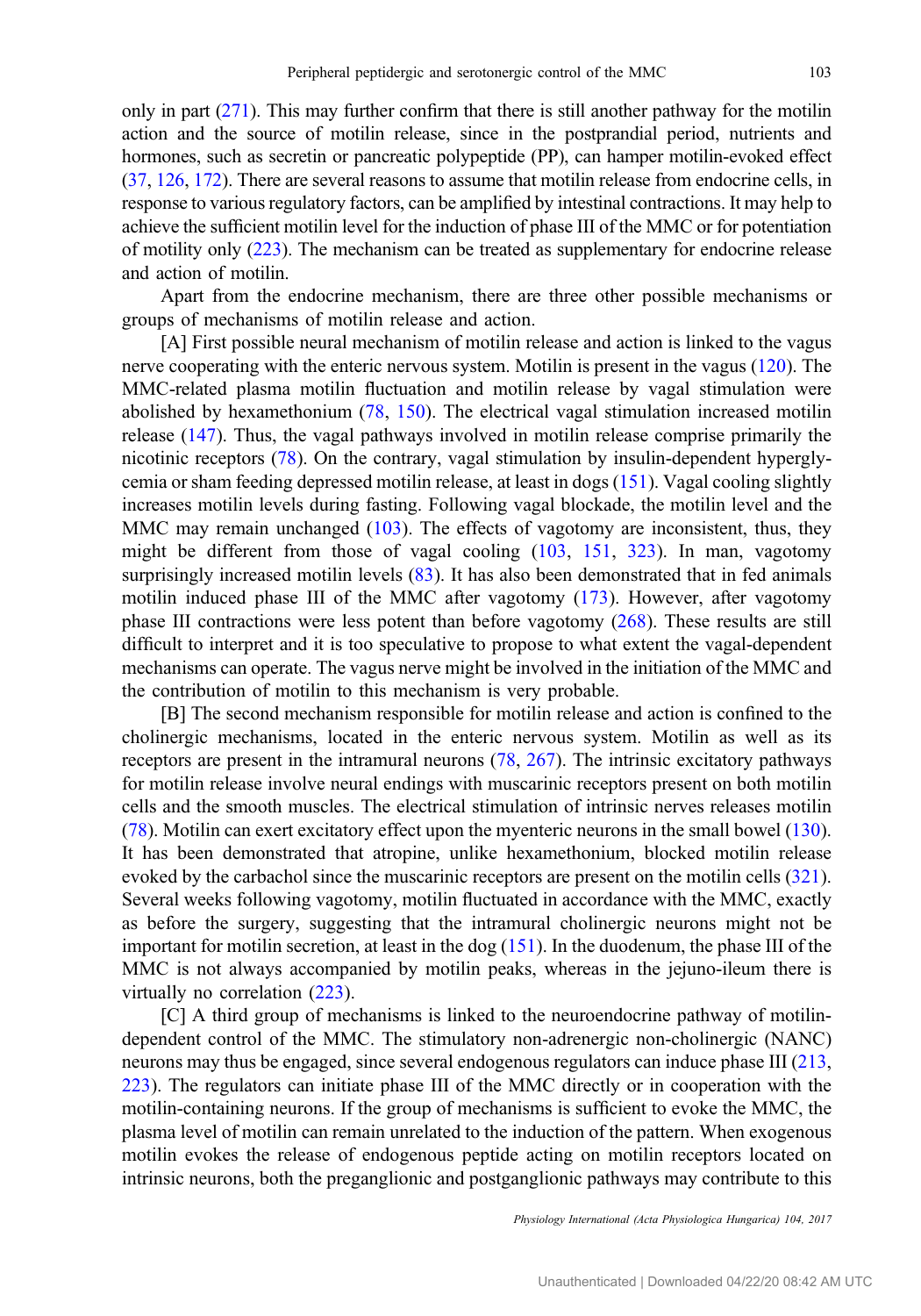action. It indicates the possible involvement of the enteric nervous system in the endocrine mechanism of motilin release and action ([174\)](#page-26-0). Therefore, it can represent a mixed endocrine–neuroendocrine mechanism and the question is raised whether or not a pure endocrine mechanism of motilin release and action exists and if it is sufficient to evoke the MMC. The combined endocrine–neuroendocrine mechanism of motilin release seems to be more efficient in the generation of phase III, since more motilin can be released than in the situation when the enteric nervous system is not involved [\(124](#page-24-0)).

The existence of the composed mechanism, governing the induction of phase III by motilin seems very probable because of possible involvement of the relaxation oscillators coupled within the interstitial cells of Cajal and/or within the various types of intrinsic neurons. The neurons are responsible not only for the initiation of phase III but also for the coordination and migration of the whole MMC cycle [\(223](#page-28-0)).

Finally, it can be asserted that the role of motilin as the neuromodulator in the initiation of phase III of the MMC seems more probable and important than its rather supportive role as the gut hormone. Motilin action is apparently mediated by central and peripheral neural mechanisms regulating the MMC and both these groups of mechanisms seem to be important [\(40](#page-21-0), [118](#page-24-0), [222](#page-28-0)).

#### Serotonin

Serotonin (5-hydroxytryptamine, 5-HT) is the omnipresent regulator found in the brain, although about 95% of the substance occurs within the gastrointestinal tract [\(137](#page-25-0)). The principal gastrointestinal 5-HT depot is located in the enterochromaffin cells ([87\)](#page-23-0). 5-HT is thus a tissue hormone as well as a neurotransmitter acting within the enteric nervous system, presumably as a member of the NANC system. In various animal species, it exerts stimulatory effects on gastrointestinal motility, including the MMC initiation ([105,](#page-23-0) [192](#page-27-0)). Selective 5-HT reuptake inhibitors reduced the MMC cycling and increased the migration velocity of its phase III in man [\(93](#page-23-0)). In rats, the enteric serotonergic neuron destruction decreased the MMC cycle [\(193](#page-27-0)). The modulatory action of 5-HT upon the MMC is executed mostly through two 5-HT-receptor subtypes,  $5-\text{HT}_3$  and  $5-\text{HT}_4$  ([19](#page-20-0), [116,](#page-24-0) [273](#page-30-0)). The  $5-\text{HT}_3$ receptor subtype, called the extrinsic receptor, mediates the motility-inducing serotonergic transmission from the gastrointestinal tract to the brain, activating the enteric afferent neurons  $(87)$  $(87)$ . The extrinsic 5-HT<sub>3</sub> receptor, located on vagal afferents, can mediate the initiation of phase III of the MMC from the stomach, both of man and dog, or from the small bowel of the rat, through acetylcholine release and, possibly, through motilin release [\(123](#page-24-0), [161,](#page-25-0) [312](#page-31-0)).  $5-HT_1$ - and  $5-HT_4$ -receptor subtypes, called intrinsic receptors, enhance the release of the transmitter within the enteric nervous system from the terminals of prokinetic circuits. The receptors are located in the myenteric plexus [\(272](#page-30-0), [273](#page-30-0)). Studies with the specific antagonists in dogs confirmed that  $5-HT<sub>3</sub>$  receptors are involved in the generation of phase III in the stomach, whereas  $5-HT<sub>4</sub>$  receptors are involved in the generation of phase III of the MMC in both the stomach and small bowel  $(180)$  $(180)$ . In the rat's small intestine, the 5-HT<sub>4</sub>-receptor antagonist inhibited the MMC cycles. The application of  $5-HT_3$ -receptor antagonist prolonged the MMC cycle that can represent only the stage leading to the MMC inhibition [\(11](#page-20-0)). The 5-HT<sub>1</sub> receptor is also involved in the control of the MMC. In man, a 5-HT<sub>1</sub>-receptor agonist prolonged phase II, while phase I and phase III of the MMC were not affected [\(33](#page-21-0)). Since 5-HT can be released into the small intestinal lumen, where it can mediate motilin action, the intravenous 5-HT administration can induce phase III of the MMC in the dog [\(134,](#page-24-0) [269](#page-30-0)). 5-HT released from the enterochromaffin cells, at least in response to the mucosal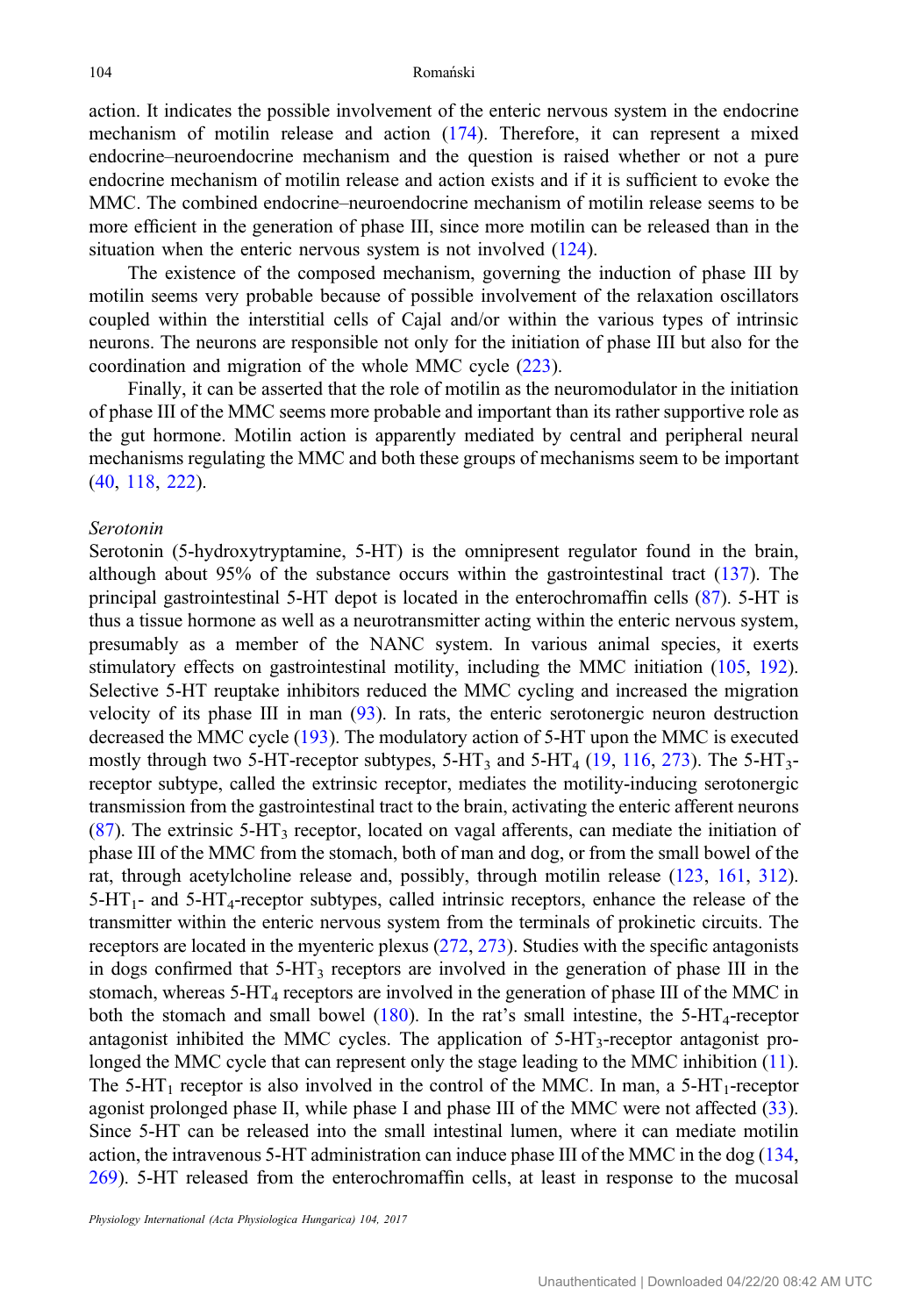stimuli, acts as the sensor and can activate 5-HT receptors in the gut. It may rather initiate local motility changes than affect the whole MMC cycle thus inducing minor alterations in the upper gastrointestinal tract ([105,](#page-23-0) [277](#page-30-0)). Serotonin, which acts within the myenteric plexus, may directly regulate the gastrointestinal motility including the MMC ([48,](#page-21-0) [81,](#page-22-0) [207](#page-27-0)). It can be synthesized either in the neurons or might be uptaken from the blood.

Taking together, it seems likely that in the interdigestive state, 5-HT can affect the initiation of phase III of the MMC from the stomach in the pathway involving the extrinsic and intrinsic innervations. In the small bowel, it seems to operate mainly within the enteric nervous system. In the action of 5-HT upon the MMC, both  $5-\text{HT}_3$  and  $5-\text{HT}_4$  receptors are involved, but when the drug activating both 5-HT-receptor subtypes is applied, phase III is not initiated [\(19](#page-20-0)). 5-HT can evoke propulsive contractions and it also participates in other motility events. Its action combined with motilin can be more effective. It appears that the 5-HT regulates the MMC principally as a neuromodulator. The prokinetic drugs, especially cisapride, acting mostly through  $5-HT_3$  (as an agonist) and  $5-HT_4$  (as a weak antagonist) receptors upon the gastrointestinal motility, have been applied as therapeutic agents in the treatment of gastrointestinal disorders ([50,](#page-21-0) [200,](#page-27-0) [266,](#page-29-0) [286](#page-30-0)) though side effects limit their use.

# Ghrelin

Ghrelin is a newer hormone with 36% of the structural homology to motilin and in man, its receptor resemblance equals  $~50\%$  of overall identity with the motilin receptor [\(36](#page-21-0)). However, these hormones have poor crossing affinity to their receptors (i.e., the affinity of ghrelin to motilin receptors and affinity of motilin to ghrelin receptors); thus, the action of each of them is mediated by their own specific receptor. Both hormonal peptides trigger the MMC, at least in the stomach, and stimulate the gastrointestinal motility. Hence, ghrelin was termed the "motilin-related peptide" [\(284](#page-30-0)). Ghrelin occurs mainly in the endocrine cells of the stomach [\(139](#page-25-0)). It is also present in the duodenal and jejunal mucosa where it can be synthesized and stored with motilin in the same cell [\(310](#page-31-0)). Plasma ghrelin level does not fluctuate as clearly as motilin in accordance with the MMC, at least in man, but its level declines after a meal [\(240](#page-28-0)). Ghrelin and its receptors are present in the neurons within the myenteric plexus ([319\)](#page-32-0). Exogenous ghrelin can induce phase III-like activity in man, but it seems likely that in the natural conditions ghrelin level may be insufficient to induce phase III [\(34](#page-21-0), [264](#page-29-0)). In fasted rats, ghrelin intensified the spontaneous phase III-like contractions or shortened the duodenal cycle length as well as the duration of phase III  $(9, 300)$  $(9, 300)$  $(9, 300)$  $(9, 300)$ . This action was mediated by muscarinic, 5-HT, and nitric oxide receptors. Since ghrelin is present in various gastrointestinal regions, the question arises whether ghrelin contributes to the regulation of the MMC pattern mostly in the endocrine pathway or as a neuromodulator. It is also interesting to what extent its cooperation with motilin is inevitable. It has already been recognized that ghrelin acts not only peripherally, through its receptors located on myenteric neurons, but the predominant pathway of its action is also transmitting the information from the gastrointestinal tract through the vagus nerve to the brain [\(10](#page-20-0), [189,](#page-27-0) [190](#page-27-0)). It was found in rats that ghrelin induces fasting motor activity by activating the neuropeptide Y neurons in the brain possibly through the ghrelin receptors located on vagal afferent neurons. Its central effect was abolished by vagotomy ([82\)](#page-22-0). Furthermore, ghrelin induced phase II of the MMC in Suncus murinus and this response was conducted by vagus nerve ([173\)](#page-26-0). During in vitro studies, large doses of ghrelin, given alone, did not stimulate contractions in the gastric preparations of *Suncus murinus*, but when pretreatment with the low dose of motilin was conducted, ghrelin induced contractions efficiently ([176](#page-26-0)).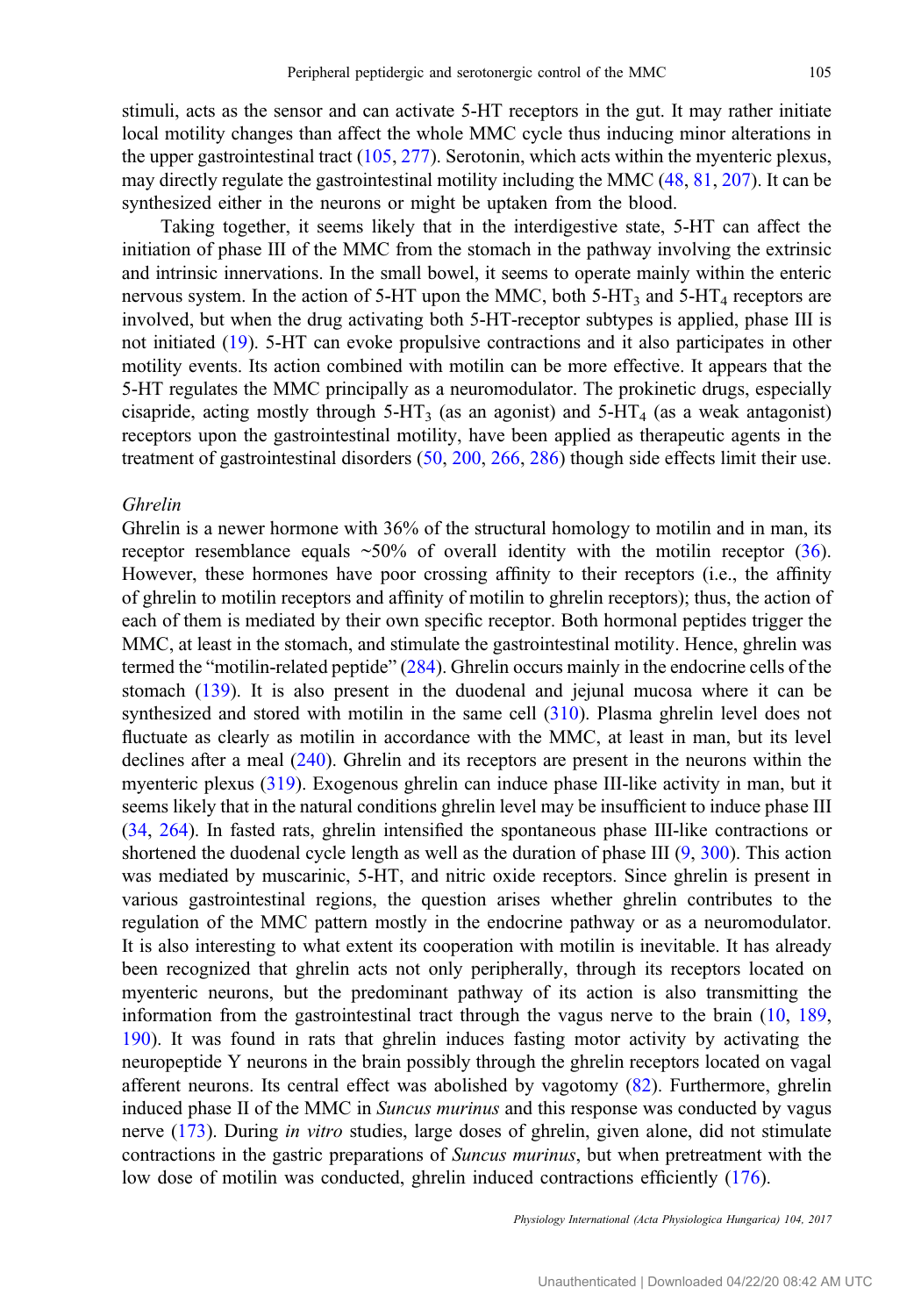It has been shown to date that the control of the MMC by ghrelin can be exerted in both the extrinsic and intrinsic pathways and ghrelin acts predominantly as a neuromodulator. Cooperation with motilin could be essential, at least in the stimulation of the gastrointestinal contractions, but the effects might be species-dependent.

Figure 1 shows possible MMC-controlling mechanisms involving motilin as the principal neuromodulator with or without cooperation with 5-HT and ghrelin.

# Somatostatin

Somatostatin was found in both the brain and periphery. In the gastrointestinal tract it is synthesized and stored by endocrine D cells that are dispersed mostly in the gastric and duodenal mucosa and also in the remaining gut segments, whereas in the enteric nervous system, it is located in the interneurons of submucosal and myenteric plexuses throughout the



Fig. 1. The postulated controlling mechanisms of the migrating motor complex engaging the motilin as a neuromodulator, with or without cooperation with serotonin (5-HT) and ghrelin. I. Central control of the MMC. Motilin is released within the afferent vagal fibers and evokes central response transmitted through efferent vagal fibers. It affects 5-HT release within the enteric neurons, inducing the stimulatory motor response on the smooth muscle that is finally mediated by cholinergic muscarinic receptors located on the enteric efferents and/or on the smooth muscles. II. Peripheral action of motilin released from the enteric neurons or reaching them from the blood. Final stimulatory motor response on the smooth muscle is mediated by cholinergic muscarinic receptors. This mechanism can be entirely neurocrine or mixed (endocrine–neuroendocrine). III. Peripheral neural stimulatory or inhibitory response of the smooth muscle evoked by 5-HT whose release is modulated by motilin operating within the interneurons of the enteric nervous system. 5-HT can be released from the enteric neurons or can reach the enteric neurons from the blood. The mechanism can be entirely neurocrine or mixed (endocrine–neuroendocrine). IV. Peripheral neuronal stimulatory response of the smooth muscle induced by 5-HT and amplified by motilin acting within the enteric nervous system. V. Synergistic peripheral neural stimulation of the motor response of the smooth muscle by motilin and ghrelin acting within the enteric neural network. The final response is mediated by

cholinergic muscarinic receptors. Mo: motilin; M: muscarinic receptors; Se: 5-HT; Gh: ghrelin;  $\bigcap$ : enteric ganglion;  $\bigcap$ : smooth muscle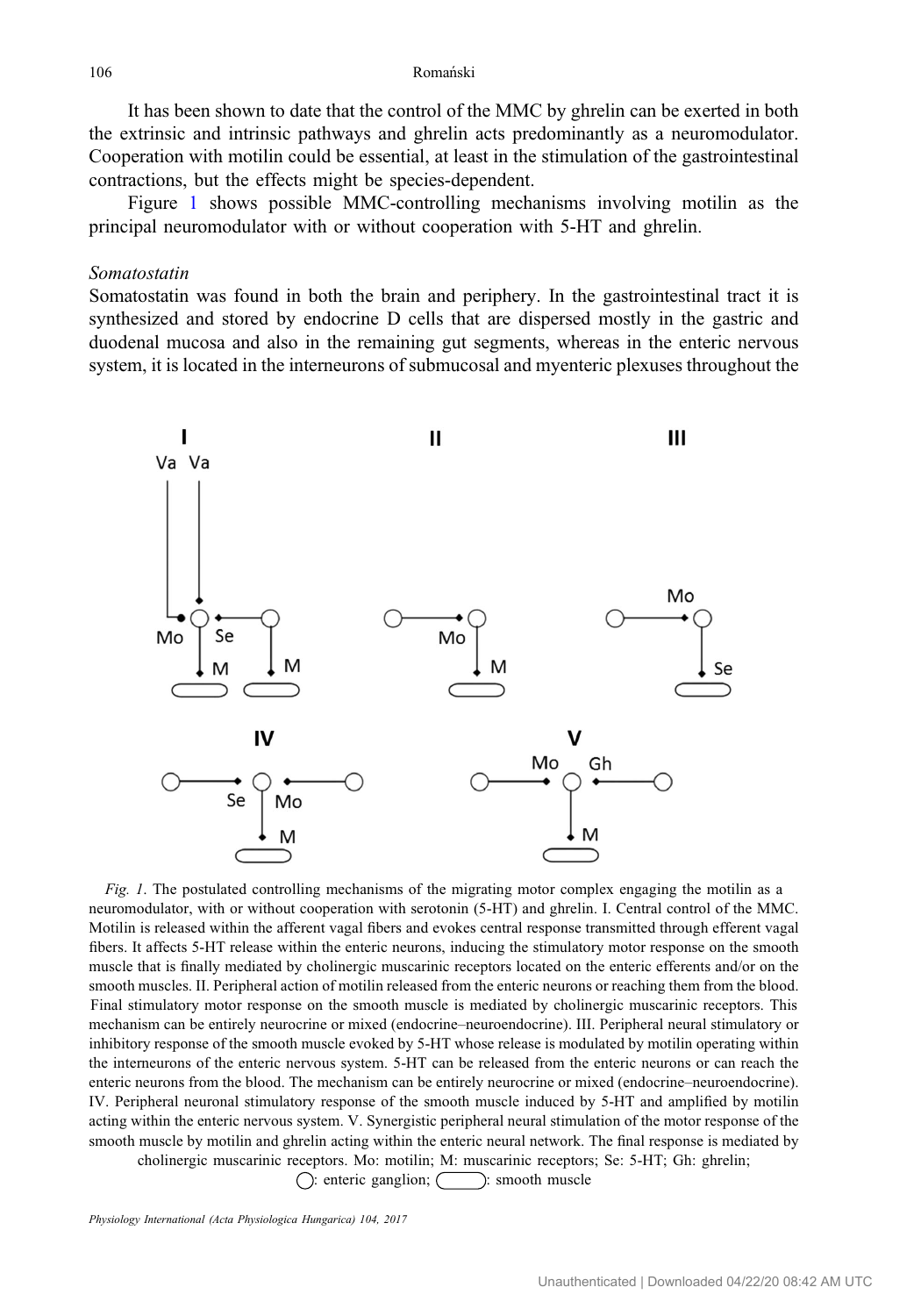digestive tube, particularly in the small intestine [\(49](#page-21-0), [132,](#page-24-0) [196\)](#page-27-0). In the human gut, only about 10% of somatostatin is located within the muscles and about 90% in the mucosa [\(191](#page-27-0)). However, in the small bowel, somatostatin is mainly located in the neurons within the submucosal and muscle layers ([294\)](#page-31-0). Independently of the intrinsic neurons, somatostatin was found in the noradrenergic neurons of the sympathetic ganglia. Their fibers project mainly to the submucosal ganglia of the small bowel and to the regions of vagal nerve ending in the gut ([115,](#page-24-0) [287](#page-30-0)). Various types of somatostatin receptors are distributed within the gut including the enteric nervous system [\(175](#page-26-0)). In the gastric antrum and small intestine, but not in the gastric corpus, D cells (the open secretory cells) project to the lumen that enables a paracrine action of somatostatin [\(143](#page-25-0)). Acids and a variety of neurohumoral factors can stimulate D cells, whereas acetylcholine inhibits somatostatin release in the D cell-related pathway ([61](#page-22-0)). Since tetrodotoxin and atropine can inhibit somatostatin release, it can be presumed that the actions of some luminal stimuli in the gut may be mediated by nerve endings located on epithelial surface and transmitted to D cells by intrinsic neurons ([99,](#page-23-0) [220](#page-28-0)). Plasma somatostatin fluctuates in accordance with the MMC [\(285](#page-30-0)). The effect of somatostatin upon the gastrointestinal motility is complex and mostly inhibitory [\(320](#page-32-0)). In the fasting state, its effect upon the MMC, appears to exhibit a dose-dependent character. Somatostatin, applied in smaller doses, shortens the MMC cycles, whereas its higher doses exert inhibitory effects ([27,](#page-20-0) [185,](#page-26-0) [195,](#page-27-0) [282\)](#page-30-0). The hormone may locally induce phase III-like activity [\(114](#page-24-0)). When the MMC is induced by somatostatin, its phase II is greatly reduced and phase III is ectopic. In these MMC cycles, phase I predominates. Somatostatin can cooperate with motilin in the induction of the MMC in the gut. The occurrence of MMC is not always associated with the motilin peaks since motilin release can be blocked by somatostatin [\(75](#page-22-0)). Somatostatin can also contribute to the induction of phase III of the MMC in the postprandial period or after pentagastrin-stimulated fed state [\(239](#page-28-0), [260](#page-29-0), [282\)](#page-30-0). Therefore, the hormone can modulate the MMC, either in the interdigestive or digestive state, and peripheral mechanisms mediating its action seem to involve the enteric nervous system [\(117,](#page-24-0) [298\)](#page-31-0). Centrally evoked factors may be important in the release and action of somatostatin. It appears that the central nervous system also contributes to the control of the MMC by the hormone or to the modulation of the character of interdigestive and postprandial intestinal motility [\(21,](#page-20-0) [56](#page-22-0), [95](#page-23-0)).

Somatostatin appears to control the gastrointestinal motility, including the MMC, mainly in the peripheral neuroendocrine pathways and the enteric nervous system plays a marked mediatory role in the hormone action. However, contribution of endocrine and paracrine pathways in the regulation of the MMC by somatostatin remains unclear.

# Enkephalins

Natural opioid peptides are known to be active in many regions of the brain and their central action can also comprise the gastrointestinal motility  $(169)$  $(169)$ . Among known endogenous ligands of the opioid receptors, enkephalins can play a role in the control of the MMC. The role of the opioid mechanism was confirmed with the use of the natural opioid peptides and xenobiotics exerting their effect through the opioid receptors [\(228](#page-28-0), [229\)](#page-28-0). The opioid receptors are abundant in the gastrointestinal enteric nervous system, i.e., in the interneurons, although they are also present in the gastrointestinal smooth muscles [\(178](#page-26-0), [236](#page-28-0)). While the μ-, κ-, and δ-opioid receptors contribute to the control of gastrointestinal motility, the μ-type receptor is involved in principio in the control of the MMC ([23](#page-20-0), [94\)](#page-23-0). Met-enkephalin is the major regulator of the MMC, whereas Leu-enkephalin is much less active in this area. Since Metenkephalin may exert a presynaptic inhibitory effect on acetylcholine release from the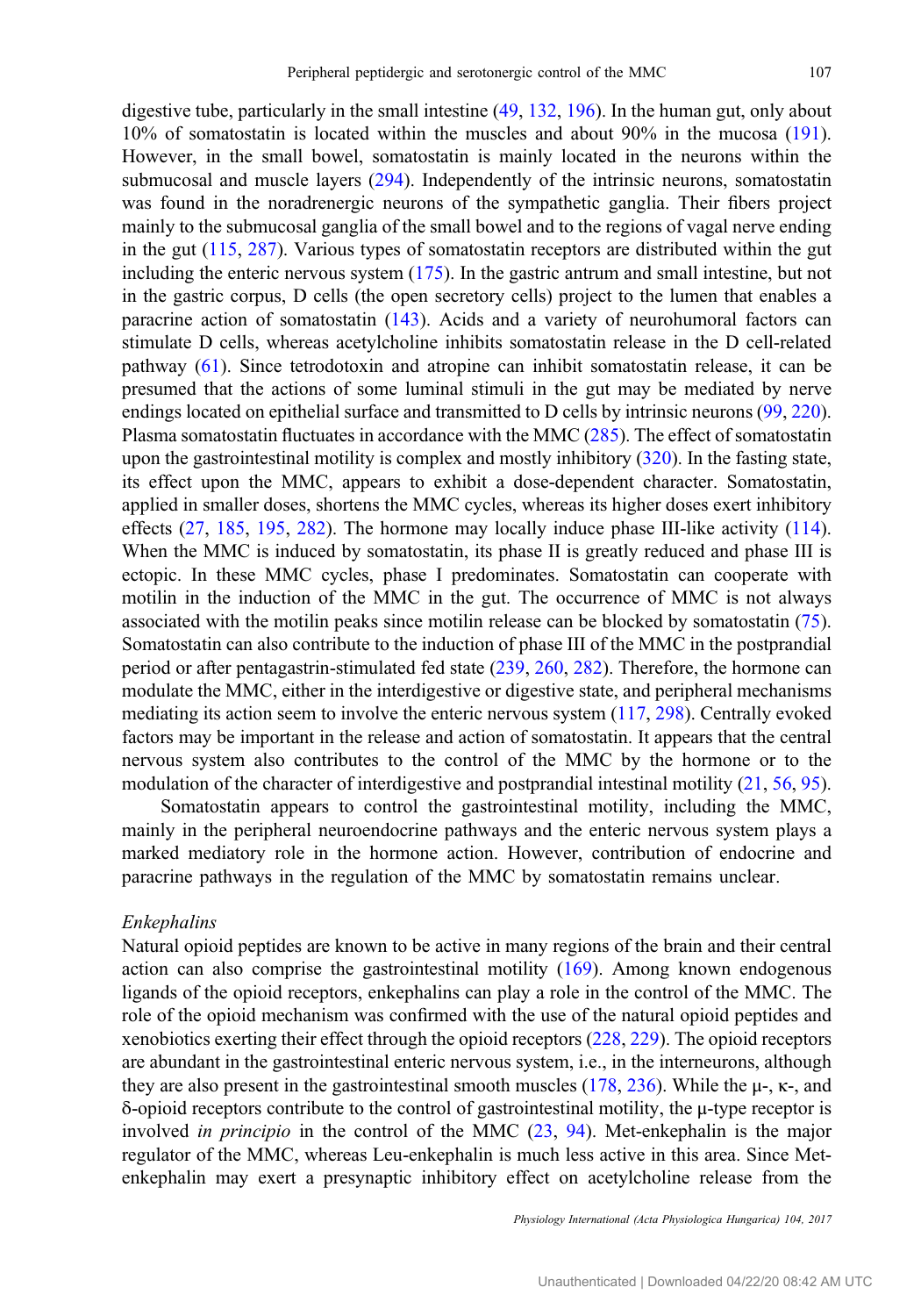myenteric plexus, it seems likely that its interaction with the cholinergic system represents basic mechanisms affecting the gastrointestinal motility by endogenous opioids ([296\)](#page-31-0). Opioid peptides exerted inhibitory effect on gastric emptying and intestinal transit, and their action on the smooth muscle contractility was either inhibitory or stimulatory. All the effects were dose- and species-dependent ([23,](#page-20-0) [169\)](#page-26-0). The application of enkephalin analogues revealed the substantial contribution of the opioids to the control of the MMC pattern. Met-enkephalin analogue, Dalamide, when administered centrally at a small dose and intravenously at a higher dose, disrupted canine fasting antral and jejunal motor activity for the relatively long time [\(23](#page-20-0), [26](#page-20-0)). In the fed state, another analogue, like morphine, restored the MMC pattern. It appeared to act centrally, even when administered intravenously, since it probably crossed the blood–brain barrier. The described effects of Dalamide, at least on the canine stomach, were mediated by the  $\mu$ -type opioid receptor ([23,](#page-20-0) [26\)](#page-20-0). Similar experiments were performed in rats [\(206](#page-27-0)). In fed animals, Dalamide given intracerebroventricularly shortened the postprandial inhibition of the MMC. When Dalamide was administered intraperitoneally, its effect was the opposite. Therefore, in rats a dual route-dependent effect was observed [\(206](#page-27-0)). The central action upon the MMC was confirmed with the intracerebroventricular administration of thiorphan, the enkephalinase inhibitor, which disrupted the MMC pattern in dogs for several hours. Thiorphan does not cross the blood–brain barrier and its intravenous administration did not affect the MMC. Leu-enkephalin analogue (DADLE, dominantly δ opioid receptor agonist) failed to modify the gastrointestinal MMC in both the fasted and fed states.

The scant data suggest that Met-enkephalin affects the MMC through central mechanisms which points to its role as a neuromodulator. Therefore, the contribution of the enteric nervous system to the opioid control of the MMC cannot be excluded. It is also noteworthy that loperamide and diphenoxylate, the exogenous, mainly peripherally acting opioids, are commonly used in the treatment of diarrhea in, for example, numerous settings of the inflammatory bowel disease  $(104)$  $(104)$ . Loperamide, the  $\mu$ -receptor agonist, attenuates the intestinal motility, slows transit, and exhibits antisecretory activity that makes it one of the most efficient drugs in the symptomatic treatment of the various types of diarrhea ([12,](#page-20-0) [32,](#page-21-0) [184](#page-26-0)). Loperamide, as a much safer and well-tolerated drug, seems to be superior to diphenoxylate [\(108](#page-23-0)). Diphenoxylate is often applied with atropine [\(276](#page-30-0)).

Pancreatic polypeptide (PP). PP is a hormone produced, almost exclusively, in endocrine cells of the pancreas [\(2](#page-19-0)). PP released from the pancreas can reach the brain through the systemic circulation or can stimulate the PP receptors in the gut. PP is also present in nerves [\(298](#page-31-0)). PP acts through specific class of receptors present mainly in the various brain regions [\(168](#page-26-0), [308](#page-31-0)). The binding sites for PP within the brain are located mostly in some cortical, subcortical, hypothalamic, and mesencephalic regions. They are also present in the rhombencephalic areas, especially in nucleus tractus solitarius, area postrema, and dorsal motor nucleus of the vagus [\(158](#page-25-0), [307,](#page-31-0) [308\)](#page-31-0). These regions remain in easy contact with the blood. The hormone release is mostly under vagal control, thus it is possible that peripheral cholinergic influences are also implicated in the hormone action ([164,](#page-26-0) [182,](#page-26-0) [248](#page-29-0)). Other mechanisms affecting PP release seem secondary or not important. However, a certain role of motilin in PP action can be postulated ([306\)](#page-31-0). PP level in the blood fluctuates in accordance with the MMC in the fasted state and is elevated after the meal  $(126, 274)$  $(126, 274)$  $(126, 274)$  $(126, 274)$ . PP is also released by sham feeding and by other feeding-related procedures ([2](#page-19-0), [249](#page-29-0), [274\)](#page-30-0). PP receptors may also be present in the gut ([88\)](#page-23-0). The hormone increases motor activity in the stomach and small bowel, accelerates gastric emptying, and promotes the intestinal transit ([159\)](#page-25-0). It is unlikely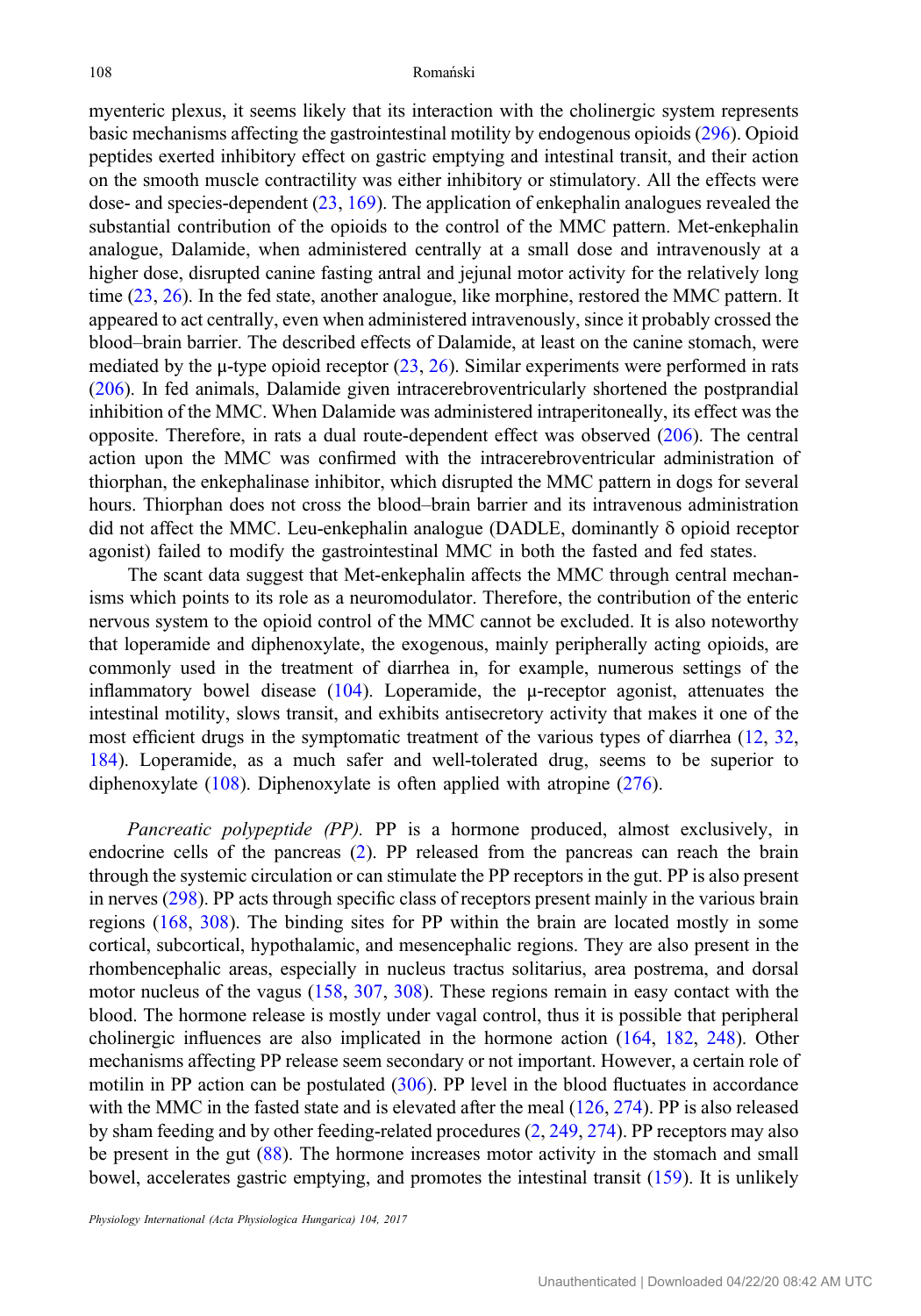that these effects are not mediated by the enteric nervous system  $(237)$ . The data illustrating the effect of PP upon the MMC are inconsistent. As it was found in dog, the moderate dose of PP blocked the MMC in the stomach and upper small intestine, whereas the lower dose was rather ineffective ([102,](#page-23-0) [279\)](#page-30-0). Another study on dogs and pigs showed that the higher doses of PP increased the frequency of the MMC ([27](#page-20-0)). In rats, PP inhibited the motility and disrupted the MMC pattern in both the duodenum and the jejunum ([6,](#page-20-0) [241](#page-28-0)). The central effect of PP mediated by vagus seems to be more important in dogs than in rats, while the role of the sympathetic nervous system is negligible ([39,](#page-21-0) [241\)](#page-28-0). The effects of PP can be modified by the concomitant alteration of motilin level. The results derived from several reports indicate that PP can act peripherally as the motilin antagonist in the control of gastrointestinal motility including the MMC [\(6](#page-20-0), [39,](#page-21-0) [102](#page-23-0), [126,](#page-24-0) [279\)](#page-30-0). It does not exclude the possibility of the central action of PP, although the mediatory role of the cholinergic system in the PP control of the MMC still remains unclear.

Finally, it can be proposed that PP regulates the gastrointestinal MMC pattern, possibly in cooperation with motilin, and the mediatory role of the cholinergic mechanisms in the control of MMC by PP is very probable. Central, rather than peripheral cholinergic mechanisms may be principally involved, but the meaningful mediatory role of the enteric nervous system seems to occur as well.

### Neurotensin

Neurotensin is produced in the brain, gastrointestinal nerves, and also in ileal and jejunal mucosa (N cells), while its smaller amounts are present in the stomach and in other intestinal regions [\(14](#page-20-0), [64,](#page-22-0) [79,](#page-22-0) [138](#page-25-0), [198,](#page-27-0) [246](#page-29-0)). Neurotensin receptors are expressed in the brain, gastrointestinal mucosa and submucosa as well as in both the myenteric and submucous plexus [\(92,](#page-23-0) [232](#page-28-0), [250](#page-29-0), [293\)](#page-30-0). Neurotensin can be released postprandially and fat is the most potent stimulus ([280\)](#page-30-0). The hormone is released mainly from the gut, since ileal resection can abolish fat-induced neurotensin release [\(297](#page-31-0)). As atropine markedly inhibited neurotensin release in man and dog, hormone release appears to be under cholinergic control [\(74](#page-22-0), [77\)](#page-22-0). The hormone inhibits the gastrointestinal motility and gastric emptying, but in vitro studies indicated that small doses of the hormone exert stimulatory effects ([133,](#page-24-0) [209](#page-27-0)). These contractions are rather not propulsive. Small doses of neurotensin, injected intraarterially into the small bowel segment, exerted inhibitory effects on canine duodenal and ileal motility ([221\)](#page-28-0). Neurotensin may act directly on the smooth muscle, suggesting that the endocrine or neuroendocrine pathways appear to represent important mechanisms underlying the effects ([216,](#page-27-0) [221\)](#page-28-0). However, neurotensin inhibited contractile activity, also through neural pathways, releasing norepinephrine that activated primarily  $\alpha_2$ -adrenoceptors that inhibit, in turn, the acetylcholine release. In the small bowel, neurotensin converted the fasting pattern (MMC) into the fed pattern that was observed in men, dogs, and rats [\(5](#page-20-0), [252,](#page-29-0) [278](#page-30-0)). The effect was prevented by vagotomy and the administration of atropine and hexamethonium ([4\)](#page-20-0). When neurotensin was inoculated intracerebroventricularly in the fasted state, canine jejunal MMC was replaced by isolated phases of regular activity, whereas neurotensin administered to the fed rats restored the MMC pattern [\(22](#page-20-0), [25](#page-20-0)). Therefore, considering the action on gastrointestinal motility, neurotensin can be called the gut-brain peptide ([51\)](#page-21-0).

Neurotensin belongs to the regulators inhibiting the MMC mostly in the neuroendocrine pathway(s). The involvement of the enteric nervous system in the neurotensin action on the cessation of the MMC has not been precisely elucidated, but seems to be very likely.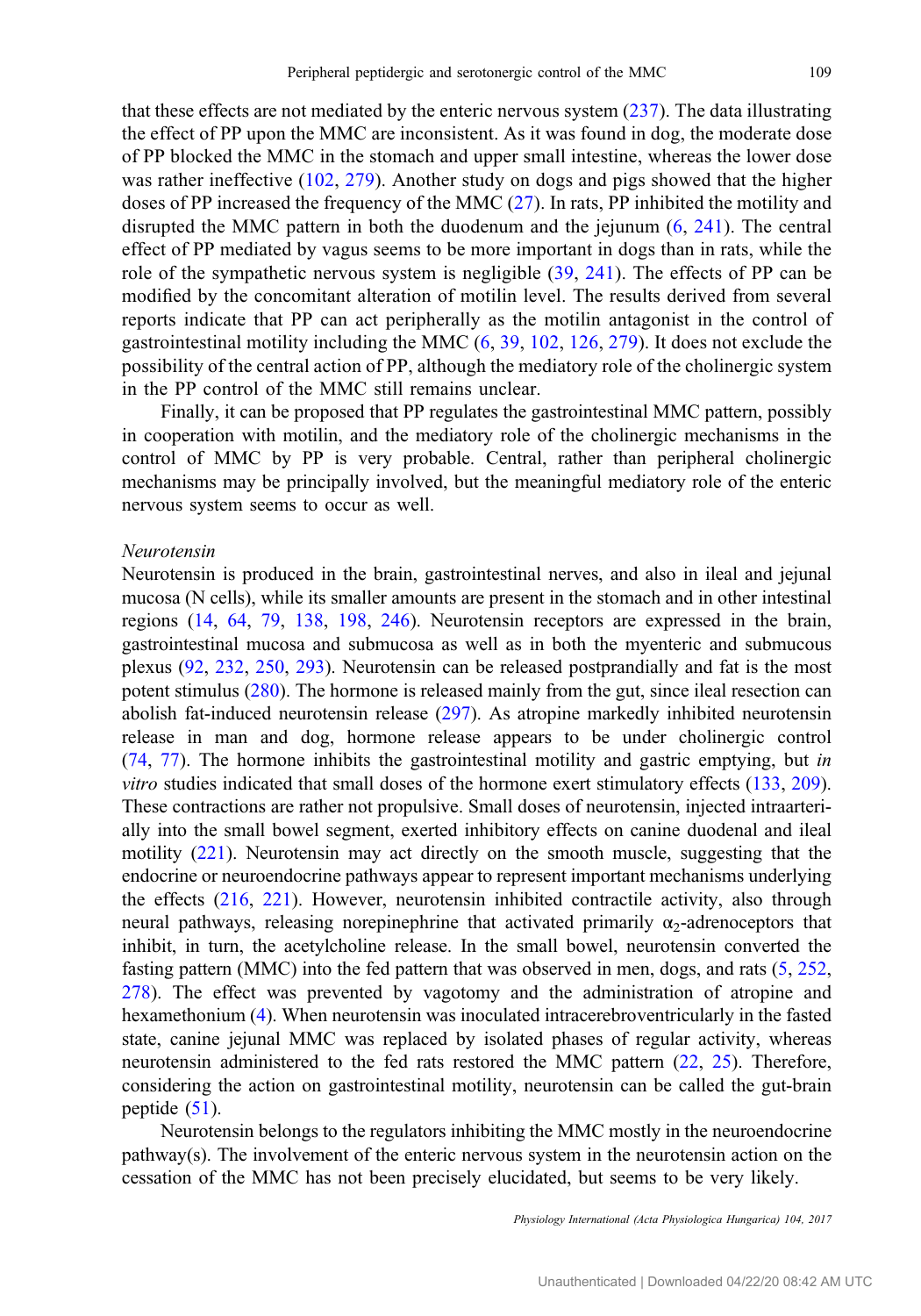# Cholecystokinin (CCK)

CCK occurs in several forms in endocrine I cells, mainly in the jejunum, where it is synthesized and stored ([144,](#page-25-0) [156](#page-25-0)). It is also released from these cells. Furthermore, CCK is synthesized in neurons. CCK-containing neurons are the most common in brain and are also present in the enteric neurons, mostly in the submucosal plexus ([59](#page-22-0), [84,](#page-23-0) [204\)](#page-27-0). The hormone was identified in the myenteric neurons as well, especially as CCK octapeptide ([145,](#page-25-0) [246](#page-29-0)). CCK exerts its action after binding with specific receptors present in neuronal and nonneuronal tissues. Within the nervous system, CCK receptors were found in the brain and vagus nerve ([119,](#page-24-0) [257,](#page-29-0) [324](#page-32-0)). CCK receptors are also expressed by the gastrointestinal tissue [\(298](#page-31-0)). Principally, two CCK receptors were recognized, CCK-A (CCK<sub>1</sub>) and CCK-B/gastrin  $(CCK<sub>2</sub>)$ , both present in the nervous system and the gastrointestinal tract. CCK-A receptor exhibits high affinity to CCK. It was identified in the pylorus, vagus nerve, enteric neurons, and in the central nervous system. CCK-B receptor exhibits lower affinity to CCK. It mostly occurs in the stomach and central nervous system ([61,](#page-22-0) [183](#page-26-0)). CCK can act through both receptors. It is released from endocrine cells directly by food and food components, like some fatty acids and few types of amino acids, or by some CCK-releasing putative luminal factors [\(110](#page-23-0), [111](#page-23-0), [140,](#page-25-0) [157,](#page-25-0) [167](#page-26-0), [256](#page-29-0)). Apart from various actions of CCK, some of its effects on the gastrointestinal motility appear to be physiological. The hormone exerts stimulatory effects on various parts of the stomach, but inhibits gastric emptying due to the relaxation of its proximal part and the contraction of the pylorus [\(52](#page-21-0), [86](#page-23-0), [322](#page-32-0)). Moreover, CCK stimulates small intestinal motility and shortens the intestinal transit. However, there are no data showing that CCK evokes propulsive contractions [\(101](#page-23-0), [154](#page-25-0)). In the fasting state, CCK causes the disruption of the MMC, at least in the dog. Following CCK administration and MMC inhibition, the character of alternative motility, which replaces the MMC, does not resemble the fed pattern and plasma motilin cycling is preserved [\(179](#page-26-0), [315\)](#page-31-0). In rats, endogenous CCK also disrupted the MMC ([208\)](#page-27-0). The mechanism of CCK action on the gastrointestinal motility is complex. CCK-A receptor occurs in the vagal afferents and CCK can stimulate it in the stomach, thus affecting both the motility and emptying [\(202](#page-27-0), [247](#page-29-0)). Modulation of gastric motility by CCK in the endocrine pathway is possible, but it has also been demonstrated that CCK activates vago-vagal reflexes in the gut [\(61](#page-22-0)). The neural mechanisms of CCK action on small intestinal motility appear to predominate. CCK induces contractions of the circular muscle layer and inhibits contractions of the longitudinal muscle layer [\(258](#page-29-0)). The effects are antagonized by atropine, hexamethonium, and depolarizing doses of nicotine, which suggest that CCK activates cholinergic receptors on postganglionic cholinergic neurons in the gut. In the isolated gastroduodenal preparations, CCK induced motor activity in the neural pathway and also induced contractions, acting directly on the muscle ([238\)](#page-28-0). In the isolated gastric smooth muscle cells, CCK induced contractions as well [\(44](#page-21-0)). Responses to nutrients, mediated by CCK, are also transmitted through the neural pathway  $(66)$  $(66)$ . The delay or disruption of the MMC by CCK can be regulated centrally  $(21)$  $(21)$ . The endogenous CCK can act on vagal-afferent CCK-B receptors to stimulate central CCK-A receptor to disrupt the MMC [\(208](#page-27-0)). Furthermore, low doses of CCK applied in the autotransplanted proximal gastric pouches, effectively inhibited normal interdigestive cycles [\(234](#page-28-0)). The effect was local, although it is uncertain whether it occurred in the neural pathway.

Thus, CCK can centrally control the gastrointestinal motility, including the MMC pattern, but the enteric neural mechanisms are also engaged. The involvement of endocrine pathways, mediating the effects of CCK upon the gastrointestinal motility, is possible, although their role in the control of the MMC is doubtful.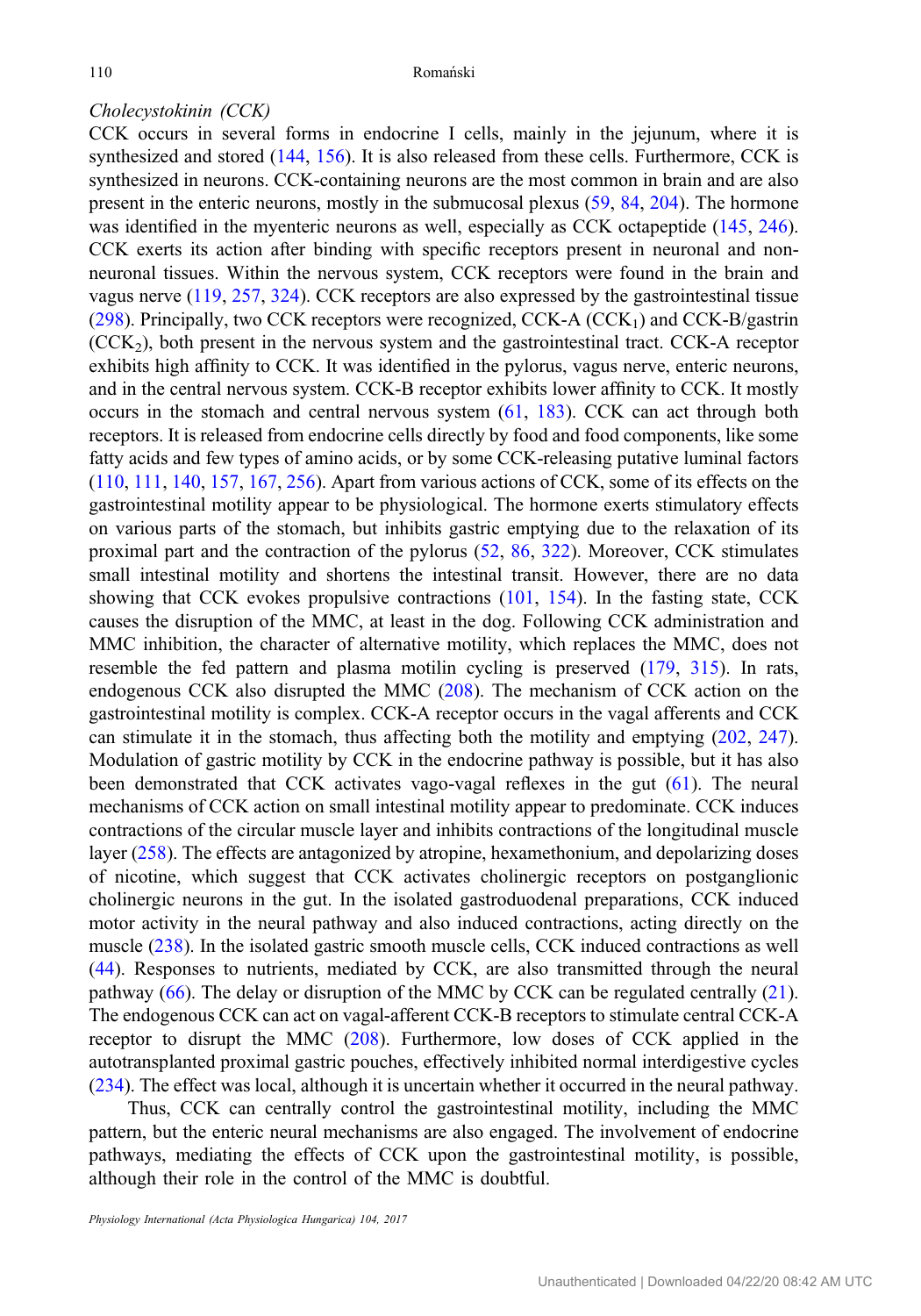Gastrin

The natural gastrin mostly occurs as a heptadecapeptide, G17 (sulfated and non-sulfated) and also as G34, while little is known about the physiological role of other gastrin forms like G14 or G71 ([61\)](#page-22-0). Pentagastrin is the common exogenous form of gastrin exhibiting full gastrin activity. Gastrin is synthesized and released from the G cells distributed mostly in the pyloric antrum and also in the duodenum. Small amounts of gastrin are present in the vagus nerve and pituitary [\(203,](#page-27-0) [288](#page-30-0)). The presence of gastrin in the brain is uncertain ([61](#page-22-0)). Multiple gastrin actions are mediated by specific receptors, i.e., almost exclusively by the CCK-B/gastrin receptor, since the affinity of the gastrin to CCK-A receptor is approximately 1,000 times smaller than that of CCK ([298](#page-31-0)). Gastrin is released by food and by elevation of gastric pH, while strong acidification inhibits gastrin release. Some nutrients, such as peptides and amino acids, enhance gastrin release [\(299\)](#page-31-0). Calcium, neural reflexes, and circulating catecholamines represent other releasing factors. The role of the nervous system, i.e., cholinergic enteric neurons and vagus nerve in gastrin release, is complex and important. Among other hormones, the bombesin-like peptide, namely the gastrin-releasing peptide (GRP), also called the mammalian bombesin, can increase gastrin release from its endocrine stores [\(244\)](#page-29-0). GRP release is mediated by the neural pathway. Within the gastrointestinal tract, gastrin receptors are expressed by both the gastric parietal cells and the enterochromaffin cells, and some by the smooth muscle cells. They are also present in the neurons of the central and peripheral nervous system [\(61\)](#page-22-0). Gastrin effect upon the gastrointestinal motility is rather stimulatory ([298\)](#page-31-0). It increases gastric antral contractions in vitro and in vivo, although in the proximal stomach, its effect is inhibitory that could be associated with concomitant somatostatin release [\(135,](#page-24-0) [177](#page-26-0), [245,](#page-29-0) [298,](#page-31-0) [311](#page-31-0)). Gastrin slows gastric emptying despite the initiation of propulsive types of contractions in the distal stomach. Decreasing the intragastric pressure can be one of the reasons of this response  $(46, 135)$  $(46, 135)$  $(46, 135)$ . Gastrin also stimulates the intestinal motility  $(253, 295)$  $(253, 295)$  $(253, 295)$  $(253, 295)$ . In many cases, gastrin appears to exert its effect upon the gastrointestinal motility acting directly on the smooth muscle [\(298\)](#page-31-0). It was found that pentagastrin excited antral longitudinal muscle by the release of acetylcholine and directly stimulated the circular muscle layer [\(261](#page-29-0)). In the guinea pig ileum, it acted through the neural mechanisms since the motor response was abolished by tetrodotoxin and attenuated by atropine ([295\)](#page-31-0). Gastrin also disrupts the MMC pattern that was demonstrated clearly in the dog, although it does not seem to reproduce the fed pattern [\(68,](#page-22-0) [163,](#page-26-0) [304](#page-31-0)). The disruption of the interdigestive pattern was also observed after bilateral vagotomy [\(163\)](#page-26-0). However, when pentagastrin infusion was stopped in vagotomized dogs, the MMC was initiated again in the stomach and the duodenum. Therefore, it can be assumed that gastrin can inhibit the initiation of the MMC from the stomach and the duodenum, acting directly on the smooth muscle. Possible involvement of central mechanisms in the changes in the MMC, evoked by gastrin, cannot however be excluded. Since both feeding and sham feeding strongly evoke gastrin release, the hormone contributes to the inhibition of MMC by food. Gastrin release is mediated by the vagus nerve and this response was found to be resistant to atropine administration [\(62,](#page-22-0) [275\)](#page-30-0).

In summary, gastrin participates in the postprandial MMC inhibition, though its precise mechanism of action is still uncertain. Although gastrin receptors are sparse in the gastrointestinal nerves and only few gastrin cells are in the gut, the role of endocrine mechanism in the inhibition of the MMC by gastrin is possible, while the data indicating the involvement of neural mechanisms are also available.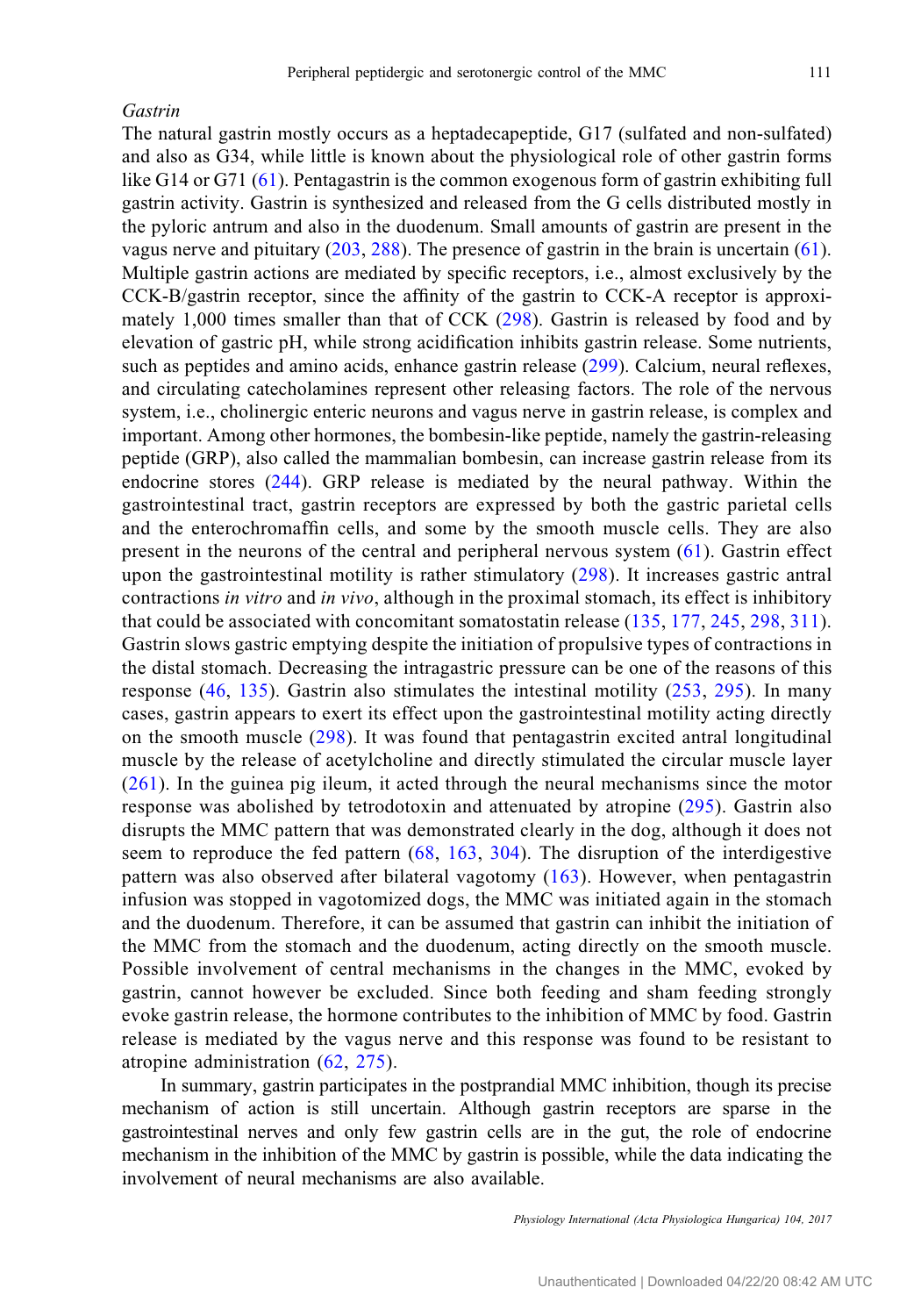## Conclusions

Several neuropeptides and other regulators, members of the NANC system, contribute to the control of the MMC within the enteric nervous system  $(60, 61, 72)$  $(60, 61, 72)$  $(60, 61, 72)$  $(60, 61, 72)$  $(60, 61, 72)$  $(60, 61, 72)$  $(60, 61, 72)$ . The best recognized regulators were discussed earlier and characterized in Table [I.](#page-16-0) Apart from the hormonal factors described earlier there are some others which can also participate in the control of the MMC [\(106](#page-23-0), [213](#page-27-0)), but little is known concerning their distribution, receptor localization, and mechanism of action. Considering the presented major hormonal regulators of the MMC pattern, it can be concluded that the neural mechanisms predominate in their action on the gastrointestinal motility and all the factors may influence the MMC through the central and/or peripheral neural controlling pathways. Therefore, they can regulate the MMC mostly as neuromodulators. Their influence through the endocrine and paracrine pathways may concern rather the initiation and modification of the individual contractions, including the contractions occurring within the MMC cycle. Indeed, these factors induce or disrupt the phase III of the cycle, but in this respect their direct action on the smooth muscle appears less important. They do not seem to be responsible for the migration of phase III and for the whole cycle along the bowel. It is unwarrantable to assert that the MMC can migrate without the contribution of the enteric nervous system. Furthermore, the initiation and migration of the MMC may require the engagement of relaxation oscillators, apparently linked to the enteric nervous system, since some enteric neurons may contain an internal clock ([224\)](#page-28-0). The distribution of chemical regulators in the gastrointestinal tract and distribution of their receptors are variable and there are several important species differences. The variabilities hindered the understanding of the regulators' contribution in the control of the MMC cycles, especially of those confined to the endocrine and paracrine pathways. Luminal chemical factors appear to be directly responsible for the initiation of the MMC. The hormone-dependent induction of phase III may occur in one locus, although other mechanisms might be responsible for the migration of phase III or for the organization and migration of the MMC along the gut. Some chemical factors responsible for the cessation of the MMC also seem to act in cooperation with the nervous system. These substances may not be widely distributed throughout the gastrointestinal tract and they are thus able to achieve sufficient concentration only in a relatively short bowel segment. Their physiological role in the control of the MMC has not been well recognized, but they can finally act rather as neuromodulators or neurotransmitters than as hormones.

Figure [2](#page-17-0) illustrates the possible pathways engaged in the control of the MMC by chemical factors.

# The Role of Intrinsic Innervation in the Control of the MMC

# MMC initiation

Itoh et al. ([124\)](#page-24-0) and Ormsbee et al. ([187\)](#page-26-0) prepared dogs with Thiry-Vella intestinal loops and found that MMC cycling within the loop is not related to its cycling in the rest of the bowel. Both the vagal cooling at the thoracic level and vagotomy did not block the MMC arrival in the gut  $(90, 272)$  $(90, 272)$  $(90, 272)$ . The duodenojejunectomy inhibited the MMC in the stomach  $(270)$  $(270)$ . Finally, close intraarterial injections of atropine and hexamethonium into the small intestinal segment exerted the inhibitory effect on the MMC within and beyond this segment [\(227](#page-28-0)). All the results indicate the meaningful role of the enteric innervation in the initiation and maintenance of the MMC in the stomach and small bowel. When the MMC is triggered centrally, the enteric nerves have to mediate this signal. The MMC, as a rhythmic phenomenon, can be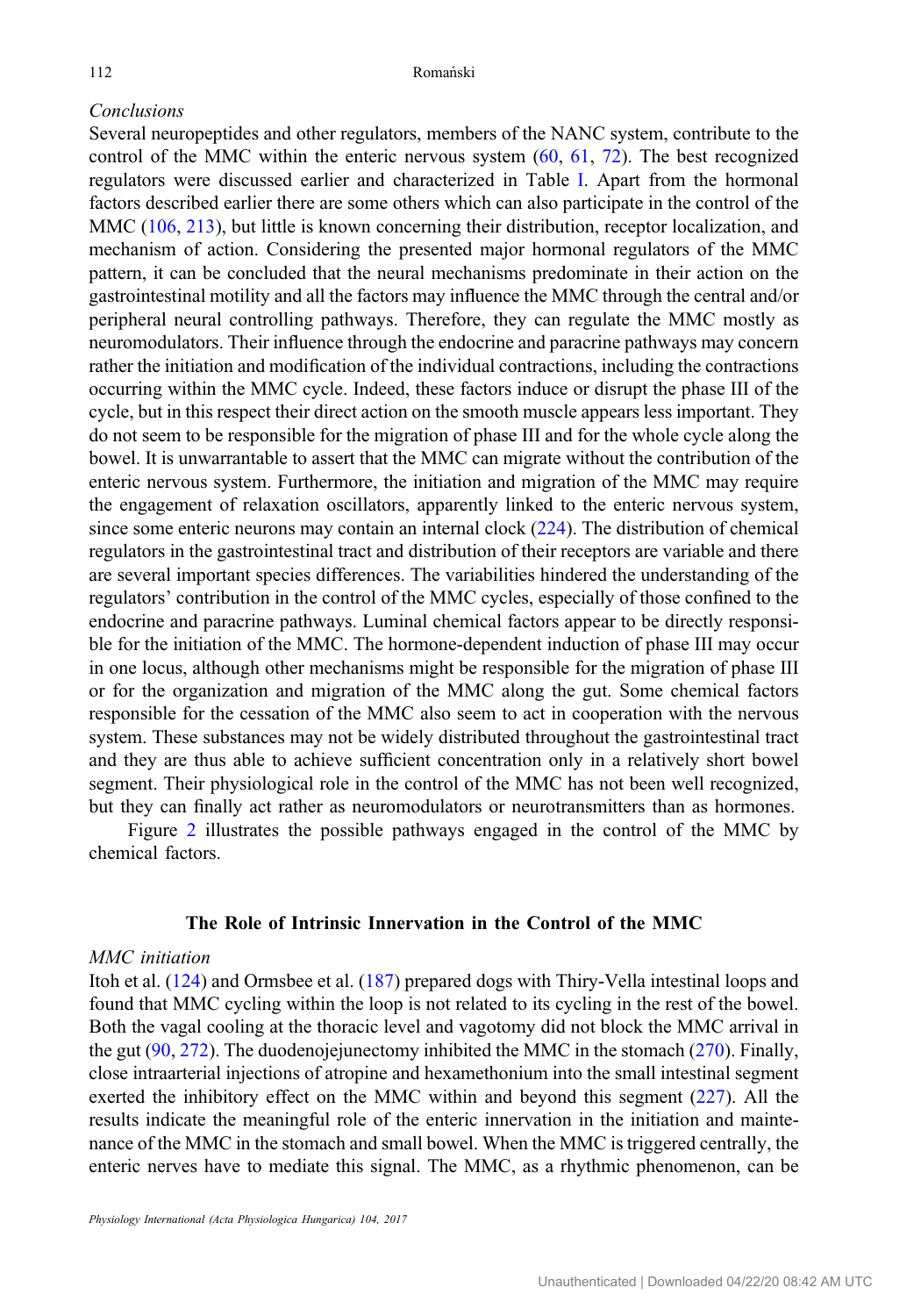<span id="page-16-0"></span>

|                                 |                           |                                    |                               | Receptors    |                                                                |                                     | Action                            |                       |                   |
|---------------------------------|---------------------------|------------------------------------|-------------------------------|--------------|----------------------------------------------------------------|-------------------------------------|-----------------------------------|-----------------------|-------------------|
| Peptide or<br>biogenic<br>amine | Released<br>from<br>cells | Released<br>by $(+)$               | Type                          | Localization | Other receptor<br>agonists                                     | regulators<br>On other              | gastrointestinal<br>motility<br>ā | (phase III)<br>On MMC | References        |
| Motilin                         | Σ                         | Acid, alkali, fat,<br>and bombesin | Mot                           | Ne, Du, J, C | Macrolides                                                     | $+$ Insulin                         | $+St, +SI$                        | $\frac{5}{5}$         | 57, 265, 298      |
| Serotonin                       | $E_{\rm C}$               | Nutrients and<br>motilin           | $5-HT_{1-7}$                  | Ne, EC       | sumatriptan, and<br>Metoclopramid,<br>renzapride,<br>tegaserod | +Motilin                            | $+St, +SI$                        | $+Du$                 | 57, 265           |
| Ghrelin                         | ≺                         | Low nutrient                       | GHS-1                         | ž            | $\sim$                                                         | +Motilin?                           | $+St, +SI$                        | $\frac{5}{5}$         | 57, 61            |
| Somatostatin                    | $\mathsf{D}$              | Acid, protein,<br>fat, and hh      | SSTR 1-5                      | Ne, St, SI   | Octreotide                                                     | Inhibition of<br>hormone<br>release | $-St, -SI$                        | $-St, +S1$            | 57, 61            |
| Enkephalins                     | ž                         | stimulation<br>Field               | $\upmu$ , $\delta$ , $\kappa$ | Ne, SI       | DAGO, DADLE,<br>and DPDPE                                      | $-ACh$                              | $-St$ , $-SI$                     | $+,-S1$               | 23, 169, 325      |
| polypeptide<br>Pancreatic       | Ê                         | Protein and fat                    | Y4                            | Ne, SI       | ç.                                                             | -Motilin                            | $+St, +, -SI$                     | รั                    | 182, 298, 308     |
| Neurotensin                     | Z                         | $substance$ $\cal P$<br>and<br>Fat | $NTS1-3$                      | Ne, SI       | ç.                                                             | +Histamine                          | $-5t, +C$                         | $\overline{S}$        | 64, 298           |
| CCK                             |                           | fatty acids<br>Protein and         | CCK-B<br>CCK-A,               | Ne, St, SI   | Gastrin and<br>cerulein                                        | +Somatostatin<br>+Leptin?           | $-St, +S1$                        | $-51$                 | 61, 101, 111, 179 |
| Gastrin                         | G                         | aa and GRP                         | CCK-B                         | Ne, St, SI   | Pentagastrin, CCK,<br>and bombesin                             | +Somatostatin<br>+Histamine,        | $+St, +SI$                        | $-St, -S1$            | 61, 298           |
|                                 |                           |                                    |                               |              |                                                                |                                     |                                   |                       |                   |

Table I. Characteristics of regulators involved in the neural control of the migrating motor complex Table I. Characteristics of regulators involved in the neural control of the migrating motor complex

Physiology International (Acta Physiologica Hungarica) 104, 2017

+: stimulatory action;

aa: amino acids; C: colon; CCK: cholecystokinin; Du: duodenum; EC: enterochromaffin cells; hh: hormones; Ne: neuron(s); SI: small intestine; St: stomach;

aa: amino acids; C: colon; CCK: cholecystokinin; Du: duodenum; EC: enterochromaffin cells; lth: hormones; Ne: neuron(s); SI: small intestine; St: stomach; +: stimulatory action;<br>--: inhibitory action; +,--: dual action; ?:

−: inhibitory action;

+,−: dual action; ?: not established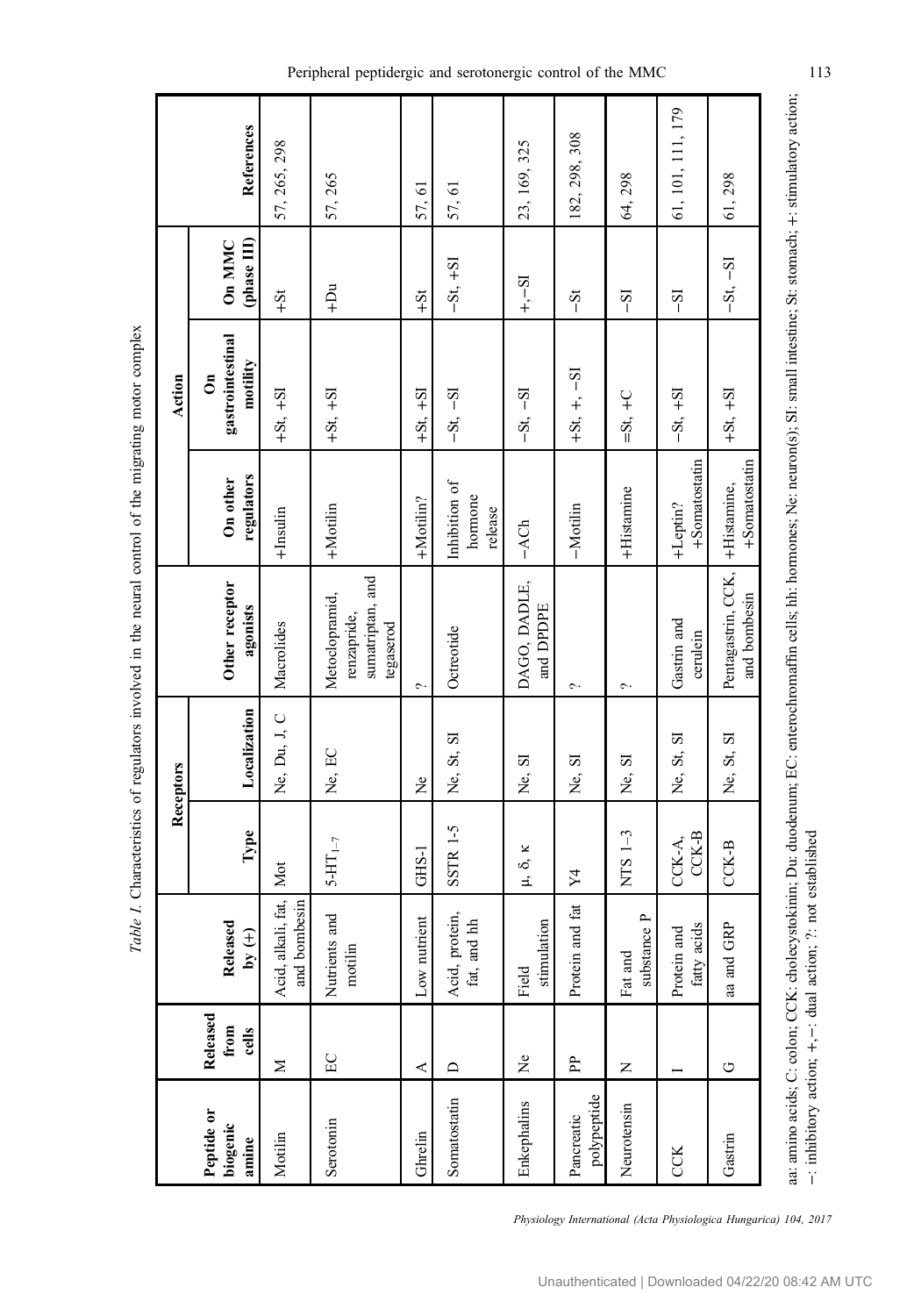<span id="page-17-0"></span>

Fig. 2. Scheme presenting possible neurocrine and neuroendocrine pathways involved in the control of the migrating motor complex. I. Extrinsic neurocrine pathway. Neuromodulator is released from the enteric ganglia in response to smooth muscle contraction or relaxation, or to other signals. Then, the neuromodulator affects the brain centers evoking the response sent through the efferent fibers (preferentially the vagus nerve). II. Intrinsic neurocrine pathway. The neuromodulator is released from the enteric ganglia spontaneously or in response to the signals from the smooth muscle. Then, the neuromodulator elicits the smooth muscle contractile response. III. Extrinsic neuroendocrine pathway. The hormonal neuromodulator is released to the blood from the endocrine cells in response to the local (e.g., luminal) stimuli or signals from the enteric ganglia. Then, the neuromodulator evokes central response returned (preferentially by the vagus nerve) either to the enteric ganglia and then to the smooth muscle or directly from the brain to the smooth muscle eliciting final contractile response. IV. Intrinsic neuroendocrine pathway. The hormonal neuromodulator is released to the blood from endocrine cells in response both to the local (e.g., luminal) stimuli and signals from the enteric ganglia. Then, the neuromodulator evokes the contractile effect of the smooth muscle. The neuromodulator can also originate from the lumen and act on the enteric nerves or directly on the smooth muscle

triggered continuously by the central metronome [\(113](#page-24-0), [171](#page-26-0), [326\)](#page-32-0). Thus, both central and peripheral initiation of the MMC appears to be equally important.

### MMC migration (maintenance)

The arrival and migration of the MMC along the gastrointestinal tract may be dependent on the activity of the series of relaxation oscillators that might be located rather in the enteric nervous system along with the clock genes ([223,](#page-28-0) [224,](#page-28-0) [313\)](#page-31-0). Thus, melatonin might be suspected to continue its central role in the periphery as well [\(166](#page-26-0), [281\)](#page-30-0). The peripheral mechanism can be directly responsible for the migration of the MMC along the bowel. It well explains the occurrence of ectopic fronts and of rebound-type responses observed following the atropine or hexamethonium administration. When the response exhibited the migratory character, it resembled phase III of the MMC. When it was stationary and prolonged, it was clearly different from phase III ([30,](#page-21-0) [142,](#page-25-0) [210,](#page-27-0) [211,](#page-27-0) [214](#page-27-0), [219](#page-28-0), [283](#page-30-0), [289](#page-30-0)). However, the stationary phase III of the MMC can also occur, but it does not seem to be the normal motility pattern. Furthermore, atropine and hexamethonium are able to inhibit phasic contractions, thus blocking the contractile mechanisms which also affect the MMC ([230\)](#page-28-0). The results confirmed the importance of the enteric nervous system in the control of the MMC. When the intestinal transection, followed by reanastomosis, was performed, both intrinsic neural and,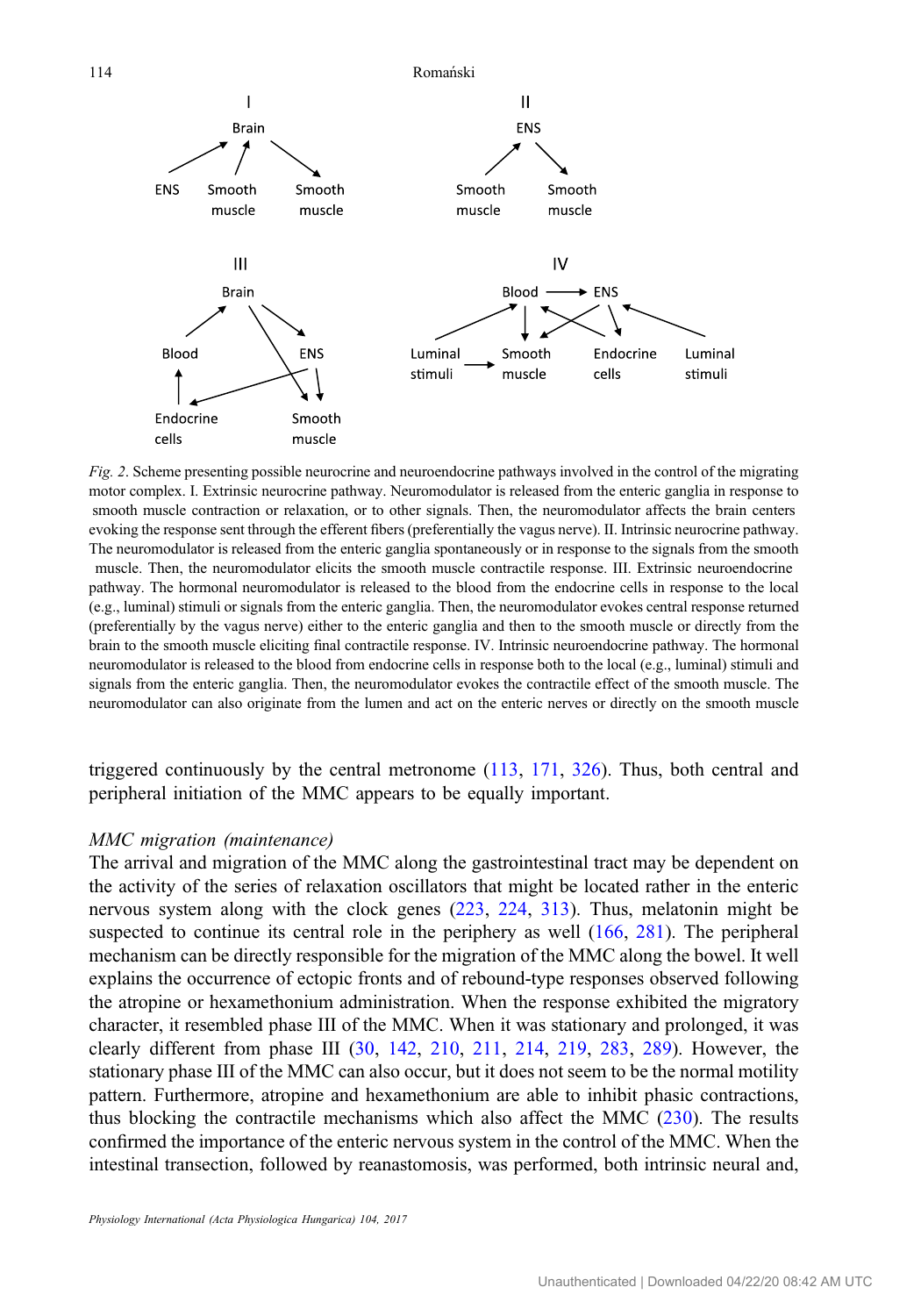perhaps also, vagal connections were damaged ([226\)](#page-28-0). The small bowel was divided into the smaller segments and each of them exhibited the presence of independent MMC. About 2–3 months following surgery, the coordination between the MMCs present in the segments gradually returned. Thus, the enteric nervous system was primarily responsible for restoring the coordination and for MMC maintenance.

# MMC cessation

The experiments demonstrating the existence of the cephalic phase of the MMC control provide an evidence for a central inhibition of the MMC [\(55](#page-21-0), [199\)](#page-27-0). When several hormones like gastrin, CCK, PP (see above), and secretin or insulin are released by feeding, they disrupt the MMC in the same way as food does, but their precise mechanism of action is unclear [\(223\)](#page-28-0). It is difficult to discriminate between the endocrine and neurocrine actions of these hormones. However, both mechanisms are possibly involved, although the endocrine pathway of MMC inhibition is less probable since its receptors are not always present on the smooth muscles or their density may not be sufficient. These receptors are often stimulatory with respect to the gastrointestinal motility. In addition, the smooth muscles appear to be rather an executory than an initiatory organ regarding the arrival of the MMC pattern. Thus, the hormones can possibly stimulate or inhibit in this way only the individual contractions, not the whole MMC pattern for which more composed mechanism might be desired. The neurocrine pathway may require smaller amounts of the hormone and the regulatory substances can act locally, directly on the intestinal oscillator [\(109\)](#page-23-0). It is possible that food or nutrients can directly stimulate the release of the hormones [\(15](#page-20-0)). The mucosal receptors are sensitive to the nutrients and mechanical stimuli. They transmit signals to the enteric nervous system directly or through the mediatory substances released from the mucosa. Finally, various mediators operate within the enteric neurons in response to mucosal signals  $(1, 24, 47, 73, 80, 160, 181, 201)$  $(1, 24, 47, 73, 80, 160, 181, 201)$  $(1, 24, 47, 73, 80, 160, 181, 201)$  $(1, 24, 47, 73, 80, 160, 181, 201)$  $(1, 24, 47, 73, 80, 160, 181, 201)$  $(1, 24, 47, 73, 80, 160, 181, 201)$  $(1, 24, 47, 73, 80, 160, 181, 201)$  $(1, 24, 47, 73, 80, 160, 181, 201)$  $(1, 24, 47, 73, 80, 160, 181, 201)$  $(1, 24, 47, 73, 80, 160, 181, 201)$  $(1, 24, 47, 73, 80, 160, 181, 201)$  $(1, 24, 47, 73, 80, 160, 181, 201)$  $(1, 24, 47, 73, 80, 160, 181, 201)$  $(1, 24, 47, 73, 80, 160, 181, 201)$  $(1, 24, 47, 73, 80, 160, 181, 201)$  $(1, 24, 47, 73, 80, 160, 181, 201)$  $(1, 24, 47, 73, 80, 160, 181, 201)$ . Therefore, it is possible that not only chemical or mechanical factors, but also the intrinsic nerves participate in the cessation of the MMC.

### The Overall Control of the MMC

The nervous system appears to predominate in the control of the MMC ([57\)](#page-22-0). The MMC seems to be initiated centrally all the time, but the local mechanisms decide about its occurrence in the gastrointestinal tract. When the central oscillator is blocked, the MMC cycle can be initiated by the gastric or upper enteric oscillator. In the case when the upper enteric oscillator cannot be active, the lower oscillator initiates the MMC, while the subsequent oscillators are responsible for the migration of the MMC down, along the bowel. It is possible that once a given oscillator is stimulated, it stimulates the next one and so forth ([314\)](#page-31-0). The mechanism can also be engaged when the ectopic front occurs. When the MMC returns sometimes after feeding, its phase III is usually ectopic  $(71)$  $(71)$ . In this situation, the upper oscillators remain inactive and the first activated oscillator represents one of the lower oscillators. It means that the lower oscillators are more reactive than the upper oscillator. The event can be explained by the different sensitivities of the intestinal segments to the factors initiating and disrupting the MMC. It is possible that the role of the central oscillator is to facilitate the MMC occurrence in the gastrointestinal tract, whereas the peripheral oscillator is responsible for its final initiation and migration. In all or almost all the MMC-controlling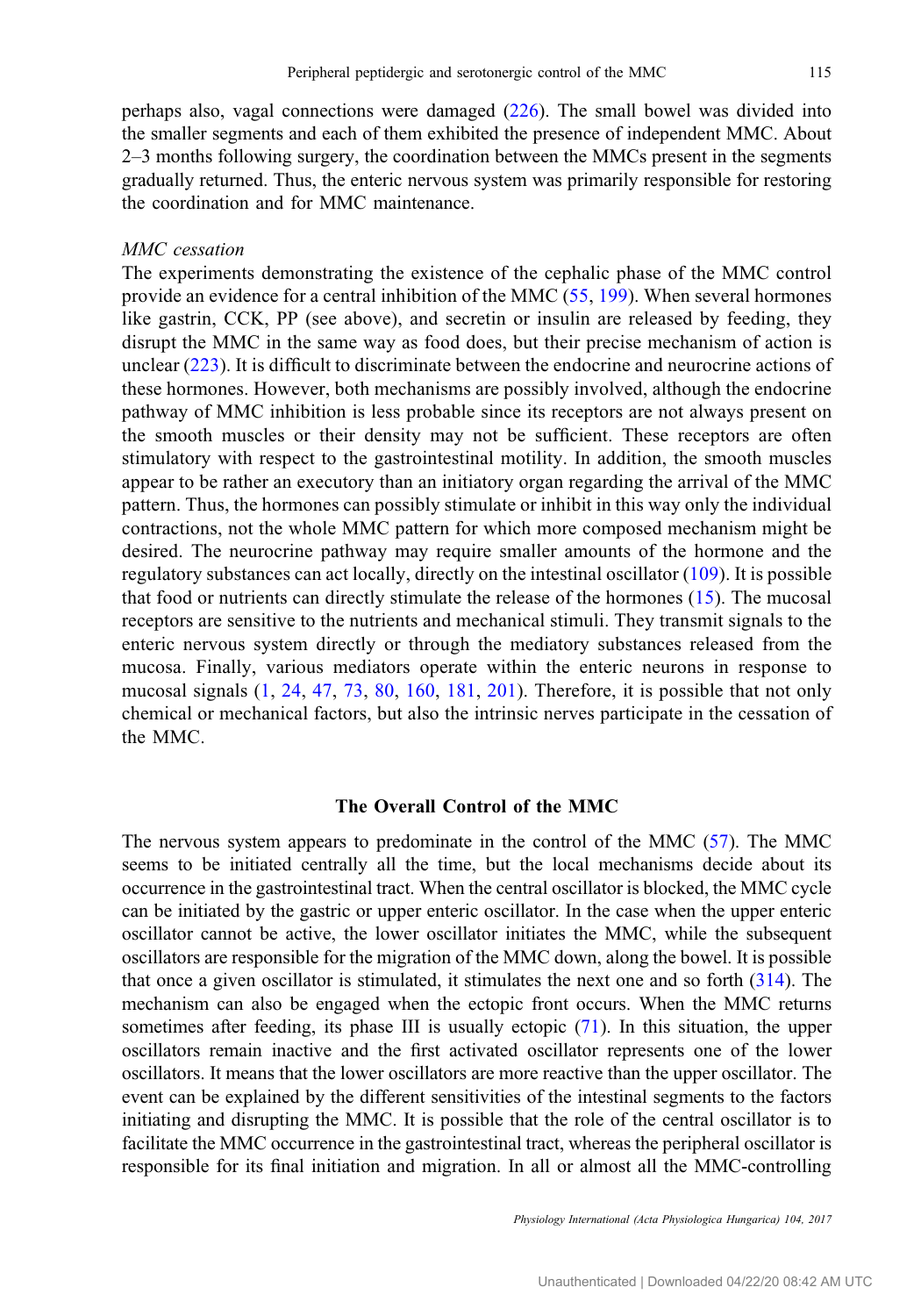<span id="page-19-0"></span>116 Romański Ī  $\mathbf{H}$ CNS CNS **ENS Hormones** Vagus Vagus Ganglia **ENS** nerve nerve **MMC** Neuromo-Intramural dulators ganglia **MMC** 

Fig. 3. The overall control of the migrating motor complex. I. The older concept. Three main groups of the controlling mechanisms can be distinguished [\(223](#page-28-0)): central neural, peripheral neural, and hormonal. II. The newer concept. Two main groups of controlling mechanisms can be distinguished. Central neural control mechanisms can involve the vagus nerve or not, but both these subgroups of mechanisms engage the enteric nervous system as well. Peripheral neural control mechanisms involve the enteric nervous system as neurocrine pathway or enteric nervous system and endocrine cells as neuroendocrine pathway. Hormonal mechanisms appear meaningful in the control of the individual contractions, not of the MMC pattern as a whole

mechanisms the enteric nervous system is involved. Accordingly, the chemical factors regulating the MMC, can act primarily in the neuroendocrine pathway. It could be really difficult to identify a pure hormonal mechanism controlling the MMC. Even the hormones released from the endocrine cells and acting in the paracrine route may exert their effect rather through neural mechanisms. There are some marked regional differences in the regulatory mechanisms. For example, motilin induces the MMC from the stomach, but somatostatin exerts a stronger effect on the MMC in the small bowel. The role of other hormones may also be different in various parts of the digestive tract. While neurotensin converts the MMC to the fed pattern, CCK and gastrin contribute only to the MMC inhibition. It seems likely that the local mechanisms determine mainly the character of the variabilities within the MMC and some species differences. It is finally asserted that the peripheral neural mechanisms, linked to the enteric nervous system, are crucial in the control of the MMC. However, central MMCcontrolling mechanisms cannot be disregarded, though the complicity of peripheral mechanisms controlling the MMC is required for their normal functioning. Figure 3 presents possible routes and mechanisms active in the overall control of the MMC.

Since the mechanisms controlling the MMC are still incompletely understood, the future progress will mostly depend upon the application of more composed and precise techniques.

# REFERENCES

- 1. Accarino AM, Azpiroz F, Malagelada J-R: Gut perception in humans is modulated by interacting gut stimuli. Am. J. Physiol. 282, G220–G225 (2002)
- 2. Adrian TE, Bloom SR, Bryant MG, Polak JM, Heitz P, Barnes AJ: Distribution and release of human pancreatic polypeptide. Gut 17, 940–944 (1976)
- 3. Ahluwalia NK, Thompson DG, Barlow J, Heggie L: Human small intestinal contractions and aboral traction forces during fasting and after feeding. Gut 35, 625–630 (1994)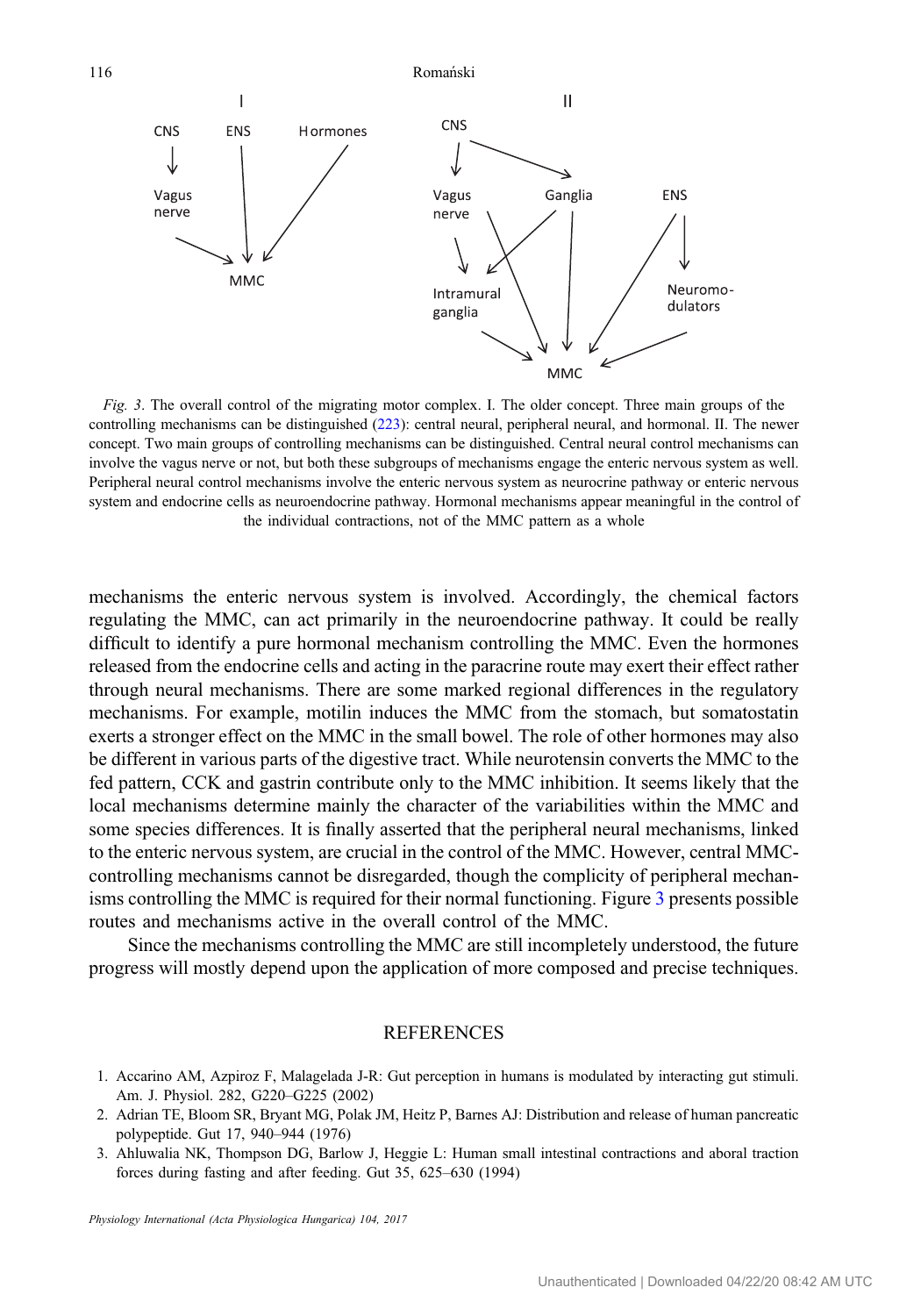- <span id="page-20-0"></span>4. Al-Saffar A: Analysis of the control of intestinal motility in fasted rats with special reference to neurotensin. Scand. J. Gastroenterol. 19, 422–428 (1984)
- 5. Al-Saffar A, Rosell S: Effects of neurotensin and neurotensin analogues on the migrating myoelectrical complexes in the small intestine of rats. Acta Physiol. Scand. 112, 203–208 (1981)
- 6. Al-Saffar A, Tatemoto K (1984): Effect of peptide YY and porcine pancreatic polypeptide on migrating myoelectric complexes in the small intestine of the rat. In: Gastrointestinal Motility, ed Roman C, MTP Press Ltd., Lancaster, pp. 215–222
- 7. Altaparmakov I, Wienbeck M (1982): Adrenergic control of interdigestive migrating myoelectric complex (IDMEC). In: Motility of the Digestive Tract, ed Wienbeck M, Raven Press, New York, pp. 193–199
- 8. Andrews JM, O'Donovan DG, Hebbard GS, Malbert CH, Doran SM, Dent J: Human duodenal phase III migrating motor complex activity is predominantly antegrade, as revealed by high-resolution manometry and colour pressure plots. Neurogastroenterol. Motil. 14, 331–338 (2002)
- 9. Ariga H, Tsukamoto K, Chen C, Mantyh C, Pappas TN, Takahashi T: Endogenous acyl ghrelin is involved in mediating spontaneous phase III-like contractions of the rat stomach. Neurogastroenterol. Motil. 19, 675–680 (2007)
- 10. Avau B, Carbone F, Tack J, Depoortere I: Ghrelin signaling in the gut, its physiological properties, and therapeutic potential. Neurogastroenterol. Motil. 25, 720–732 (2013)
- 11. Axelsson L-G, Wallin B, Gillberg P-G, Sjöberg B, Södeberg C, Hellström PM: Regulatory role of 5-HT and muscarinic receptor antagonists on the migrating myoelectric complex in rats. Eur. J. Pharmacol. 467, 211–218 (2003)
- 12. Awouters F, Megens A, Verlinden M, Schuurkes J, Niemegeers C, Janssen PA: Loperamide. Survey of studies on mechanism of its antidiarrheal activity. Dig. Dis. Sci. 38, 977–995 (1993)
- 13. Aytuğ N, Giral A, Imeryüz N, Enç FY, Bekìroğlu N, Aktaş G, Ulusoy NB: Gender influence on jejunal migrating motor complex. Am. J. Physiol. 280, G255–G263 (2001)
- 14. Barber DL, Buchan AM, Leeman SE, Soll AH: Canine enteric submucosal cultures: transmitter release from neurotensin-immunoreactive neurons. Neuroscience 32, 245–253 (1989)
- 15. Behrns KE, Sarr MG: Duodenal nutrients inhibit canine jejunal fasting motor patterns through a hormonal mechanism. Dig. Dis. Sci. 39, 1665–1671 (1994)
- 16. Beyak MJ, Bulmer DCE, Jiang W, Keating C, Rong W, Grundy D (2006): Extrinsic sensory afferent nerves innervating the gastrointestinal tract. In: Physiology of the Gastrointestinal Tract, ed Johnson LR, Elsevier, Amsterdam, pp. 685–725
- 17. Björnsson ES, Abrahamsson H: Interdigestive gastroduodenal manometry in humans. Indication of duodenal phase III as a retroperistaltic pump. Acta Physiol. Scand. 153, 221–230 (1995)
- 18. Borody TJ, Byrnes DJ, Titchen DA: Migrating myoelectric complexes and motilin in the dog. J. Physiol. (Lond.) 320, 62P–63P (1981)
- 19. Briejer MR, Akkermans LMA, Schuurkes JAJ: Gastrointestinal prokinetic benzamides: the pharmacology underlying stimulation of motility. Pharmacol. Rev. 47, 631–651 (1995)
- 20. Brown JC, Dryburgh JR (1978): Isolation of motilin. In: Gut Hormones, ed Bloom SR, Churchill Livingstone, Edinburgh, pp. 327–331
- 21. Buéno L, Ferre J-P: Central regulation of intestinal motility by somatostatin and cholecystokinin-octapeptide. Science 216, 1427–1429 (1982)
- 22. Bueno L, Ferré JP, Fioramonti J, Honde C: Effects of intracerebroventricular administration of neurotensin, substance P and calcitonin on gastrointestinal motility in normal and vagotomized rats. Regul. Pept. 6, 197–205 (1983)
- 23. Buéno L, Fioramonti J (1985): Enkephalinergic control of the gastro-intestinal motility. In: Small Intestinal and Colonic Motility, ed Poitras P, Jouveinal Laboratories/Laboratories Inc., Montreal, pp. 25–34
- 24. Buéno L, Fioramonti J, Delvaux M, Frexinos J: Mediators and pharmacology of visceral sensitivity: from basis to clinical investigations. Gastroenterology 112, 1714–1743 (1997)
- 25. Buéno L, Fioramonti J, Fargeas MJ, Primi MP: Neurotensin: a central neuromodulator of gastrointestinal motility in the dog. Am. J. Physiol. 248, G15–G19 (1985)
- 26. Buéno L, Fioramonti J, Hondè C, Fargeas MJ, Primi MP: Central and peripheral control of gastrointestinal and colonic motility by endogenous opiates in conscious dogs. Gastroenterology 88, 549–556 (1985)
- 27. Buéno L, Fioramonti J, Rayner V, Ruckebusch Y: Effects of motilin, somatostatin and pancreatic polypeptide on the migrating myoelectric complex in pigs and dogs. Gastroenterology 82, 1395–1402 (1982)
- 28. Buéno L, Fioramonti J, Ruckebusch Y: Rate of flow and digesta and electrical activity of the small intestine in dogs and sheep. J. Physiol. (Lond.) 249, 69–85 (1975)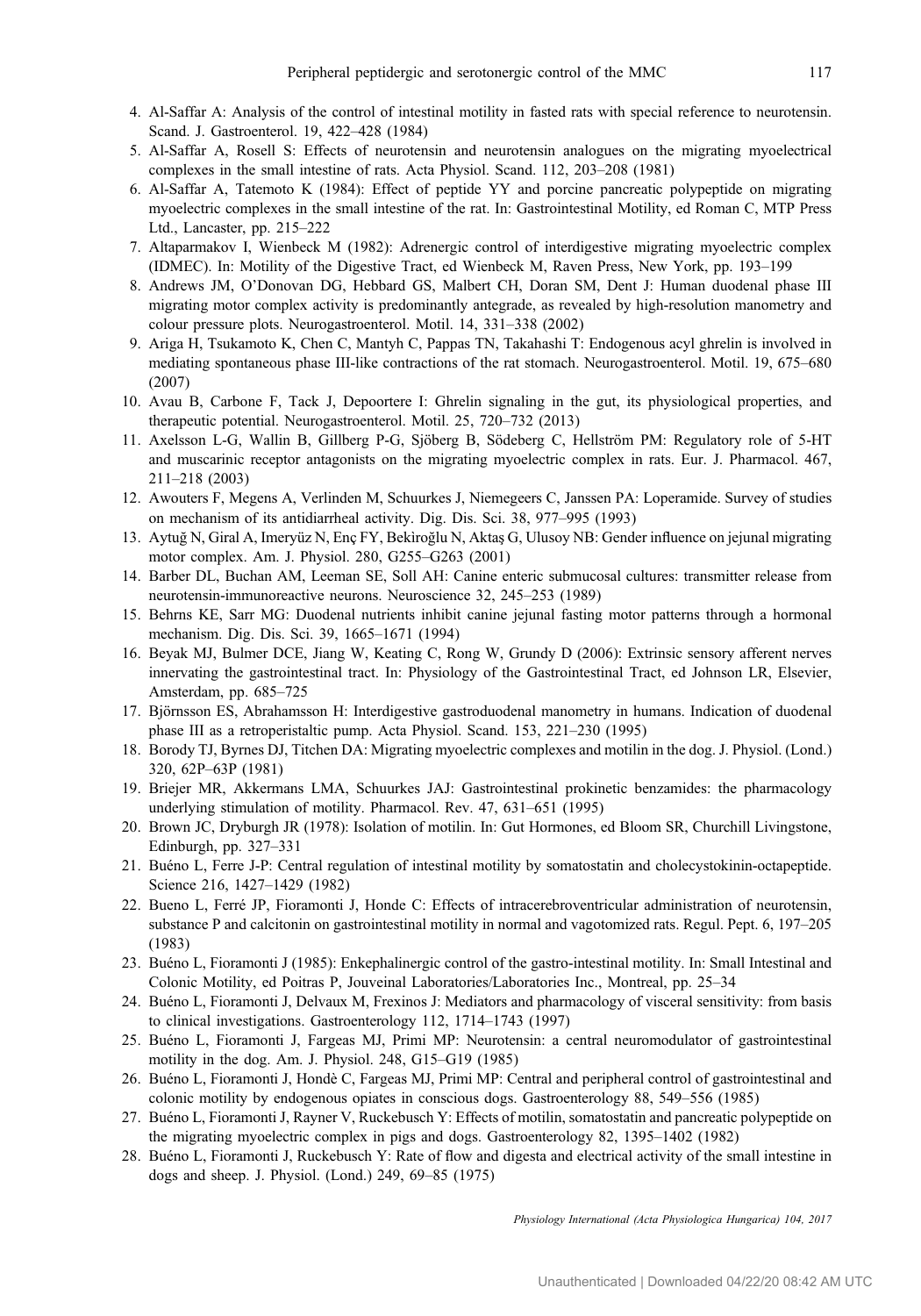- <span id="page-21-0"></span>29. Buéno L, Fioramonti J, Ruckebusch Y: Mechanisms of propulsion in the small intestine. Ann. Rech. Vét. 8, 293–301 (1977)
- 30. Buéno L, Ruckebusch Y: Effect of anticholinergic drugs on the electrical activity of the antrum and duodenojejunum in sheep. J. Vet. Pharmacol. Ther. 1, 225–232 (1978)
- 31. Buéno L, Ruckebusch Y (1978): Migrating myoelectric complexes: disruption, enhancement and disorganization. In: Gastrointestinal Motility in Health and Disease, ed. Duthie HL, MTP Press Ltd., Lancaster, pp. 83–91
- 32. Callahan MJ: Irritable bowel syndrome neuropharmacology. A review of approved and investigational compounds. J. Clin. Gastroenterol. 35(Suppl. 1), S58–S67 (2002)
- 33. Calvert EL, Whorwell PJ, Houghton LA: Inter-digestive and post-prandial antro-pyloro-duodenal motor activity in humans: effect of 5-hydroxytryptamine 1 receptor agonism. Aliment. Pharmacol. Ther. 19, 805–815 (2004)
- 34. Camilleri M, Papathanasopoulos A, Odunsi ST: Actions and therapeutic pathways of ghrelin for gastrointestinal disorders. Nat. Rev. Gastroenterol. Hepatol. 6, 343–352 (2009)
- 35. Carlson GM, Bedi BS, Code CF: Mechanism of propagation of intestinal interdigestive myoelectric complex. Am. J. Physiol. 222, 1027–1030 (1972)
- 36. Chen CY, Tsai CY: Ghrelin and motilin in the gastrointestinal system. Curr. Pharm. Res. 18, 4755–4765 (2012)
- 37. Christofides ND, Bloom SR, Besterman HS, Adrian TE, Ghatei MA: Release of motilin by oral and intravenous nutrients in man. Gut 20, 102–106 (1979)
- 38. Christofides ND, Modlin IM, Fitzpatrick ML, Bloom SR: Effect of motilin on the rate of gastric emptying and gut hormone release during breakfast. Gastroenterology 76, 903–907 (1979)
- 39. Chung SA, Greenberg GR, Diamant NE: Relationship of postprandial motilin, gastrin, and pancreatic polypeptide release to intestinal motility during vagal interruption. Can. J. Physiol. Pharmacol. 70, 1148–1153 (1992)
- 40. Chung SA, Rotstein O, Greenberg GR, Diamant NE: Mechanisms coordinating gastric and small intestinal MMC: role of extrinsic innervation rather than motilin. Am. J. Physiol. 267, G800–G809 (1994)
- 41. Clerc N, Furness JB: Intrinsic primary afferent neurons of the digestive tract. Neurogastroenterol. Motil. 16(Suppl. 1), 24–27 (2004)
- 42. Code CF, Marlett JA: The interdigestive myo-electric complex of the stomach and small bowel of dogs. J. Physiol. (Lond.) 246, 289–309 (1975)
- 43. Code CF, Schlegel JF (1973): The gastrointestinal interdigestive housekeeper: motor correlates of the interdigestive myoelectric complex of the dog. In: Proceedings of the 4th International Symposium on GI Motility, ed Daniel EE, Mitchell Press, Vancouver, pp. 631–634
- 44. Collins SM, Gardner JD: Cholecystokinin-induced contraction of dispersed smooth muscle cells. Am. J. Physiol. 243, G497–G504 (1982)
- 45. Collins SM, Lewis TD, Fox JET, Track NS, Meghji MM, Daniel EE: Changes in plasma motilin concentration in response to manipulation of intragastric and intraduodenal contents in man. Can. J. Physiol. Pharmacol. 59, 188–194 (1981)
- 46. Cooke AR, Chvasta TE, Weisbrodt NW: Effect of pentagastrin on emptying and electrical and motor activity of the dog stomach. Am. J. Physiol. 223, 934–938 (1972)
- 47. Cooke HJ, Christofi FL (2006): Enteric neural regulation of mucosal secretion. In: Physiology of the Gastrointestinal Tract, ed Johnson LR, Elsevier, Amsterdam, pp. 737–762
- 48. Costa M, Furness JB, Cuello AC, Verhofstad AAJ, Steinbusch HWJ, Elde RP: Neurons with 5-hydroxytryptaminelike immunoreactivity in the enteric nervous system: their visualization and reactions to drug treatment. Neuroscience 7, 351–363 (1982)
- 49. Costa M, Patel Y, Furness JB: Evidence that some intrinsic neurons of the intestine contain somatostatin. Neurosci. Lett. 6, 215–223 (1977)
- 50. Crowell MD, Mathis C, Schetter VA, Yunus T, Lacy BE: The effects of tegaserod, a 5-HT receptor agonist, on gastric emptying in a murine model of diabetes mellitus. Neurogastroenterol. Motil. 17, 738–743 (2005)
- 51. Daniel EE, Sakai Y, Jury J, Fox JET (1982): Mode of action of neurotensin on gastrointestinal motility. In: Motility of the Digestive Tract, ed Wienbeck M, Raven Press, New York, pp. 451–459
- 52. Debas HT, Farooq O, Grossman MI: Inhibition of gastric emptying is a physiologic action of cholecystokinin. Gastroenterology 68, 1211–1217 (1975)
- 53. Debas HT, Yamagishi T, Dryburgh JR: Motilin enhances gastric emptying of liquids in dogs. Gastroenterology 73, 777–780 (1977)
- 54. Defilippi C: Canine small bowel motor activity in response to intraduodenal infusion of nutrient mixtures of increasing caloric load in dogs. Dig. Dis. Sci. 48, 1482–1485 (2003)
- 55. Defilippi C, Valenzuela JE: Sham feeding disrupts the interdigestive motility complex in man. Scand. J. Gastroenterol. 16, 977–979 (1981)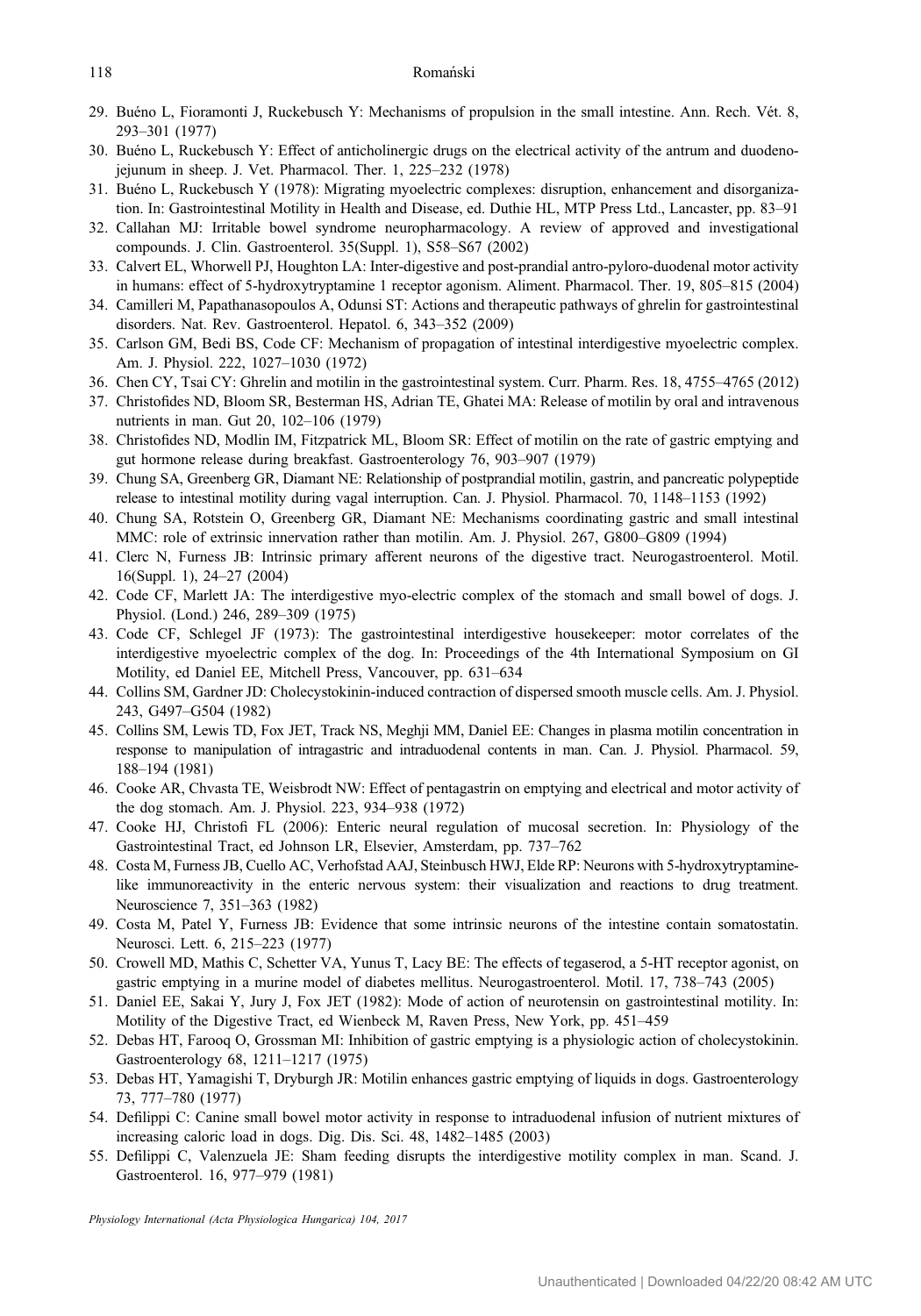- <span id="page-22-0"></span>56. De Graf J, Woussen-Colle MC: Effects of sham feeding, bethanechol, and bombesin on somatostatin release in dogs. Am. J. Physiol. 248, G1–G7 (1985)
- 57. Deloose E, Janssen P, Depoortere I, Tack J: The migrating motor complex: control mechanisms and its role in health and disease. Nat. Rev. Gastroenterol. Hepatol. 9, 271–285 (2012)
- 58. De Wever I, Eeckhout C, Vantrappen G, Hellemans J: Disruptive effect of test meals on interdigestive motor complex in dogs. Am. J. Physiol. 235, E661–E665 (1978)
- 59. Dockray GJ: Immunochemical evidence of cholecystokinin-like peptides in brain. Nature 264, 568–570 (1976)
- 60. Dockray GJ (1994): Physiology of enteric neuropeptides. In: Physiology of the Gastrointestinal Tract, ed Johnson LR, Elsevier, Amsterdam, pp. 169–209
- 61. Dockray GJ (2006): Gastrointestinal hormones: gastrin, cholecystokinin, somatostatin, and ghrelin. In: Physiology of the Gastrointestinal Tract, ed Johnson LR, Elsevier, Amsterdam, pp. 91–120
- 62. Dockray GJ, Tracy HJ: Atropine does not abolish cephalic vagal stimulation of gastrin release in dogs. J. Physiol. (Lond.) 306, 473–480 (1980)
- 63. Dooley CP, Di Lorenzo C, Valenzuela JE: Variability of migrating motor complex in humans. Dig. Dis. Sci. 37, 723–728 (1992)
- 64. Doyle H, Greeley GH Jr, Mate L, Sakamoto T, Townsend CM Jr, Thompson JC: Distribution of neurotensin in canine gastrointestinal tract. Surgery 97, 337–341 (1985)
- 65. Dreznik Z, Meininger TA, Barteau JA, Brocksmith D, Soper NJ: Effect of ileal oleate on interdigestive intestinal motility of the dog. Dig. Dis. Sci. 39, 1511–1518 (1994)
- 66. Eastwood C, Maubach K, Kirkup AJ, Grundy D: The role of endogenous cholecystokinin in the sensory transduction of luminal nutrient signals in the rat jejunum. Neurosci. Lett. 254, 145–148 (1998)
- 67. Edelbroek M, Horowitz M, Dent J, Sun WM, Malbert C, Smout A, Akkermans L: Effect of duodenal distention on fasting and postprandial antropyloroduodenal motility in humans. Gastroenterology 106, 583–592 (1994)
- 68. Eeckhout C, De Wever I, Peeters T, Hellemans J, Vantrappen G: Role of gastrin and insulin in postprandial disruption of migrating complex in dogs. Am. J. Physiol. 235, E666–E669 (1978)
- 69. Eeckhout C, De Wever I, Vantrappen G (1980): Effect of glucose perfusions on the migrating complex of a Thiry-Vella loop. In: Gastrointestinal Motility, ed Christensen J, Raven Press, New York, pp. 289–293
- 70. Eeckhout C, De Wever I, Vantrappen G: Intestinal motility after infusion of arachis oil into duodenum and ileum of dogs. Dig. Dis. Sci. 29, 164–170 (1984)
- 71. Eeckhout C, De Wever I, Vantrappen G, Janssens J: Local disorganization of interdigestive migrating complex by perfusion of a Thiry-Vella loop. Am. J. Physiol. 238, G509–G513 (1980)
- 72. Englander EW, Greeley GH Jr (2006): Postpyloric gastrointestinal peptides. In: Physiology of the Gastrointestinal Tract, ed Johnson LR, Elsevier, Amsterdam, pp. 121–159
- 73. Feinle C, Grundy D, Fried M: Modulation of gastric distension-induced sensations by small intestinal receptors. Am. J. Physiol. 280, G51–G57 (2001)
- 74. Feurle GE, Baca I, Knauf W: Atropine depresses release of neurotensin and its effect on the exocrine pancreas. Regul. Pept. 4, 75–82 (1982)
- 75. Fioramonti J, Buéno L: Hormonal control of gut motility in ruminants and non-ruminants and its nutritional implications. Nutr. Res. Rev. 1, 169–188 (1988)
- 76. Fleckenstein P: Migrating electrical spike activity in the fasting human small intestine. Dig. Dis. 23, 769–775 (1978)
- 77. Fletcher DR, Shulkes A, Bladin PHD, Hardy KJ: The effect of atropine on bombesin and gastrin releasing peptide stimulated gastrin, pancreatic polypeptide and neurotensin release in man. Regul. Pept. 7, 31–40 (1983)
- 78. Fox JET, Daniel EE, Jury J, Track N, Chiu S: Cholinergic control mechanisms for immunoreactive motilin release and motility in the canine duodenum. Can. J. Physiol. Pharmacol. 61, 1042–1049 (1983)
- 79. Frigerio B, Ravazola M, Ito S, Buffa R, Capella C, Solcia E, Orci L: Histochemical and ultrastructural identification of neurotensin cells in the dog ileum. Histochemistry 54, 123–131 (1977)
- 80. Frijs ML, Johansen B, Djurhuus JC, Gregersen H: Distension-induced duodenal contractions vary with the phases of the canine interdigestive migrating motility complex. Int. J. Surg. Invest. 1, 39–45 (1999)
- 81. Fujimiya M, Okumiya K, Yamane T, Maeda T: Distribution of serotonin immunoreactive nerve cells and fibers in the rat gastrointestinal tract. Histochem. Cell. Biol. 107, 105–114 (1997)
- 82. Fujino K, Inui A, Asakawa A, Kihara N, Fujimura M, Fujimiya M: Ghrelin induces fasted motor activity of the gastrointestinal tract in conscious fed rats. J. Physiol. (Lond.) 550, 227–240 (2003)
- 83. Funakoshi A, Glowniak J, Owyang C, Vinik AI: Evidence for cholinergic and vagal noncholinergic mechanisms modulating plasma motilin-like immunoreactivity. J. Clin. Endocrinol. Metab. 54, 1129–1134 (1982)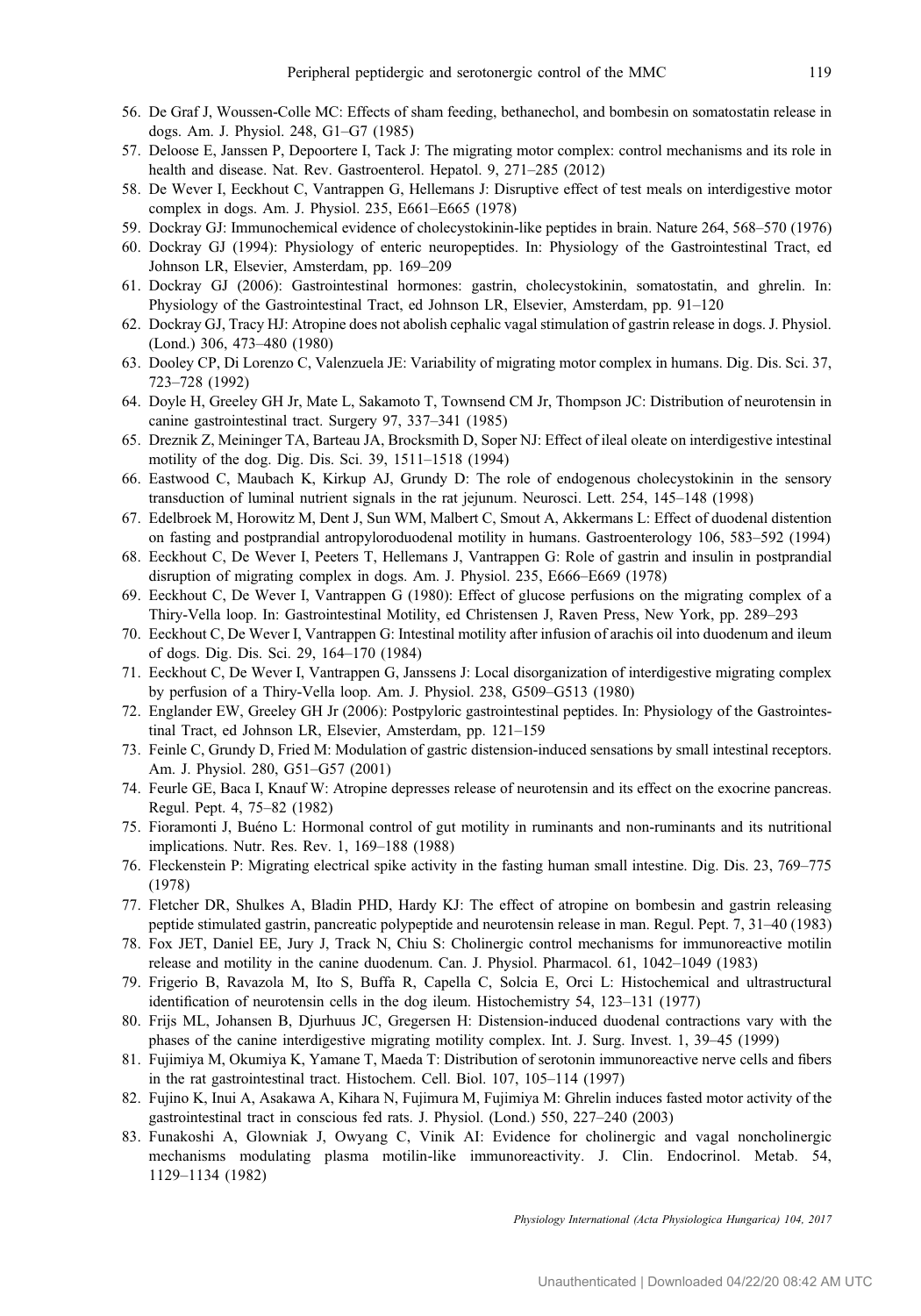- <span id="page-23-0"></span>84. Furness JB, Costa M, Keast JR: Choline acetyltransferase and peptide immunoreactivity of submucous neurons in the small intestine of the guinea-pig. Cell Tissue Res. 237, 329–336 (1984)
- 85. Galligan JJ, Costa M, Furness JB: Gastrointestinal myoelectric activity in conscious guinea pigs. Am. J. Physiol. 249, G92–G99 (1985)
- 86. Gerner T: Pressure responses to OP-CCK compared to CCK-PZ in the antrum and fundus of isolated guinea pig stomachs. Scand. J. Gastroenterol. 14, 73–77 (1979)
- 87. Gershon MD: Review article: serotonin receptors and transporters roles in normal and abnormal gastrointestinal motility. Aliment. Pharmacol. Ther. 20(Suppl. 7), 3–14 (2004)
- 88. Gilbert WR, Frank BH, Gavin JR, Gingerich RL: Characterization of specific pancreatic polypeptide receptors on basolateral membranes of canine small intestine. Proc. Natl. Acad. Sci. U S A 85, 4745–4749 (1988)
- 89. Gill RC, Pilot M-A, Thomas PA, Wingate DL: Organization of fasting and postprandial myoelectric activity in the stomach and duodenum of conscious dogs. Am. J. Physiol. 249, G655–G661 (1985)
- 90. Gleysteen JJ, Sarna SK, Myrvik AL: Canine cyclic motor activity of stomach and small bowel: the vagus is not the governor. Gastroenterology 88, 1926–1931 (1985)
- 91. Go VLW, Miller LJ: The role of gastrointestinal hormones in the control of postprandial and interdigestive gastrointestinal function. Scand. J. Gastroenterol. 18(Suppl. 82), 135–142 (1983)
- 92. Goedert M, Hunter JC, Ninkovic M: Evidence for neurotensin as a non-adrenergic, non-cholinergic neurotransmitter in guinea pig ileum. Nature 311, 59–62 (1984)
- 93. Gorard DA, Libby GW, Farthing MJ: 5-hydroxytryptamine and human small intestinal motility: effect of inhibiting 5-hydroxytryptamine uptake. Gut 35, 496–500 (1994)
- 94. Gray AC, White PJ, Coupar IM: Characterisation of opioid receptors involved in modulating circular and longitudinal muscle contraction in the rat ileum. Br. J. Pharmacol. 144, 687–694 (2004)
- 95. Greenberg GR: Role of vagal integrity in the regulation of postprandial somatostatin-28 and somatostatin-14 in dogs. Can. J. Physiol. Pharmacol. 64, 30 (1986)
- 96. Gregersen H, Rittig S, Vinter-Jensen L, Kraglund K: The relation between antral contractile activity and the duodenal component of the migrating motility complex. Scand. J. Gastroenterol. 23(Suppl. 152), 36–41 (1988)
- 97. Gregory PC, Miller SJ, Brewer AC: The relation between food intake and abomasal emptying and small intestinal transit time in sheep. Br. J. Nutr. 53, 373–380 (1985)
- 98. Grivel M-L, Ruckebusch Y: The propagation of segmental contractions along the small intestine. J. Physiol. (Lond.) 227, 611–625 (1972)
- 99. Grossman MI: Integration of neural and hormonal control of gastric secretion. Physiologist 6, 249–257 (1963)
- 100. Grundy D: The intestinal mucosa as a target and trigger for enteric reflexes. Gut 47(Suppl. IV), iv44–iv45 (2000)
- 101. Gutierrez JG, Chey WY, Dinoso VP: Actions of cholecystokinin and secretin on the motor activity of the small intestine in man. Gastroenterology 67, 35–41 (1974)
- 102. Hall KE, Diamant NE, El-Sharkawy TY, Greenberg GR: Effect of pancreatic polypeptide on canine migrating motor complex and plasma motilin. Am. J. Physiol. 245, G178–G185 (1983)
- 103. Hall KE, Greenberg GR, El-Sharkawy TY, Diamant NE: Vagal control of migrating motor complex-related peaks in canine plasma motilin, pancreatic polypeptide, and gastrin. Can. J. Physiol. Pharmacol. 61, 1289–1298 (1982)
- 104. Hanauer SB: The role of loperamide in gastrointestinal disorders. Rev. Gastroenterol. Disord. 8, 15–20 (2008)
- 105. Hansen MB, Arif F, Gregersen H, Bruusgaard H, Wallin L: Effect of serotonin on small intestinal contractility in healthy volunteers. Physiol. Res. 57, 63–71 (2008)
- 106. Hasler WL (2006): Small intestinal motility. In: Physiology of the Gastrointestinal Tract, ed Johnson LR, Raven Press, New York, pp. 935–964
- 107. He Y, Wang H, Yang DY, Wang CY, Yang LL, Jin C: Differential expression of motilin receptor in various parts of gastrointestinal tract in dogs. Gastroenterol. Res. Pract. 2015, 970940 (2015)
- 108. Heel RC, Brogderi RN, Speight TM, Avery GS: Loperamide: a review of its pharmacological properties and therapeutic efficacy in diarrhea. Drugs 15, 33–52 (1978)
- 109. Heppell J, Becker JM, Kelly KA, Zinsmeister AR: Postprandial inhibition of canine enteric interdigestive myoelectric complex. Am. J. Physiol. 244, G160–G164 (1983)
- 110. Herzig KH, Schon I, Tatemoto K, Ohe Y, Li Y, Folsch UR, Owyang C: Diazepam binding inhibitor is a potent cholecystokinin-releasing peptide in the intestine. Proc. Natl. Acad. Sci. U S A 93, 7927–7932 (1996)
- 111. Himenos S, Tarui S, Kanayama S, Kuroshima T, Shinomura Y, Hayashi C, Tateishi K, Imagawa K, Hashimura E, Hamaoka T: Plasma cholecystokinin responses after ingestion of liquid meal and intraduodenal infusion of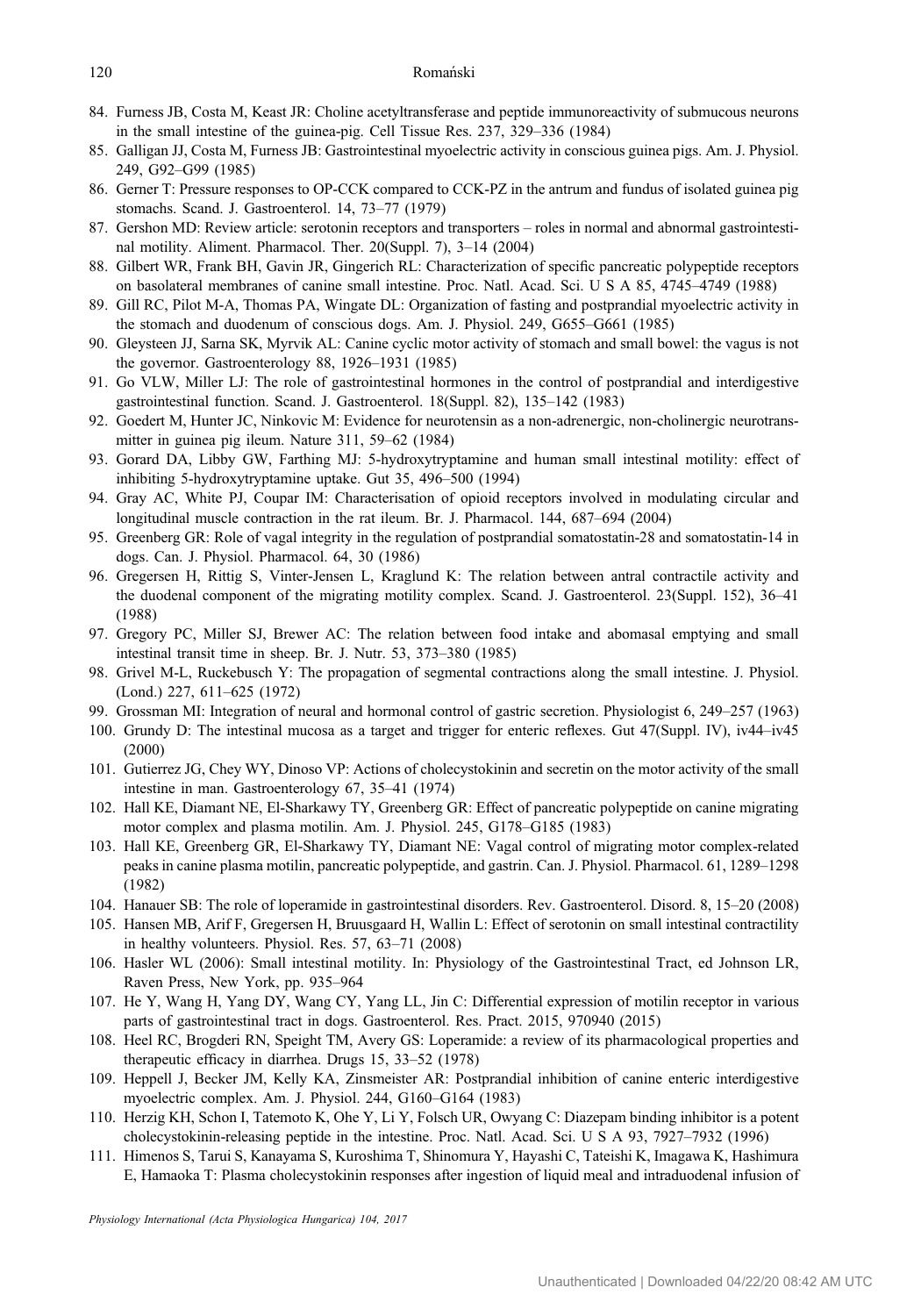fat, amino acids, or hydrochloric acid in man: analysis with region specific radioimmunoassay. Am. J. Gastroenterol. 78, 703–707 (1983)

- <span id="page-24-0"></span>112. Hogan JP, Phillipson AT: The rate of flow of digesta and their removal among the digestive tract of the sheep. Br. J. Nutr. 14, 147–155 (1960)
- 113. Hoogerwerf WA: Role of the clock genes in gastrointestinal motility. Am. J. Physiol. 299, G549–G555 (2010)
- 114. Hostein J, Janssens J, Vantrappen G, Vandeweerd M, Leman G, Peeters TL: Somatostatin induces ectopic activity fronts (AF) of the migrating motor complex (MMC) via a local intestinal mechanism. Gastroenterology 87, 1004–1008 (1984)
- 115. Hökfelt T, Elfvin LG, Elde R, Schultzberg M, Goldstein M, Luft R: Occurrence of somatostatin-like immunoreactivity in some peripheral sympathetic noradrenergic neurons. Proc. Natl. Acad. Sci. U S A 74, 3587–3591 (1977)
- 116. Hoyer D, Clarke DE, Fozard JR, Hartig PR, Martin GR, Mylecharane EJ, Saxena PR, Humphrey PPA: VII. International Union of Pharmacology classification of receptors for 5-hydroxytryptamine (serotonin). Pharmacol. Rev. 46, 157–203 (1994)
- 117. Husebye E: The patterns of small bowel motility: physiology and implications in organic disease and functional disorders. Neurogastroenterol. Motil. 11, 141–161 (1999)
- 118. Inatomi N, Sato F, Marui S, Itoh Z, Omura S: Vagus-dependent and vagus-independent mechanisms of action of the erythromycin derivative EM574 and motilin in dogs. Jpn. J. Pharmacol. 71, 29–38 (1996)
- 119. Innis RB, Snyder SH: Distinct cholecystokinin receptors in brain and pancreas. Proc. Natl. Acad. Sci. U S A 77, 6917–6921 (1980)
- 120. Itoh Z: Motilin and clinical applications. Peptides 18, 593–608 (1997)
- 121. Itoh Z, Aizawa I, Takeuchi S, Honda R, Takahashi I, Mori K (1980): Mechanism by which the interdigestive motor pattern becomes irregular in conscious dogs. In: Gastrointestinal Motility, ed Christensen J, Raven Press, New York, pp. 279–286
- 122. Itoh Z, Honda R, Kiwatashi K, Takeuchi S, Aizawa I, Takayanagi R, Couch EF: Motilin-induced mechanical activity in the canine alimentary tract. Scand. J. Gastroenterol. 11(Suppl. 39), 93–110 (1976)
- 123. Itoh Z, Mizumoto A, Iwanaga Y, Yoshida N, Torii K, Wakabayashi K: Involvement of 5-hydroxytryptamine 3 receptors in regulation of interdigestive gastric contractions by motilin in the dog. Gastroenterology 100, 901–908 (1991)
- 124. Itoh Z, Nakaya M, Suzuki T: Neurohormonal control of gastrointestinal motor activity in conscious dogs. Peptides 2(Suppl. 2), 223–228 (1981)
- 125. Itoh Z, Takeuchi S, Aizawa I, Takayanagi R: Effect of synthetic motilin on gastric motor activity in conscious dogs. Am. J. Dig. Dis. 22, 813–819 (1977)
- 126. Janssens J, Hellemans J, Adrian TE, Bloom SR, Peeters TL, Christofides N, Vantrappen GR: Pancreatic polypeptide is not involved in the regulation of the migrating motor complex in man. Regul. Pept. 3, 41–49 (1982)
- 127. Janssens J, Vantrappen G, Peeters TL, Hellemans J (1983): The activity front (AF) of the migrating motor complex (MMC) of the human stomach (but not of the small intestine) is motilin-dependent. In: Gastrointestinal Motility, eds Labo G, Bortolotti M, Cortina International, Verona, pp. 11–12
- 128. Johanson CE, Stopa EG, McMillan PN: The blood-cerebrospinal fluid barrier: structure and functional significance. Methods Mol. Biol. 686, 101–131 (2011)
- 129. Jonkers IJAM, Ledeboer M, Steens J, Smelt AHM, Masclee AAM: Effect of very long chain versus long chain triglycerides on gastrointestinal motility and hormone release in humans. Dig. Dis. Sci. 45, 1719–1726 (2000)
- 130. Katayama Y, Ooishi K, Hirai K, Homma T, Noda Y: Excitatory actions of motilin on myenteric neurons of the guinea-pig small intestine. Auton. Neurosci. 118, 88–92 (2005)
- 131. Kawamura O, Sekiguchi T, Kusano M, Nishioka T, Itoh Z: Effect of erythromycin on interdigestive gastrointestinal contractile activity and plasma motilin concentration in humans. Dig. Dis. Sci. 38, 870–876 (1983)
- 132. Keast JR, Furness JB, Costa M: Somatostatin in human enteric nerves. Distribution and characterization. Cell Tissue Res. 237, 299–308 (1984)
- 133. Keinke O, Wulschke S, Ehrlein HJ: Neurotensin slows gastric emptying by a transient inhibition of gastric and prolonged inhibition of duodenal motility. Digestion 34, 281–288 (1986)
- 134. Kellum JM, Maxwell RJ, Potter J, Kummerle JF: Motilin's induction of phasic contractility in canine jejunum is mediated by the luminal release of serotonin. Surgery 100, 445–451 (1986)
- 135. Kelly KA (1975): The effect of pentagastrin on canine gastric myoelectric and motor activity. In: Gastrointestinal Hormones, ed Thompson JC, Austin University of Texas Press, Austin, TX, pp. 381–389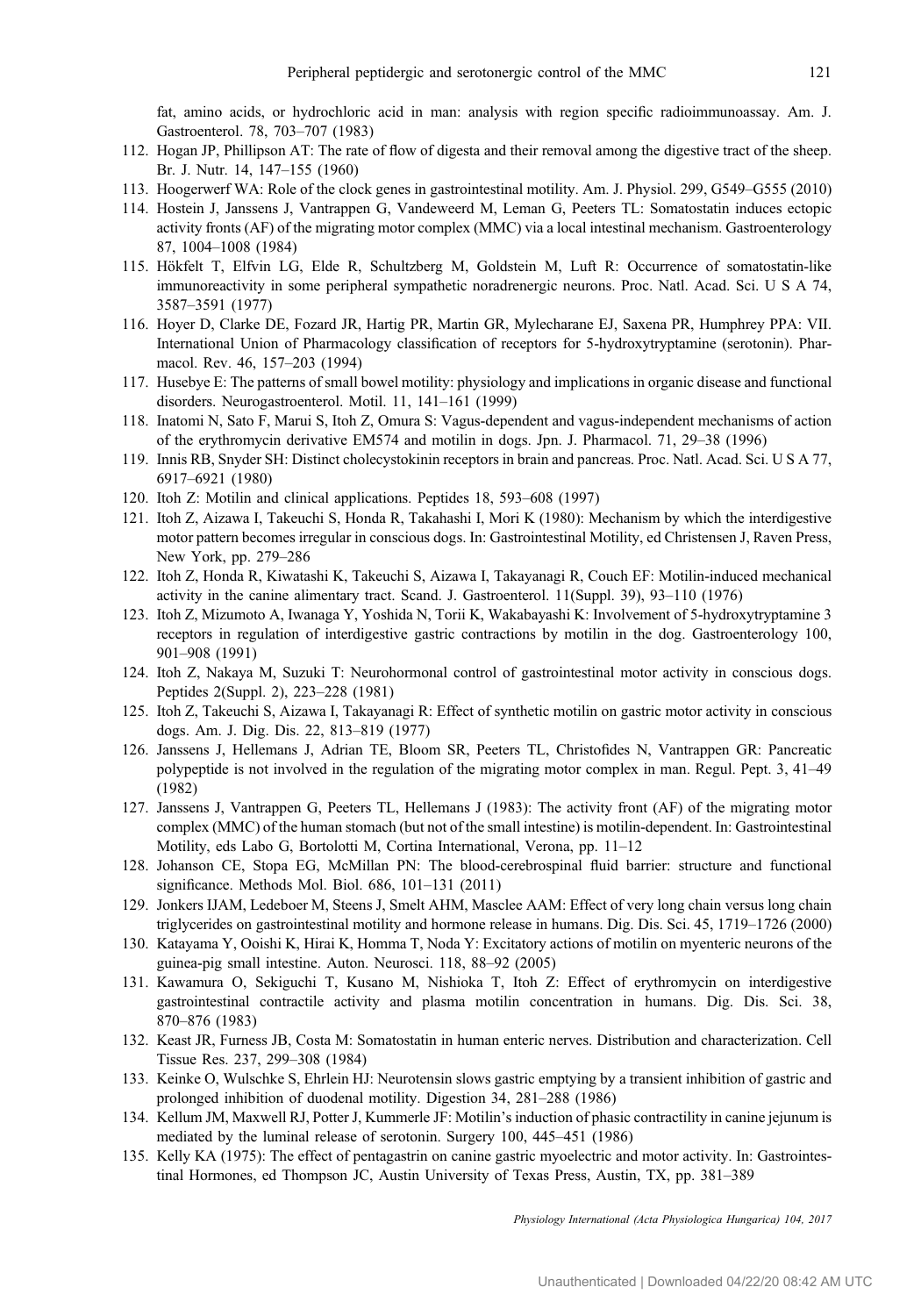- <span id="page-25-0"></span>136. Kerlin P, Phillips SF: Variability of motility of the ileum and jejunum in healthy humans. Gastroenterology 82, 694–700 (1982)
- 137. Kim D-Y, Camilleri M: Serotonin: a mediator of the brain-gut connection. Am. J. Gastroenterol. 95, 2698–2709 (2000)
- 138. Kobayashi RM, Brown M, Vale W: Regional distribution of neurotensin and somatostatin in rat brain. Brain Res. 126, 584–588 (1977)
- 139. Kojima M, Hosoda H, Date Y, Nakazato M, Matsuo H, Kangawa K: Ghrelin is a growth hormone-releasing acylated peptide from stomach. Nature 402, 656–660 (1999)
- 140. Konturek SJ, Radecki T, Thor P, Dembiński A: Release of cholecystokinin by amino acids. Proc. Soc. Exp. Biol. Med. 143, 305–309 (1973)
- 141. Kumar D, Wingate D, Ruckebusch Y: Circadian variation in the propagation velocity of the migrating motor complex. Gastroenterology 91, 926–930 (1986)
- 142. Lang IM, Sarna SK: All intense bursts of rhythmic activity may not be phase III activity. Am. J. Physiol. 252, G592–G593 (1987)
- 143. Larsson L-L, Goltermann N, de Magistris L, Rehfeld JF, Schwartz TW: Somatostatin cell processes as pathways for paracrine secretion. Science 205, 1393–1395 (1979)
- 144. Larsson L-L, Rehfeld JF: Distribution of gastrin and CCK cells in the rat gastrointestinal tract. Histochemistry 58, 23–31 (1978)
- 145. Larsson L-L, Rehfeld JF: Localization and molecular heterogeneity of cholecystokinin in the central and peripheral nervous system. Brain Res. 165, 201–218 (1979)
- 146. Ledeboer M, Masclee AA, Coenraad M, Vecht J, Biemond I, Lamers CB: Antroduodenal motility and small bowel transit during continuous intraduodenal or intragastric administration of enteral nutrition. Eur. J. Clin. Invest. 29, 615–623 (1999)
- 147. Lee KY, Chang TM, Chey WY: Effect of electrical stimulation of the vagus on plasma motilin concentration in dog. Life Sci. 29, 1093–1097 (1981)
- 148. Lee KY, Chang TM, Chey WY: Effect of rabbit antimotilin serum on myoelectric activity and plasma motilin concentration in fasting dog. Am. J. Physiol. 245, G547–G553 (1983)
- 149. Lee KY, Chey WY, Tai H, Yajima H: Radioimmunoassay of motilin: validation and studies on the relationship between plasma motilin and interdigestive myoelectric activity of the duodenum of dog. Dig. Dis. 23, 789–795 (1978)
- 150. Lee KY, Park KJ, Chang TM, Chey WY: Cholinergic role on release and action of motilin. Peptides 4, 375–380 (1983)
- 151. Lemoyne M, Wassef R, Tasse D, Trudel L, Poitras P: Motilin and the vagus in dogs. Can. J. Physiol. Pharmacol. 62, 1092–1096 (1984)
- 152. Lentle RG, Janssen PWM (2011): The Physical Process of Digestion. Springer Science, New York
- 153. Lester GD, Bolton JR: Effect of dietary composition on abomasal and duodenal myoelectrical activity. Res. Vet. Sci. 57, 270–276 (1994)
- 154. Levant JA, Kun TL, Jachna J, Sturdevant RAL, Isenberg JI: The effects of graded doses of C-terminal octapeptide of cholecystokinin on small intestinal transit time in man. Dig. Dis. Sci. 19, 207–209 (1974)
- 155. Lewis TD, Collins SM, Fox J-AE, Daniel EE: Initiation of duodenal acid-induced motor complexes. Gastroenterology 77, 1217–1224 (1979)
- 156. Liddle RA: Cholecystokinin cells. Annu. Rev. Physiol. 59, 221–242 (1997)
- 157. Liddle RA, Goldfine ID, Rosen MS, Taplitz RA, Williams JA: Cholecystokinin bioactivity in human plasma: molecular forms, responses to feeding, and relationship to gallbladder contraction. J. Clin. Invest. 75, 1144–1152 (1985)
- 158. Lin S, Shi YC, Yulyaningsih E, Aljanova A, Zhang L, Macia L, Nguyen AD, Lin EJ, During MJ, Herzog H, Sainsbury A: Critical role of arcuate Y4 receptors and the melanocortin system in pancreatic polypeptideinduced reduction in food intake in mice. PLoS One 4, e8488 (2009)
- 159. Lin TM, Chance RE (1978): Spectrum of gastrointestinal actions of bovine PP. In: Gut Hormones, ed Bloom SR, Churchill Livingstone, London, pp. 242–246
- 160. Lingenfelser T, Sun W-M, Hebbard GS, Dent J, Horowitz M: Effect of duodenal distension on antropyloroduodenal pressures and perception are modified by hyperglycemia. Am. J. Physiol. 276, G711–G718 (1999)
- 161. Lördal M, Hellström PM: Serotonin stimulates migrating myoelectric complex via 5-HT<sub>3</sub> receptors dependent on cholinergic pathways in rat small intestine. Neurogastroenterol. Motil. 11, 1–10 (1999)
- 162. Lux G, Femppel J, Lederer P, Rösch W, Domschke W: Increased duodenal alkali load associated with the interdigestive migrating myoelectric complex. Acta Hepato-Gastroenterol. 26, 166–169 (1979)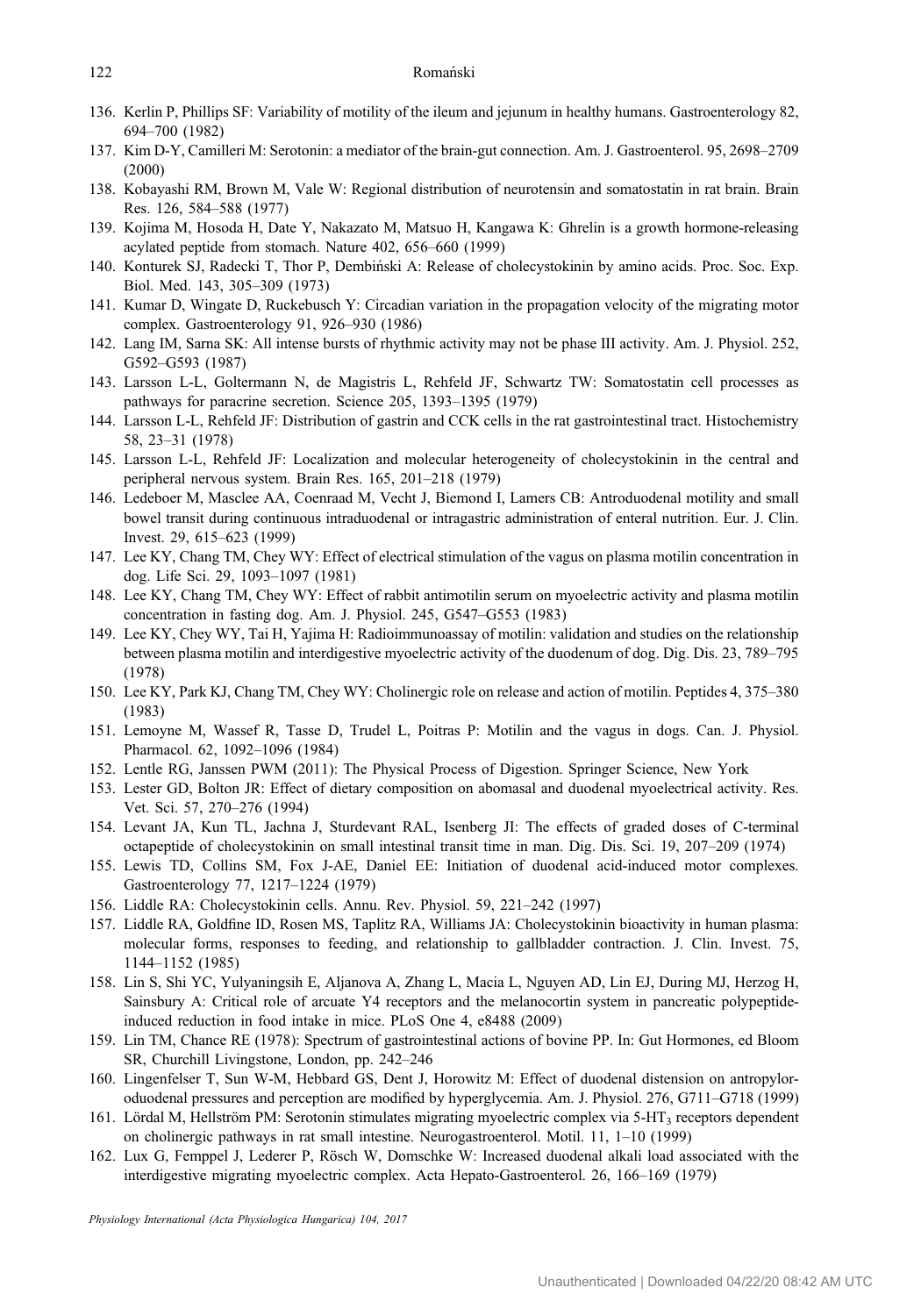- <span id="page-26-0"></span>163. Marik F, Code CF: Control of the interdigestive myoelectric activity in dogs by the vagus nerves and pentagastrin. Gastroenterology 69, 387–395 (1975)
- 164. McTigue DM, Rogers RC: Pancreatic polypeptide stimulates gastric motility through a vagal-dependent mechanism in rats. Neurosci. Lett. 188, 93–96 (1995)
- 165. Medhus AW, Sandstad O, Bredesen J, Husebye E: Stimulation of the small intestine by nutrients in relation to phase of the migrating motor complex. Scand. J. Gastroenterol. 35, 494–500 (2000)
- 166. Merle A, Delagrange P, Renard P, Lesieur D, Cuber JC, Roche M, Pellisier S: Effect of melatonin on motility pattern of the small intestine in rats and its inhibition by melatonin receptor antagonist S 22153. J. Pineal Res. 29, 116–124 (2000)
- 167. Meyer JH, Jones RS: Canine pancreatic responses to intestinally perfused fat and products of fat digestion. Am. J. Physiol. 226, 1178–1187 (1974)
- 168. Michel MC, Beck-Sickinger A, Cox H, Doods HN, Herzog H, Larkammar D, Quirion R, Schwartz T, Westfall T: XVI. International Union of Pharmacology recommendations for the nomenclature of neuropeptide Y, peptide YY, and pancreatic polypeptide receptors. Pharmacol. Rev. 50, 143–150 (1998)
- 169. Miller RJ, Hirning LD (1989): Opioid peptides in the gut. In: Handbook of Physiology. The Gastrointestinal System, ed Schultz SG, American Physiological Society, Bethesda, MD, pp. 631–660
- 170. Miller P, Roy A, St-Pierre S, Dagenais M, Lapointe R, Poitras P: Motilin receptors in the human antrum. Am. J. Physiol. 278, G18–G23 (2000)
- 171. Miolan JP, Roman C: Discharge of efferent vagal fibers supplying gastric antrum: indirect study by nerve suture technique. Am. J. Physiol. 235, E366–E373 (1978)
- 172. Mitznegg P, Bloom SR, Domschke W, Haecki WH, Domschke S, Belohlavek D, Wünsch E, Demling L: Effect of secretin on plasma motilin in man. Gut 18, 468–477 (1977)
- 173. Miyano Y, Sakata I, Kuroda K, Aizawa S, Tanaka T, Jogahara T, Kurotani R, Sakai T: The role of the vagus nerve in the migrating motor complex and ghrelin- and motilin-induced gastric contraction in suncus. PLoS One 8, e64777 (2013)
- 174. Mochiki E, Satoh M, Tamura T, Haga N, Suzuki H, Mizumoto A, Sakai T, Itoh Z: Endogenous motilin stimulates endogenous release of motilin through cholinergic muscarinic pathways in the dog. Gastroenterology 111, 1456–1464 (1996)
- 175. Moller LN, Stidsen CF, Hartmann B, Holst JJ: Somatostatin receptors. Biochim. Biophys. Acta 1616, 1–84 (2003)
- 176. Mondal A, Xie Z, Miyano Y, Tsutsui C, Sakata I, Kawamoto Y, Aizawa S, Tanaka T, Oda S-I, Sakai T: Coordination of motilin and ghrelin regulates the migrating motor complex of gastrointestinal motility in Suncus murinus. Am. J. Physiol. 302, G1207–G1215 (2012)
- 177. Morgan KG, Schmalz PF, Go VL, Szurszewski JH: Effects of pentagastrin, G17, and G34 on the electrical and mechanical activities of canine antral smooth muscle. Gastroenterology 75, 405–412 (1978)
- 178. Mosińska P, Zielińska M, Fichna J: Expression and physiology of opioid receptors in the gastrointestinal tract. Curr. Opin. Endocrinol. Diabet. Obes. 23, 3–10 (2016)
- 179. Mukopadhyay A, Thor P, Copeland E, Johnson L, Weisbrodt N: Effect of cholecystokinin on myoelectric activity of small bowel of the dog. Am. J. Physiol. 232, E44–E47 (1977)
- 180. Nakajima H, Mochiki E, Zietlow A, Ludwig K, Takahashi T: Mechanism of interdigestive migrating motor complex in conscious dogs. J. Gastroenterol. 45, 506–514 (2010)
- 181. Neunlist M, Schemann M: Nutrient-induced changes in the phenotype and function of the enteric nervous system. J. Physiol. (Lond.) 592, 2959–2965 (2014)
- 182. Niebel W, Eysselein VE, Singer MV: Pancreatic polypeptide response to a meal before and after cutting the extrinsic nerves of the upper gastrointestinal tract and the pancreas in the dog. Dig. Dis. Sci. 32, 1004–1009 (1987)
- 183. Noble F, Wank SA, Crawley JN, Bradwejn J, Seroogy KB, Hamon M, Roques BP: International Union of Pharmacology. XXI. Structure, distribution, and functions of cholecystokinin receptors. Pharmacol. Rev. 51, 745–781 (1999)
- 184. Ooms LA, Degryse AD, Janssen PA: Mechanisms of action of loperamide. Scand. J. Gastroenterol. 96, 145–155 (1984)
- 185. Ormsbee HS, Koehler SL, Telford GL: Somatostatin inhibits motilin-induced interdigestive contractile activity in the dog. Dig. Dis. Sci. 23, 781–788 (1978)
- 186. Ormsbee III HS, Telford GL, Mason GR: Required neural involvement in control of canine migrating motor complex. Am. J. Physiol. 237, E451–E456 (1979)
- 187. Ormsbee III HS, Telford LG, Suter GM, Wilson PD, Mason GR: Mechanism of propagation of canine migrating motor complex – a reappraisal. Am. J. Physiol. 240, G141–G146 (1981)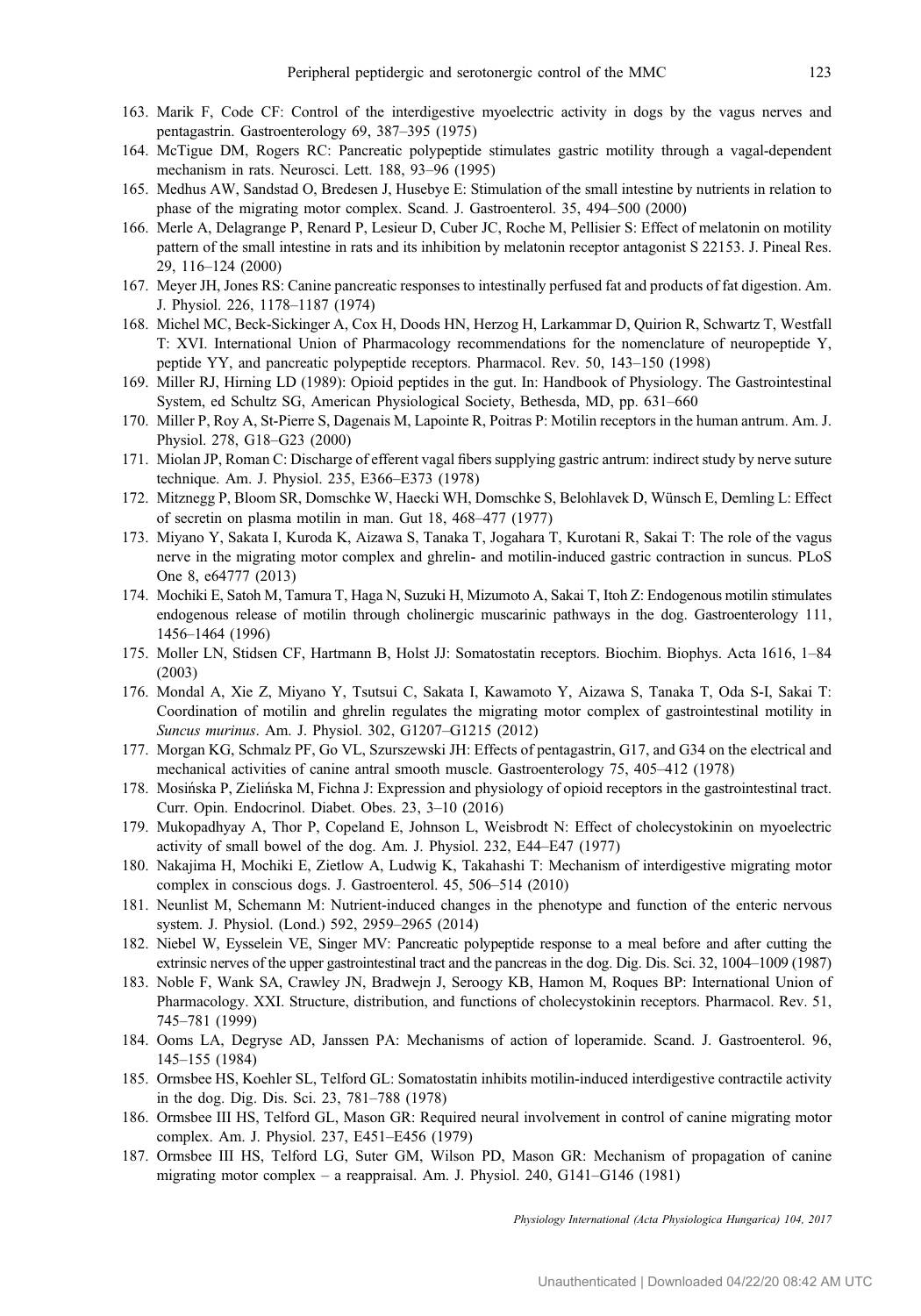- <span id="page-27-0"></span>188. Ouyang A, Sunshine AG, Reynolds JC: Caloric content of a meal affects duration but not contractile pattern of duodenal motility in man. Dig. Dis. Sci. 34, 528–536 (1989)
- 189. Peeters TL: Central and peripheral mechanisms by which ghrelin regulates gut motility. J. Physiol. Pharmacol. 54(Suppl. 4), 95–103 (2003)
- 190. Peeters TL: Ghrelin and the gut. Endocr. Dev. 25, 41–48 (2013)
- 191. Penman E, Wass JA, Butler MG, Penny ES, Price J, Wu P, Rees LH: Distribution and characterisation of immunoreactive somatostatin in human gastrointestinal tract. Regul. Pept. 7, 53–65 (1983)
- 192. Pilot M-A, Thompson HH, Zara GP: Mechanism of action of 5-hydroxytryptamine on canine intestinal motility. J. Physiol. (Lond.) 354, 41P (1984)
- 193. Piñeiro-Carrero VM, Clench MH, Davis RH, Andres JM, Franzini DA, Mathias JR: Intestinal motility in rats after serotonergic neuron destruction. Am. J. Physiol. 260, G232–G239 (1991)
- 194. Poitras P: Motilin is a digestive hormone in the dog. Gastroenterology 87, 909–913 (1984)
- 195. Poitras P, Steinbach JH, Van Deventer G, Code CF, Walsh JH: Motilin-independent ectopic fronts of the interdigestive myoelectric complex in dogs. Am. J. Physiol. 239, G215–G220 (1980)
- 196. Polak JM, Pearse AGE, Grimelius L, Bloom SR, Arimura A: Growth-hormone release-inhibiting hormone in gastrointestinal and pancreatic D cells. Lancet 1, 1220–1224 (1975)
- 197. Polak JM, Pearse AGE, Heath CM: Complete identification of endocrine cells in the gastrointestinal tract using semithin-thin sections to identify motilin cells in human and animal intestine. Gut 16, 224–229 (1975)
- 198. Polak JM, Sullivan SN, Bloom SR: Specific localisation of neurotensin to the N cell in human intestine by radioimmunoassay and immunocytochemistry. Nature 270, 183–184 (1977)
- 199. Pouderoux P, Veyrac M, Michel H: Sham feeding disrupts phase III of the duodenal migrating motor complex in humans. Neurogastroenterol. Motil. 7, 139–144 (1995)
- 200. Quigley EM: Cisapride: what can we learn from the rise and fall of a prokinetic? J. Dig. Dis. 12, 147–156 (2011)
- 201. Raybould HE: Visceral perception: sensory transduction in visceral afferents and nutrients. Gut 51(Suppl. 1), 11–14 (2002)
- 202. Raybould HE, Taché Y: Cholecystokinin inhibits gastric motility and emptying via a capsaicin-sensitive vagal pathway in rats. Am. J. Physiol. 255, G242–G246 (1988)
- 203. Redfern JS, Thirlby R, Feldman M, Richardson CT: Effect of pentagastrin on gastric mucosal histamine in dogs. Am. J. Physiol. 248, G369–G375 (1985)
- 204. Rehfeld JF: Immunochemical studies on cholecystokinin. II. Distribution and molecular heterogeneity in the central nervous system and small intestine of man and hog. J. Biol. Chem. 253, 4022–4030 (1978)
- 205. Riachi G, Ducrotte P, Guedon C, Bouteloup C, Denis P, Colin R, Lerebours E: Duodenojejunal motility after oral and enteral nutrition in humans: a comparative study. J. Parenter. Enteral Nutr. 20, 150–155 (1996)
- 206. Rivière PJ, Liberge M, Murillo-Lopez D, Bueno L: Opposite central and peripheral control by endogenous opioids of intestinal motility in fed rats. Br. J. Pharmacol. 98, 236–242 (1989)
- 207. Robinson R, Gershon MD: Synthesis and uptake of 5-hydroxytryptamine by the myenteric plexus of the small intestine of the guinea pig. J. Pharmacol. Exp. Ther. 179, 29–41 (1971)
- 208. Rodriguez-Membrilla A, Vergara P: Endogenous CCK disrupts the MMC pattern via capsaicin-sensitive vagal afferent fibers in the rat. Am. J. Physiol. 272, G100–G105 (1997)
- 209. Rökaeus A, Burcher E, Chang D, Folkers K, Rossell S: Actions of neurotensin and (Gln-4)-neurotensin on isolated tissues. Acta Pharmacol. Toxicol. (Copenh.) 41, 141–147 (1977)
- 210. Roman C, Gonella J (1987): Extrinsic control of digestive tract motility. In: Physiology of the Gastrointestinal Tract, ed Johnson LR, Raven Press, New York, pp. 507–553
- 211. Romański KW: The rebound excitation triggered by anticholinergic drugs from ovine pyloric antrum, small bowel and gallbladder. J. Physiol. Pharmacol. 54, 121–133 (2003)
- 212. Romański KW: The effect of cholecystokinin octapeptide upon the migrating myoelectric complex in the ovine small bowel. Acta Vet. 57, 113–122 (2007)
- 213. Romański KW: Migrating motor complex in biological sciences: characterization, animal models and disturbances. Indian J. Exp. Biol. 47, 229–244 (2009)
- 214. Romański KW: Analysis of the excitatory motor response evoked by nicotinic and muscarinic blockade of ovine small bowel. Pharmacol. Rep. 62, 292–303 (2010)
- 215. Romański KW, Goździewska K: Specific effect of pirenzepine on myoelectric and motor activity in ovine small bowel. Revue Méd. Vét. 161, 401–408 (2010)
- 216. Rossell S, Al-Saffar A, Thor K: The role of neurotensin in gut motility. Scand. J. Gastroenterol. 19(Suppl. 96), 69–75 (1984)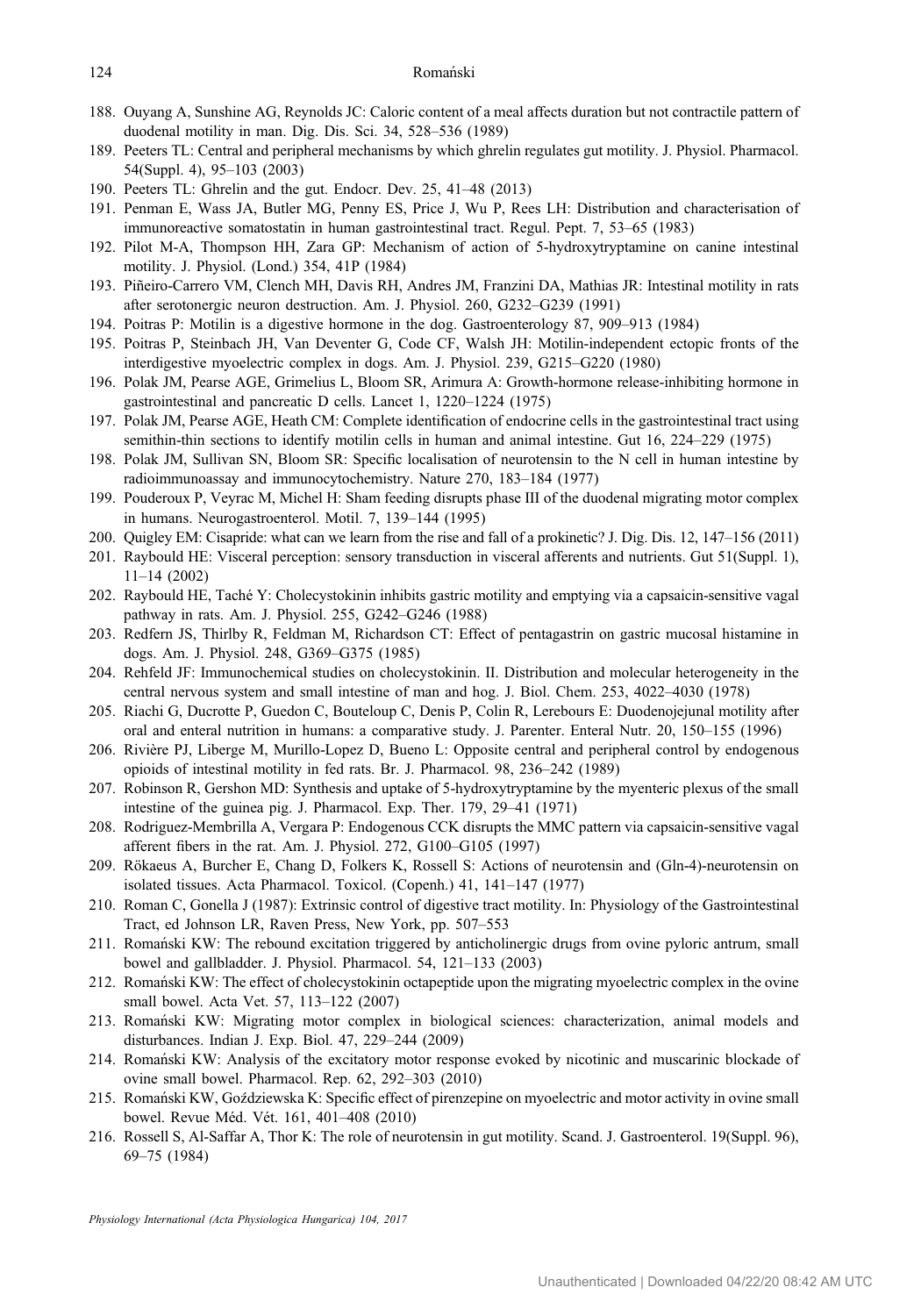- <span id="page-28-0"></span>217. Ruckebusch Y (1989): Gastrointestinal motor functions in ruminants. In: Handbook of Physiology – The Gastrointestinal System I, ed Schultz SG, American Physiological Society, Bethesda, MD, pp. 1225–1282
- 218. Ruckebusch Y, Buéno L: The effect of feeding on the motility of the stomach and small intestine of the pig. Br. J. Nutr. 35, 397–405 (1976)
- 219. Ruckebusch Y, Malbert CH, Crichlow EC: Hexamethonium: a probe to assess autonomic nervous system involvement in upper gastrointestinal functions in conscious sheep. Vet. Res. Commun. 11, 293–303 (1987)
- 220. Saffouri B, Duval JW, Makhlouf M: Stimulation of gastrin secretion in vitro by intraluminal chemicals: regulation by intramural cholinergic and noncholinergic neurons. Gastroenterology 87, 557–561 (1984)
- 221. Sakai Y, Daniel EE, Jury J, Fox JET: Neurotensin inhibition of canine intestinal motility in vivo via  $\alpha$ adrenoceptors. Can. J. Physiol. Pharmacol. 62, 403–411 (1984)
- 222. Sanger GJ, Wang Y, Hobson A, Broad J: Motilin: towards a new understanding of the gastrointestinal neuropharmacology and therapeutic use of motilin receptor agonists. Br. J. Pharmacol. 170, 1323–1332 (2013)
- 223. Sarna SK: Cyclic motor activity; migrating motor complex: 1985. Gastroenterology 89, 894–913 (1985)
- 224. Sarna SK (2002): Myoelectrical and contractile activities of the gastrointestinal tract. In: Schuster Atlas of Gastrointestinal Motility, eds Schuster MM, Crowell MD, Koch KL, B. C. Decker, Hamilton, pp. 1–18
- 225. Sarna S, Chey WY, Condon RE, Dodds WJ, Myers T, Chang TM: Cause-and-effect relationship between motilin and migrating myoelectric complexes. Am. J. Physiol. 245, G277–G284 (1983)
- 226. Sarna SK, Condon RE, Cowles V: The enteric mechanisms of initiation of migrating motor complexes (MMCs) in dogs. Gastroenterology 84, 814–822 (1983)
- 227. Sarna SK, Lang IM, Gleysteen JJ, Otterson MF (1989): Central vs. enteric neural control of small intestinal migrating motor complexes. In: Nerves and the Gastrointestinal Tract, eds Singer MV, Goebell H, MTP Press Ltd., Lancaster, pp. 746–752
- 228. Sarna S, Northcott P, Belbeck L: Mechanism of cycling of migrating myoelectric complexes: effect of morphine. Am. J. Physiol. 242, G588–G595 (1982)
- 229. Sarna SK, Otterson MF: Small intestinal amyogenesia and dysmyogenesia induced by morphine and loperamide. Am. J. Physiol. 258, G282–G289 (1990)
- 230. Sarna SK, Stoddard C, Belbeck L, McWade D: Intrinsic nervous control of migrating myoelectric complexes (MMC's). Am. J. Physiol. 241, G16–G23 (1981)
- 231. Sarr MG, Spencer MP, Hakim NS, Van Lier Ribbink JA, Duenes JA, Zinsmeister AR (1989): Control of interdigestive motility patterns of the stomach and jejunum: neural vs. hormonal. In: Nerves and the Gastrointestinal Tract, eds Singer MV, Goebell H, Kluwer Academic Publishers, Dordrecht, pp. 399–415
- 232. Sarret P, Krzywkowski P, Segal L, Nielsen MS, Petersen CM, Mazella J, Stroh T, Beaudet A: Distribution of NTS3 receptor/sortilin mRNA and protein in the rat central nervous system. J. Comp. Neurol. 461, 483–505 (2003)
- 233. Schang JC, Dauchel J, Sava P, Angel F, Bouchet P, Lambert A, Grenier JF: Specific effects of different food components on intestinal motility. Eur. Surg. Res. 10, 425–432 (1978)
- 234. Schang JC, Kelly KA: Inhibition of canine interdigestive proximal gastric motility by cholecystokinin octapeptide. Am. J. Physiol. 240, G217–G220 (1981)
- 235. Schemann M, Ehrlein H-J: Mechanical characteristics of phase II and phase III of the interdigestive migrating motor complex in dogs. Gastroenterology 91, 117–123 (1986)
- 236. Schemann M, Neunlist M: The human enteric nervous system. Neurogastroenterol. Motil. 16(Suppl. 1), 55–59 (2004)
- 237. Schemann M, Tamura K: Presynaptic inhibitory effects of the peptides NPY, PYY, and PP on nicotinic EPSPs in guinea-pig gastric myenteric neurons. J. Physiol. (Lond.) 451, 79–89 (1992)
- 238. Scheurer U, Varga L, Drack E, Burki H-R, Halter F: Mechanism of action of cholecystokinin octapeptide on rat antrum, pylorus, and duodenum. Am. J. Physiol. 244, G266–G272 (1983)
- 239. Schippers E, Janssens J, Vantrappen G, Vandeweerd M, Peeters TL: Somatostatin induces ectopic activity fronts via a local intestinal mechanism during fed state or pentagastrin. Am. J. Physiol. 250, G149–G154 (1986)
- 240. Schmidt PT, Degerblad M, Lindström E, Sunqvist M, Naslund E, Gilberg PG, Husebye E, Theodorsson E, Hellström PM: Circulating ghrelin levels after food intake during different phases of the migrating motor complex in man. Eur. J. Clin. Invest. 36, 503–508 (2006)
- 241. Schmidt PT, Näslund E, O'Shaughnessy C, Hellström PM: The pancreatic polypeptide family and the migrating motor complex of the rat: differential effects in the duodenum and jejunum. Regul. Pept. 139, 59–64 (2007)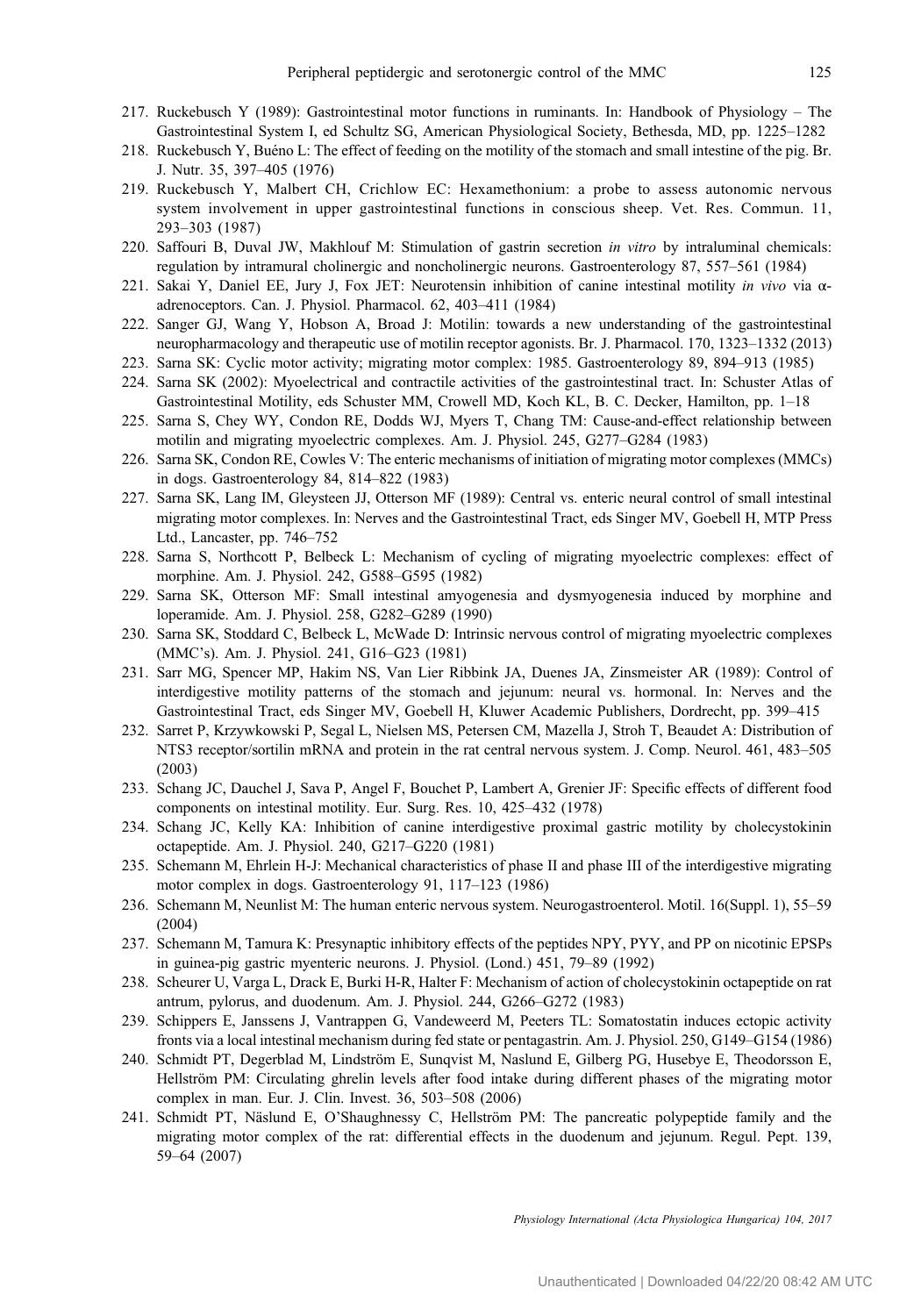- <span id="page-29-0"></span>242. Schönfeld JV, Evans DF, Renzing K, Castillo FD, Wingate DL: Human small bowel motor activity in response to liquid meals of different caloric value and different chemical composition. Dig. Dis. Sci. 43, 265–269 (1998)
- 243. Schönfeld J, Evans DF, Wingate DL: Daytime and night time motor activity of the small bowel after solid meals of different caloric value in humans. Gut 40, 614–618 (1997)
- 244. Schubert ML, Coy DH, Makhlouf GM: Peptone stimulates gastrin secretion from the stomach by activating bombesin/GRP and cholinergic neurons. Am. J. Physiol. 262, G685–G689 (1992)
- 245. Schubert ML, Jong ML, Makhlouf GM: Bombesin/GRP-stimulated somatostatin secretion is mediated by gastrin in the antrum and intrinsic neurons in the fundus. Am. J. Physiol. 261, G885–G889 (1991)
- 246. Schultzberg M, Hökfelt T, Nilsson G, Terenius L, Rehfeld JF, Brown M, Elde R, Goldstein M, Said S: Distribution of peptide- and catecholamine-containing neurons in the gastro-intestinal tract of rat and guinea pig: immunohistochemical studies with antisera to substance P, vasoactive intestinal polypeptide, enkephalins, somatostatin, gastrin/cholecystokinin, neurotensin and dopamine-β-hydroxylase. Neuroscience 5, 689–744 (1980)
- 247. Schwartz GJ, McHugh PR, Moran TH: Gastric loads and cholecystokinin synergistically stimulate rat gastric vagal afferents. Am. J. Physiol. 265, R872–R876 (1993)
- 248. Schwartz RW: Panceratic polypeptide: a unique model for vagal control of endocrine systems. J. Auton. Nerv. Syst. 9, 99–113 (1983)
- 249. Schwartz TW, Stenquist B, Olbe L: Cephalic phase of pancreatic polypeptide secretion studied by sham feeding in man. Scand. J. Gastroenterol. 14, 313–320 (1979)
- 250. Seybold VS, Treder BG, Aanonsen LM, Parsons A, Brown DR: Neurotensin binding sites in porcine jejunum: biochemical characterization and intramural localization. Synapse 6, 81–90 (1990)
- 251. Siadati MR, Murr MM, Foley MK, Duenes JA, Steers JL, Sarr MG: In situ neural isolation of the entire canine upper gut: effects of fasting and fed motility patterns. Surgery 121, 174–181 (1997)
- 252. Siegle M-L, Ehrlein H-J: Neurotensin changes the motor pattern in canine ileum from propulsive to segmenting. Dig. Dis. Sci. 34, 1521–1527 (1989)
- 253. Smith AN, Hogg D: Effect of gastrin II on the motility of the gastrointestinal tract. Lancet 1, 403 (1966)
- 254. Smith D, Waldron B, Campbell FC: Response of migrating motor complex to variation of fasting intraluminal content. Am. J. Physiol. 263, G533–G537 (1992)
- 255. Soffer EE, Adrian TE: Effect of meal composition and sham feeding on duodenojejunal motility in humans. Dig. Dis. Sci. 37, 1009–1014 (1992)
- 256. Spannagel AW, Green GM, Guan D, Liddle RA, Faull K, Reeve JR Jr: Purification and characterization of a luminal cholecystokinin-releasing factor from rat intestinal secretion. Proc. Natl. Acad. Sci. U S A 93, 4415–4420 (1996)
- 257. Steigerwalt RW, Williams JA: Binding specificity of the mouse cerebral cortex receptor for small cholecystokinin peptides. Regul. Pept. 8, 51–59 (1984)
- 258. Stewart JJ: Actions of cholecystokinin octapeptide on smooth muscle of isolated dog intestine. Am. J. Physiol. 232, E306–E310 (1977)
- 259. Summers RW, Anuras S, Green J: Jejunal manometry patterns in health, partial intestinal obstruction, and pseudoobstruction. Gastroenterology 85, 1290–1300 (1983)
- 260. Summers RW, Flatt A, Yanda RJ, Yamada T: Isoproterenol induces activity fronts in fed dogs through somatostatin release. Gastroenterology 87, 999–1003 (1984)
- 261. Szurszewski J: Mechanism of action of pentagastrin and acetylcholine on the longitudinal muscle of canine antrum. J. Physiol. (Lond.) 252, 335–361 (1975)
- 262. Szurszewski JH: A migrating electric complex of the canine small intestine. Am. J. Physiol. 217, 1757–1763 (1969)
- 263. Tack J: Georges Brohee Prize 1994. Motilin and the enteric nervous system in the control of interdigestive and postprandial motility. Acta Gastroenterol. Belg. 58, 21–30 (1995)
- 264. Tack J, Depoortere I, Bisschops R, Delporte C, Meulemans A, Janssens J, Peeters T: Influence of ghrelin on interdigestive gastrointestinal motility in humans. Gut 55, 327–333 (2006)
- 265. Takahashi T: Interdigestive migrating motor complex its mechanism and clinical importance. J. Smooth Muscle Res. 49, 99–111 (2013)
- 266. Takeda M, Mizutani Y, Yamano M, Tsukamoto K, Suzuki T: Gastric emptying in diabetic gastroparetic dogs: effects of SK-951, a novel prokinetic agent. Pharmacology 62, 23–28 (2001)
- 267. Takeshita E, Matsuura B, Dong M, Miller LJ, Matsui H, Onji M: Molecular characterization and distribution of motilin family receptors in the human gastrointestinal tract. J. Gastroenterol. 41, 223–230 (2006)
- 268. Tanaka T, Kendrick ML, Zyromski NJ, Meile T, Sarr MG: Vagal innervation modulates motor pattern but not initiation of canine migrating motor complex. Am. J. Physiol. 281, G283–G292 (2001)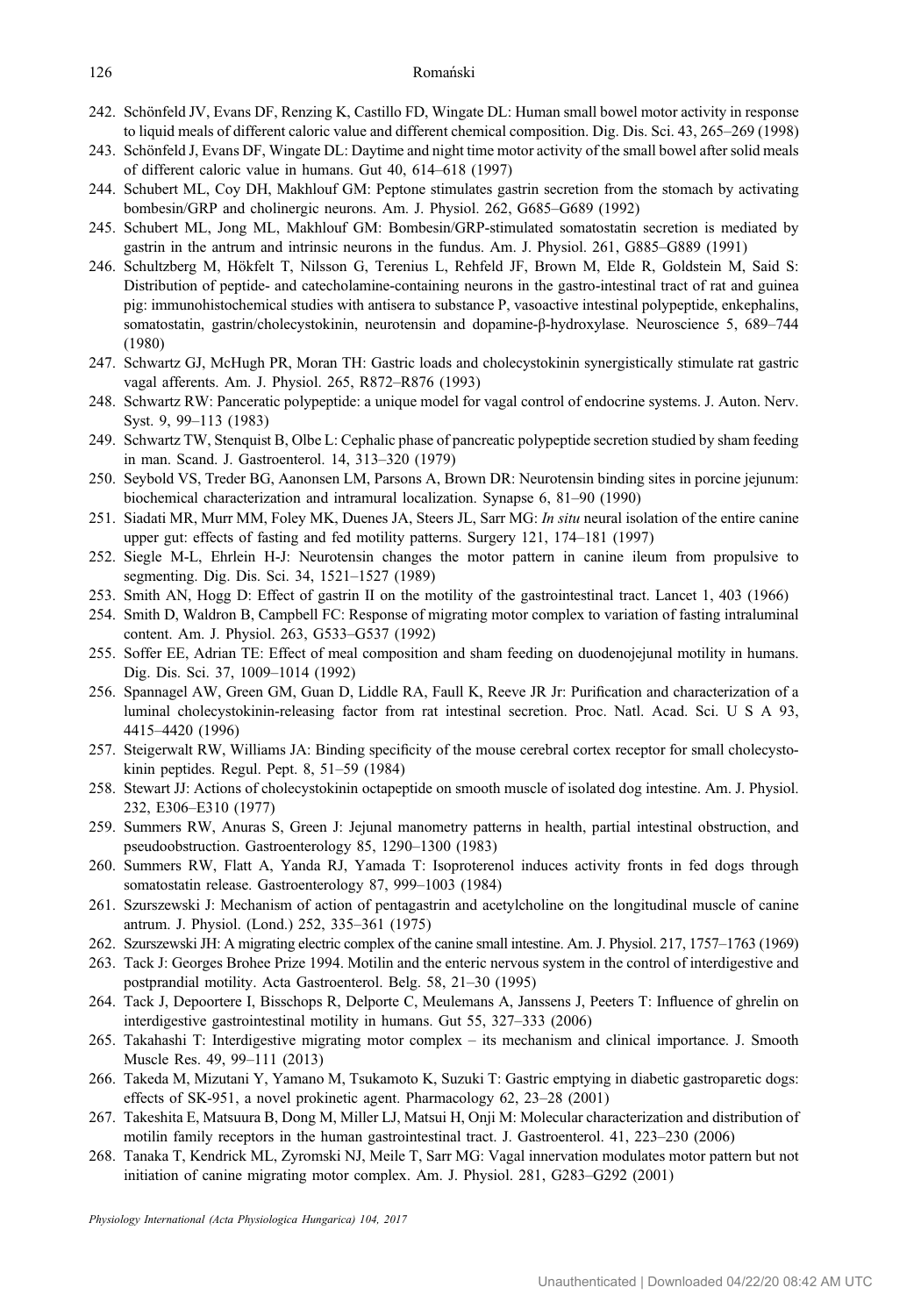- <span id="page-30-0"></span>269. Tanaka T, Mizumoto A, Mochiki E, Haga N, Suzuki H, Itoh Z: Relationship between intraduodenal 5-hydroxytryptamine release and interdigestive contractions in dogs. J. Smooth Muscle Res. 40, 75–84 (2004)
- 270. Tanaka M, Sarr MG: Total duodenectomy: effect on canine gastrointestinal motility. J. Surg. Res. 42, 483–493 (1987)
- 271. Tanaka M, Sarr MG: Role of the duodenum in the control of canine gastrointestinal motility. Gastroenterology 94, 622–629 (1988)
- 272. Tanaka T, Van Klompenberg LH, Sarr MG: Selective role of vagal and nonvagal innervation in initiation and coordination of gastric and small bowel patterns of interdigestive and postprandial motility. J. Gastrointest. Surg. 5, 418–433 (2001)
- 273. Taniyama K, Makimoto N, Furuichi A, Sakurai-Yamashita Y, Nagase Y, Kaibara M, Kanematsu T: Functions of peripheral 5-hydroxytryptamine receptors, especially 5-hydroxytryptamine 4 receptor, in gastrointestinal motility. J. Gastroenterol. 35, 575–582 (2000)
- 274. Taylor IL, Feldman M, Richardson CT, Walsh JH: Gastric and cephalic stimulation of human pancreatic polypeptide release. Gastroenterology 75, 432–437 (1978)
- 275. Tepperman BL, Walsh JH, Preshaw RM: Effect of antral denervation on gastrin release by sham feeding and insulin hypoglycemia in dogs. Gastroenterology 63, 973–980 (1972)
- 276. Thomas TJ, Pauze D, Love JN: Are one or two dangerous? Diphenoxylate-atropine exposure in toddlers. J. Emerg. Med. 34, 71–75 (2008)
- 277. Thomson ABR, Drozdowski L, Iordache C, Thomson BKA, Vermeire S, Clandinin MT, Wild G: Small bowel review: normal physiology part 2. Dig. Dis. Sci. 48, 1565–1581 (2003)
- 278. Thor K, Rosell S, Rökaeus Å, Kager L: (Gln4)-neurotensin changes the motility pattern of the duodenum and proximal jejunum from a fasting-type to a fed-type. Gastroenterology 83, 569–574 (1982)
- 279. Thor PJ, Konturek JW, Konturek SJ: Pancreatic polypeptide and intestinal motility in dogs. Dig. Dis. Sci. 32, 513–519 (1987)
- 280. Thor PJ, Konturek JW, Sendur R, Konturek SJ (1984): Comparison of neurotensin and fat on myoelectric activity pattern of the small bowel. In: Gastrointestinal Motility, ed Roman C, MTP Press Ltd., Lancaster, pp. 343–348
- 281. Thor PJ, Krolczyk H, Gil K, Zurowski D, Nowak L: Melatonin and serotonin effects on gastrointestinal \_ motility. J. Physiol. Pharmacol. 58(Suppl. 6), 97–103 (2007)
- 282. Thor P, Król R, Konturek SJ, Coy DH, Schally AV: Effect of somatostatin on myoelectrical activity of small bowel. Am. J. Physiol. 235, E249–E254 (1978)
- 283. Tohara K, Uchida Y, Suzuki H, Itoh Z: Initiation of phase III contractions in the jejunum by atropine, hexamethonium and xylocaine in conscious dogs. Neurogastroenterol. Motil. 12, 11–21 (2000)
- 284. Tomasetto C, Karam SM, Ribieras S, Masson R, Levebvre O, Staub A, Alexander G, Chenard MP, Rio MC: Identification and characterization of a novel gastric peptide hormone: the motilin-related peptide. Gastroenterology 119, 395–405 (2000)
- 285. Tomita R: Relationship between interdigestive migrating motor complex and gut hormones in human. Hepatogastroenterology 56, 714–717 (2009)
- 286. Tonini M, Pace F: Drugs acting on serotonin receptors for the treatment of functional GI disorders. Dig. Dis. 24, 59–69 (2006)
- 287. Uvnäs-Wallensten K, Efendic S, Luft R: The occurrence of somatostatin-like immunoreactivity in the vagal nerves. Acta Physiol. Scand. 102, 248–250 (1978)
- 288. Uvnäs-Wallenstein K, Rehfeld JF, Larson LI, Uvnas B: Heptadecapeptide gastrin in the vagal nerve. Proc. Natl. Acad. Sci. U S A 74, 5707–5710 (1977)
- 289. Vandeweerd M, Janssens J, Vantrappen G, Schippers E, Hostein J, Peeters TL: Local nerve blockade by tetrodotoxin induces ectopic phase 3 of the migrating myoelectric complex in dogs. Scand. J. Gastroenterol. 23, 47–52 (1988)
- 290. Vantrappen G, Janssens J, Hellemans J, Ghoos Y: The interdigestive motor complex of normal subjects and patients with bacterial overgrowth of the small intestine. J. Clin. Invest. 59, 1158–1166 (1977)
- 291. Vantrappen G, Janssens J, Peeters TL, Bloom SR, Christofides ND, Hellemans J: Motilin and the interdigestive migrating motor complex in man. Dig. Dis. Sci. 24, 497–500 (1979)
- 292. Verkijk M, Vecht J, Gielkens HA, Lamers CB, Masclee AA: Effects of medium-chain and long-chain triglycerides on antroduodenal motility and small bowel transit time in man. Dig. Dis. Sci. 42, 1933–1939 (1997)
- 293. Vincent JP, Mazella J, Kitabgi P: Neurotensin and neurotensin receptors. Trends Pharmacol. Sci. 20, 302–309 (1999)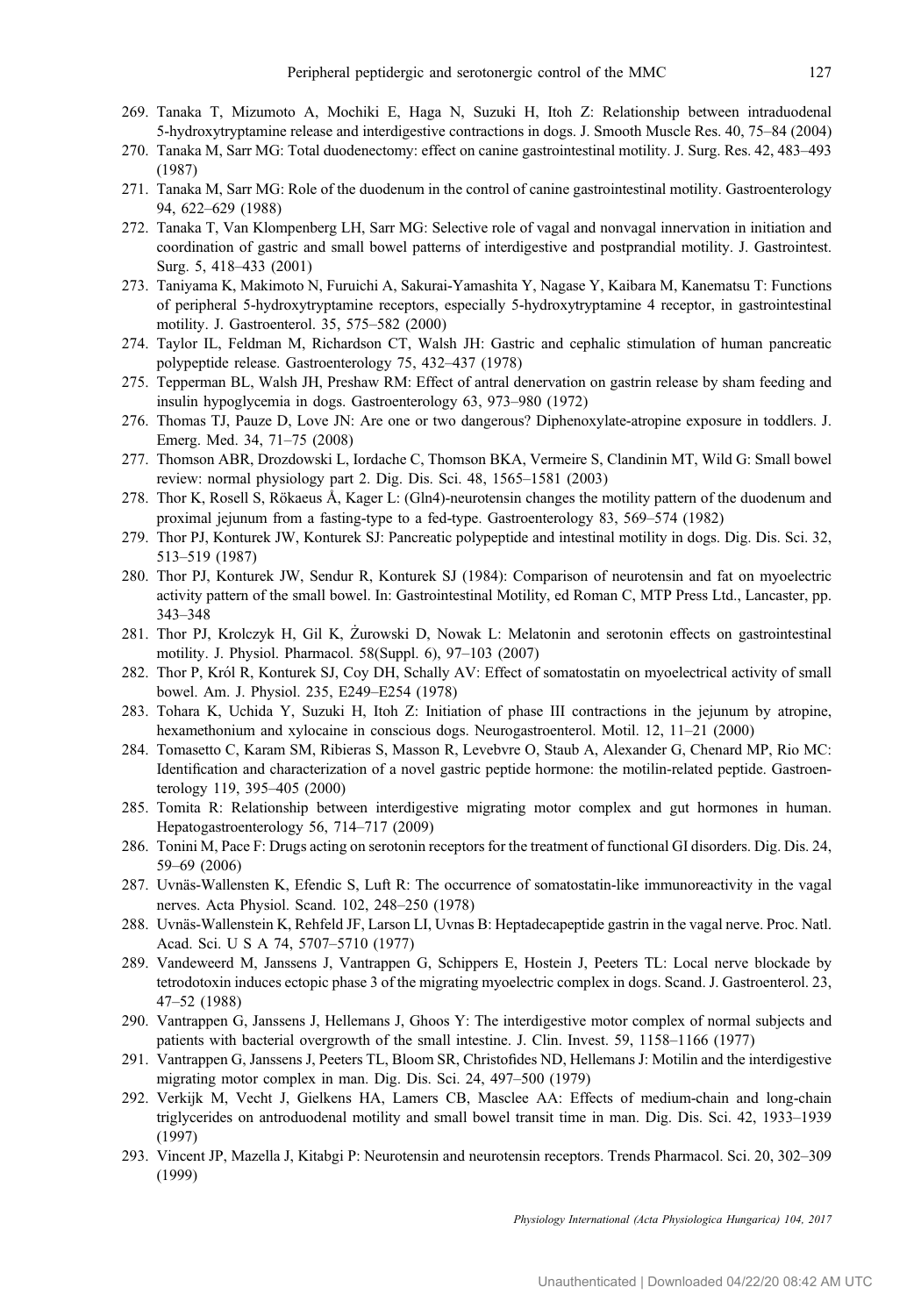- <span id="page-31-0"></span>294. Vinik AI, Gaginella TS, O'Dorisio TM, Shapiro B, Wagner L: The distribution and characterization of somatostatin-like immunoreactivity in epithelial cells, submucosa, and muscle of the rat stomach and intestine. Endocrinology 109, 1921–1926 (1981)
- 295. Vizi ES, Bertaccini G, Impicciatore M, Mantovani P, Zseli J, Knoll J: Structure-activity relationship of some analogues of gastrin and cholecystokinin on intestinal smooth muscle of the guinea pig. Naunyn-Schmiedebergs Arch. Pharmacol. 284, 233–243 (1974)
- 296. Vizi ES, Ono K, Adam-Vizi V, Duncalf D, Földes FF: Presynaptic inhibitory effect of Met-enkephalin on [14C] acetylcholine release from the myenteric plexus and its interaction with muscarinic negative feedback inhibition. J. Pharmacol. Exp. Ther. 230, 493–499 (1984)
- 297. Walker JP, Fujimura M, Sakamoto T, Greeley GH Jr, Townsend CM Jr, Thompson JC: Importance of the ileum in neurotensin released by fat. Surgery 98, 224–229 (1985)
- 298. Walsh JH (1994): Gastrointestinal hormones. In: Physiology of the Gastrointestinal Tract, ed Johnson LR, Raven Press, New York, pp. 1–128
- 299. Walsh J, Grossman M: Medical progress: gastrin. N. Engl. J. Med. 292, 1324–1332 (1975)
- 300. Wang Y, Dong L, Cheng Y, Zhao P: Effects of ghrelin on feeding regulation and interdigestive migrating complex in rats. Scand. J. Gastroenterol. 42, 447–453 (2007)
- 301. Watanabe A, Mochiki E, Kimura A, Kogure N, Yanai M, Ogawa A, Toyomasu Y, Ogata K, Ohno T, Suzuki H, Kuwano H: Nesfatin-1 suppresses gastric contractions and inhibits interdigestive migrating contractions in conscious dogs. Dig. Dis. Sci. 60, 1595–1602 (2015)
- 302. Weisbrodt NW (1981): Motility of the small intestine. In: Physiology of the Gastrointestinal Tract, ed Johnson LR, Raven Press, New York, pp. 411–443
- 303. Weisbrodt NW (1984): Basic control mechanisms. In: Gastric and Gastrointestinal Motility, eds Akkermans LMA, Johnson AG, Read NW, Praeger, New York, pp. 3–20
- 304. Weisbrodt NW, Copeland EM, Kearley RW, Moore EP, Johnson LR: Effects of pentagastrin on electrical activity of small intestine of the dog. Am. J. Physiol. 227, 425–429 (1974)
- 305. Weisbrodt NW, Copeland EM, Thor PJ, Mukhopadhyay AK, Johnson LR (1975): Nervous and humoral factors which influence the fasted and fed patterns of intestinal myoelectric activity. In: Proceedings of the Fifth International Symposium on Gastrointestinal Motility, ed Vantrappen G, Typoff Press, Herentals, pp. 82–87
- 306. Werther GA, Sperling MA, Joffe S, Murphy RF: The regulation of basal pancreatic polypeptide levels in dogs. Regul. Pept. 17, 191–198 (1987)
- 307. Whitcomb DC, Puccio AM, Vigna SR, Taylor IL, Hoffman GE: Distribution of pancreatic polypeptide receptors in the rat brain. Brain Res. 760, 137–149 (1997)
- 308. Whitcomb DC, Taylor IL, Vigna SR: Characterization of saturable binding sites for circulating pancreatic polypeptide in rat brain. Am. J. Physiol. 259, G687–G691 (1990)
- 309. White CM, Poxon V, Alexander-Williams J: Effects of nutrient liquids on human gastroduodenal motor activity. Gut 24, 1109–1116 (1983)
- 310. Wierup N, Björkqvist M, Westrom B, Pierzynowski S, Sundler F, Sjölund K: Ghrelin and motilin are cosecreted from a prominent endocrine cell population in the small intestine. J. Clin. Endocrinol. Metab. 92, 3573–3581 (2007)
- 311. Wilbur BG, Kelly KA: Gastrin pentapeptide decreases canine gastric transmural pressure. Gastroenterology 67, 1139–1142 (1974)
- 312. Wilmer A, Tack J, Coremans G, Janssens J, Peeters T, Vantrappen G: 5-hydroxytryptamine-3 receptors are involved in the initiation of gastric phase-3 motor activity in humans. Gastroenterology 105, 773–780 (1993)
- 313. Wingate DL: Backwards and forwards with the migrating complex. Dig. Dis. Sci. 26, 641–666 (1981)
- 314. Wingate DL: Complex clocks. Dig. Dis. Sci. 28, 1133–1140 (1983)
- 315. Wingate DL, Pearce EA, Hutton M, Dand A, Thompson HH, Wünsch E: Quantitative comparison of the effects of cholecystokinin, secretin, and pentagastrin on gastrointestinal myoelectric activity in the conscious dog. Gut 19, 593–601 (1978)
- 316. Wingate DL, Ruppin H, Green WER, Thompson HH, Domschke W, Wünsch E, Demling L, Ritchie HD: Motilin-induced electrical activity in the canine alimentary tract. Scand. J. Gastroenterol. 11(Suppl. 39), 111–118 (1976)
- 317. Wingate DL, Ruppin H, Thompson HH, Green WER, Domschke W, Wünsch E, Demling L, Ritchie HD: 13-Norleucine motilin versus pentagastrin: contrasting and competitive effects on gastrointestinal myoelectric activity in conscious dogs. Acta Hepato-Gastroenterol. 22, 409–410 (1975)
- 318. Woodtli W, Owyang C: Duodenal pH governs interdigestive motility in humans. Am. J. Physiol. 268, G146–G152 (1995)